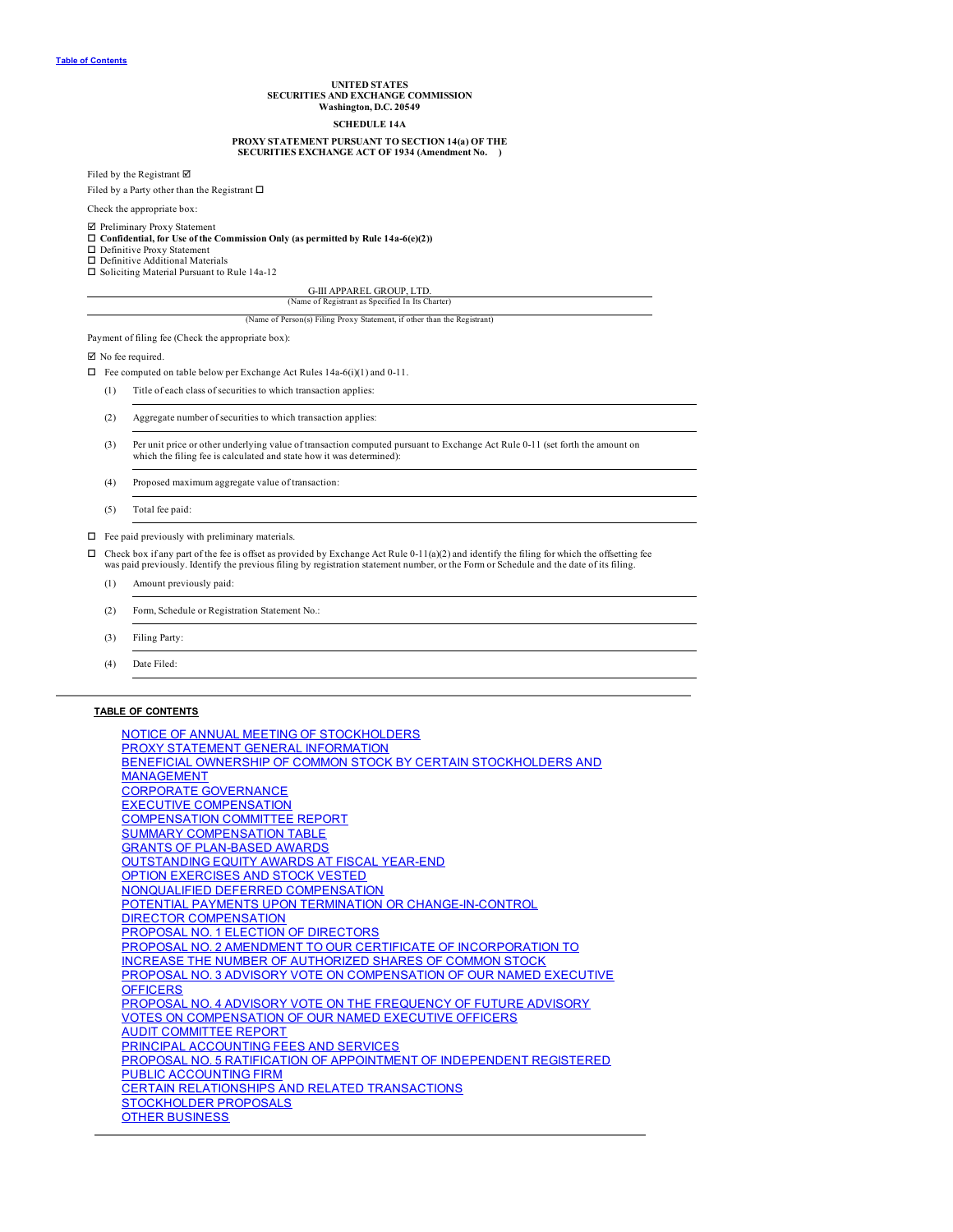

Dear Stockholder:

You are cordially invited to attend the Annual Meeting of Stockholders of G-III Apparel Group, Ltd. to be held on Tuesday, June 7, 2011 at 10:00 a.m., New York time, at the offices of Fulbright & Jaworski L.L.P., 666 Fifth Avenue, 24th Floor, New York, New York 10103.

The formal Notice of Meeting and the accompanying Proxy Statement set forth proposals for your consideration this year. You are being asked (i) to elect nine directors to serve on our Board of Directors for the ensuing year, (ii) to approve an amendment to our<br>certificate of incorporation that will increase the total number of authorized shares of (iv) for an advisory and non-binding vote on the frequency of future advisory votes on the compensation of our named executive officers<br>and (v) to ratify the appointment of Emst & Young LLP as our independent registered pu comments of general interest to stockholders.

We look forward to greeting personally those of you who are able to be present at the meeting. However, whether or not you are<br>able to be with us at the meeting, it is important that your shares be represented. Accordingly

Thank you for your cooperation.

Very truly yours,

Morris Goldfarb *Chief Executive Of icer*

May , 2011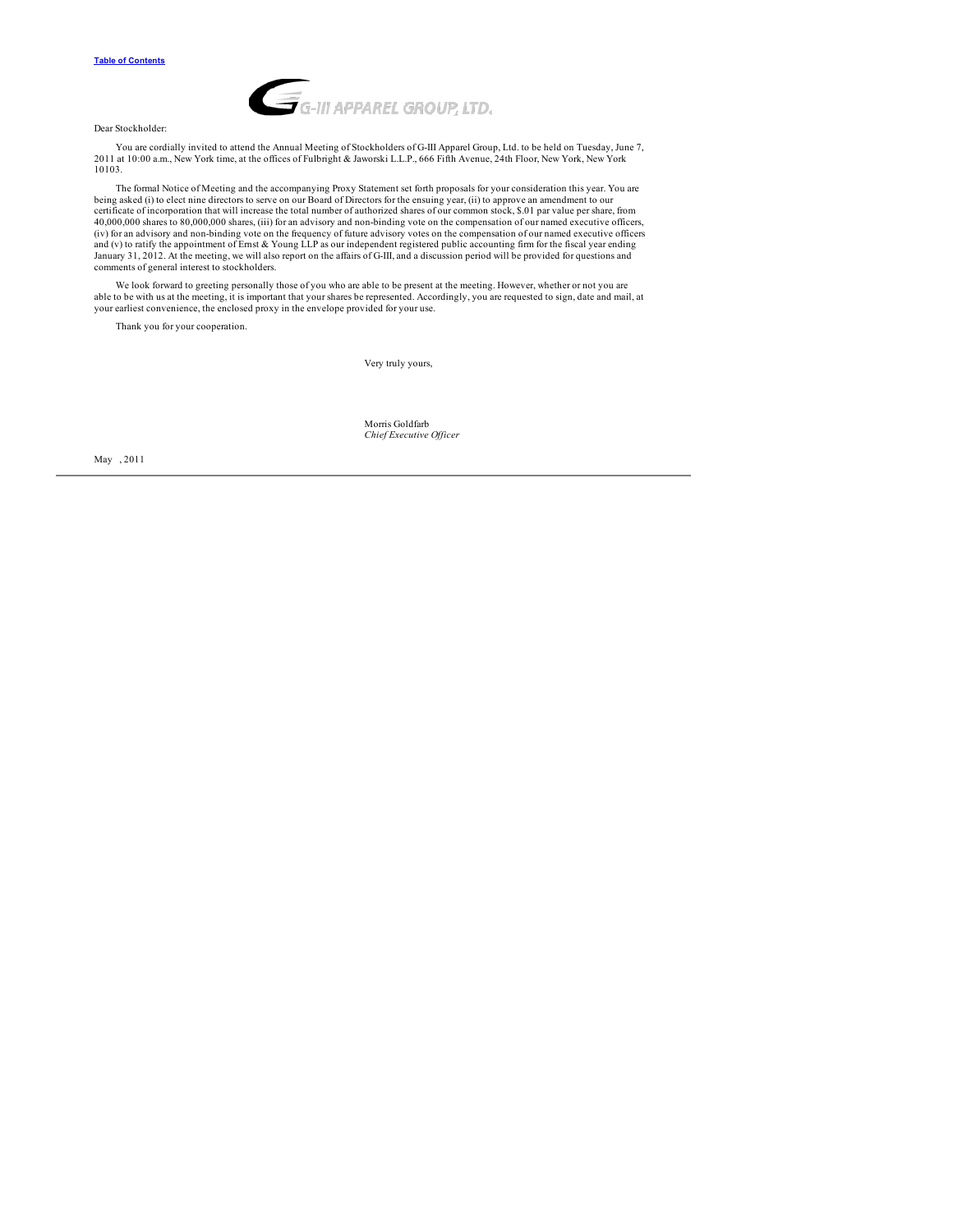# **G-III APPAREL GROUP, LTD.**

**512 Seventh Avenue New York, New York 10018**

## **NOTICE OF ANNUAL MEETING OF STOCKHOLDERS**

**and**

## **NOTICE OF INTERNET AVAILABILITY OF PROXY MATERIALS**

## **June 7, 2011**

<span id="page-2-0"></span>NOTICE IS HEREBY GIVEN that the Annual Meeting of Stockholders of G-III Apparel Group, Ltd. will be held on Tuesday, June 7, 2011 at 10:00 a.m., New York time, at the offices of Fulbright & Jaworski L.L.P., 666 Fifth Avenue, 24th Floor, New York, New York 10103, for the following purposes:

1. To elect nine directors to serve on our Board of Directors for the ensuing year.

2. To approve an amendment to our certificate of incorporation that will increase the total number of authorized shares of our common stock, \$.01 par value per share, from 40,000,000 shares to 80,000,000 shares.

3. To hold an advisory and non-binding vote on the compensation of our named executive officers.

4. To hold an advisory and non-binding vote on the frequency of future advisory votes on the compensation of our named executive officers.

5. To ratify the appointment of Ernst & Young LLP as our independent registered public accounting firm for the fiscal year ending January 31, 2012.

6. To transact such other business as may properly come before the Annual Meeting or any adjournment thereof.

Only stockholders of record at the close of business on April 29, 2011 will be entitled to notice of and to vote at the Annual Meeting or any adjournment thereof.

All stockholders are cordially invited to attend the Annual Meeting in person. However, whether or not you plan to attend the<br>Annual Meeting in person, each stockholder is urged to complete, date and sign the enclosed form **the envelope provided.** No postage is required if the proxy is mailed in the United States. Stockholders who attend the Annual Meeting may revoke their proxies and vote their shares in person.

# Important Notice Regarding the Availability of Proxy Materials for the<br>Annual Meeting of Stockholders to be Held on June 7, 2011

The proxy statement and our 2011 Annual Report to Stockholders are available in the "Investor Relations" section of our **website at http://www.g-iii.com.**

By Order of the Board of Directors

Wayne S. Miller *Secretary*

New York, New York May , 2011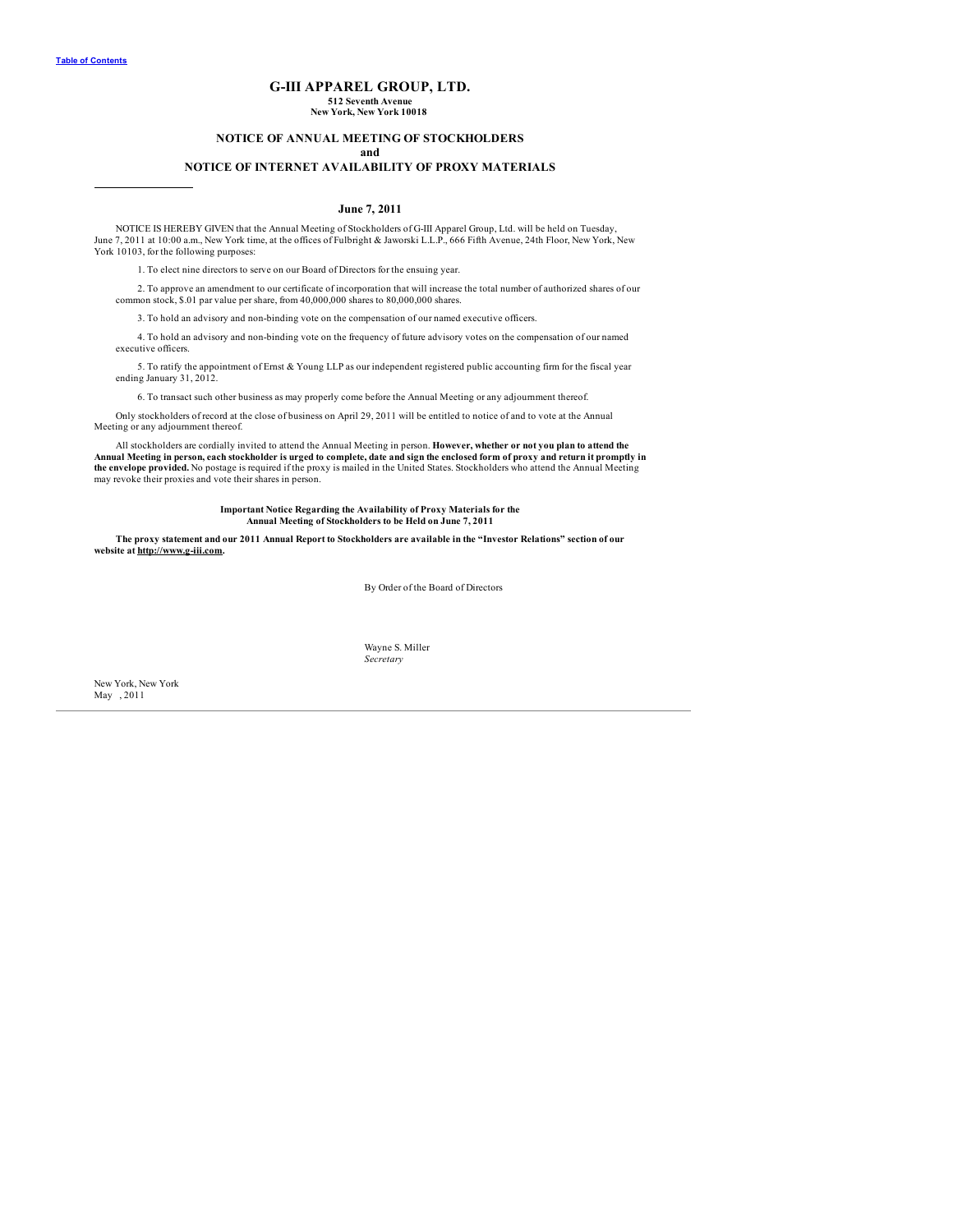## **G-III APPAREL GROUP, LTD. 512 Seventh Avenue New York, New York 10018**

## **PROXY STATEMENT**

## **GENERAL INFORMATION**

## <span id="page-3-0"></span>**General**

This Proxy Statement (first mailed to stockholders on or about May , 2011) is furnished to the holders of common stock, par value \$.01 per share (the "Common Stock"), of G-III Apparel Group, Ltd. ("G-III") in connection with the solicitation by our Board of Directors of proxies for use at the Annual Meeting of Stockholders (the "Annual Meeting"), or at any adjournment thereof, pursuant to the accompanying Notice of Annual Meeting of Stockholders. The Annual Meeting will be held on Tuesday, June 7, 2011, at 10:00 a.m.,<br>New York time, at the offices of Fulbright & Jaworski L.L.P., 666 Fifth Avenue, 24th Floor, Ne

It is proposed that at the Annual Meeting: we (i) elect nine directors to serve on our Board of Directors for the ensuing year, (ii) approve an amendment to our certificate of incorporation that will increase the total number of authorized shares of our Common Stock from 40,000,000 shares to 80,000,000 shares, (iii) hold an advisory and non-binding vote on the compensation of our named executive officers, (iv) hold an advisory and non-binding vote on the frequency of the future advisory votes on the compensation of our named executive officers and (v) ratify the appointment of Ernst & Young LLP as our independent registered public accounting firm for the fiscal year ending January 31, 2012.

Management currently is not aware of any other matters that will come before the Annual Meeting. If any other matters properly come before the Annual Meeting, the persons designated as proxies intend to vote in accordance with their best judgment on such matters. Proxies for use at the Annual Meeting are being solicited by our Board of Directors. Proxies will be solicited chiefly by mail;<br>however, certain of our officers, directors, employees and agents, none of whom will solicit proxies by telephone or other personal contact. We will bear the cost of the solicitation of the proxies, including postage, printing and handling, and will reimburse the reasonable expenses of brokerage firms and others for forwarding material to beneficial owners of shares of Common Stock.

### **Revocability and Voting of Proxy**

A form of proxy for use at the Annual Meeting and a return envelope for the proxy are enclosed. Stockholders may revoke the authority granted by their execution of a proxy at any time prior to the effective exercise of the powers conferred by that proxy, by filing<br>with the Secretary of G-III a written notice of revocation or a duly executed pro Annual Meeting.

Shares of Common Stock represented by executed and unrevoked proxies will be voted in accordance with the instructions specified in such proxies. If no specifications are given, the proxies intend to vote the shares represented thereby "for" the election of<br>each of the nine nominees for director as shown on the form of proxy, "for" the app incorporation to increase the number of authorized shares of Common Stock, "for" approval of the compensation of our named executive<br>officers, in favor of conducting future advisory votes on the compensation of our named e ratification of the appointment of Ernst & Young LLP as our independent registered public accounting firm for the fiscal year ending January 31, 2012, and in accordance with their best judgment on any other matters which may properly come before the meeting.

## **Record Date and Voting Rights**

On April 29, 2011, there were shares of Common Stock outstanding (excluding shares held in treasury). Each of these shares is entitled to one vote upon each of the matters to be presented at the Annual Meeting. Only stockh on April 29, 2011 are entitled to notice of and to vote at the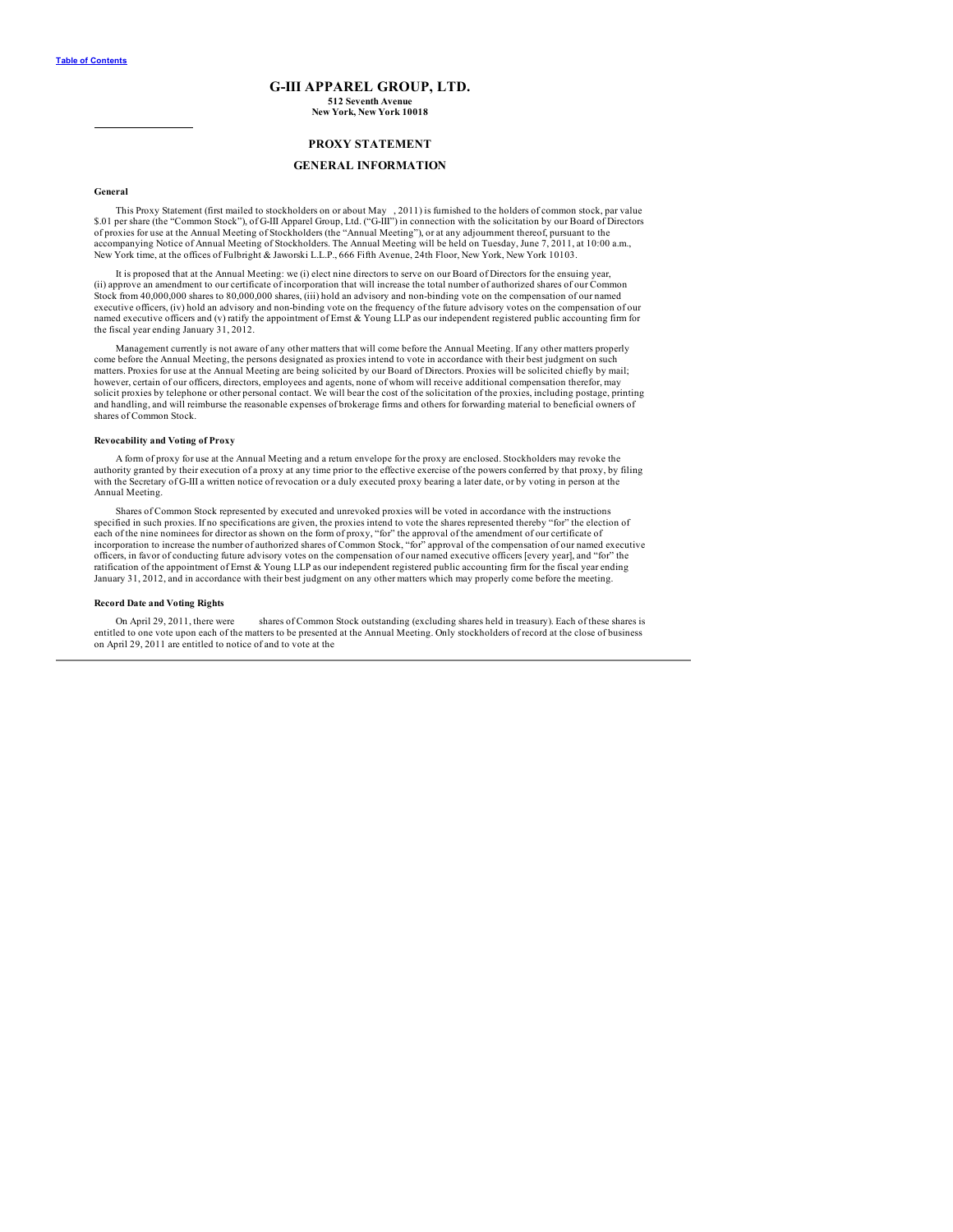Annual Meeting or any adjoumment thereof. The holders of a majority of the outstanding shares of Common Stock, present in person or<br>by proxy and entitled to vote, will constitute a quorum at the Annual Meeting. Abstentions purposes of determining the presence or absence of a quorum, but will not be counted with respect to the specific matter being voted upon.

"Broker non-votes" are shares held by brokers or nominees which are present in person or represented by proxy, but which are not voted on a particular matter because instructions have not been received from the beneficial owner. Under the applicable Delaware law, the effect of broker non-votes on a particular matter depends on whether the matter is one as to which the broker or nominee has discretionary voting authority under the applicable rules of the New York Stock Exchange. Under current New York Stock Exchange rules, brokers have discretionary authority to vote on the ratification of the appointment of Ernst & Young LLP as our independent<br>registered public accounting firm for the fiscal year ending January 31, 2011, but do not h election of the nine nominees for director, the approval of the amendment of our certificate of incorporation to increase the number of authorized shares of Common Stock, the advisory vote on the compensation of our named executive officers or the advisory vote on the<br>frequency of future advisory votes on the compensation of our named executive officers. T shares on your behalf, those shares will not be voted in the election of directors, the approval of the amendment of our certificate of incorporation to increase the number of authorized shares of Common Stock, the advisory vote on the compensation of our named executive officers or the advisory vote on the frequency of future advisory votes on the compensation of our named executive officers, unless you provide instructions to that firm by voting your proxy.

The affirmative vote of the holders of a plurality of the shares of Common Stock present in person or represented by proxy and entitled to vote at the Annual Meeting is required for the election of directors and for the advisory vote on the frequency of future<br>advisory votes on compensation of our named executive officers. The affirmative vote of Common Stock is required for the approval of the amendment of our certificate of incorporation to increase the number of authorized shares of Common Stock. The other matters to be voted on will be decided by the affirmative vote of the holders of a majority of the shares of Common Stock present in person or represented by proxy and entitled to vote at the Annual Meeting.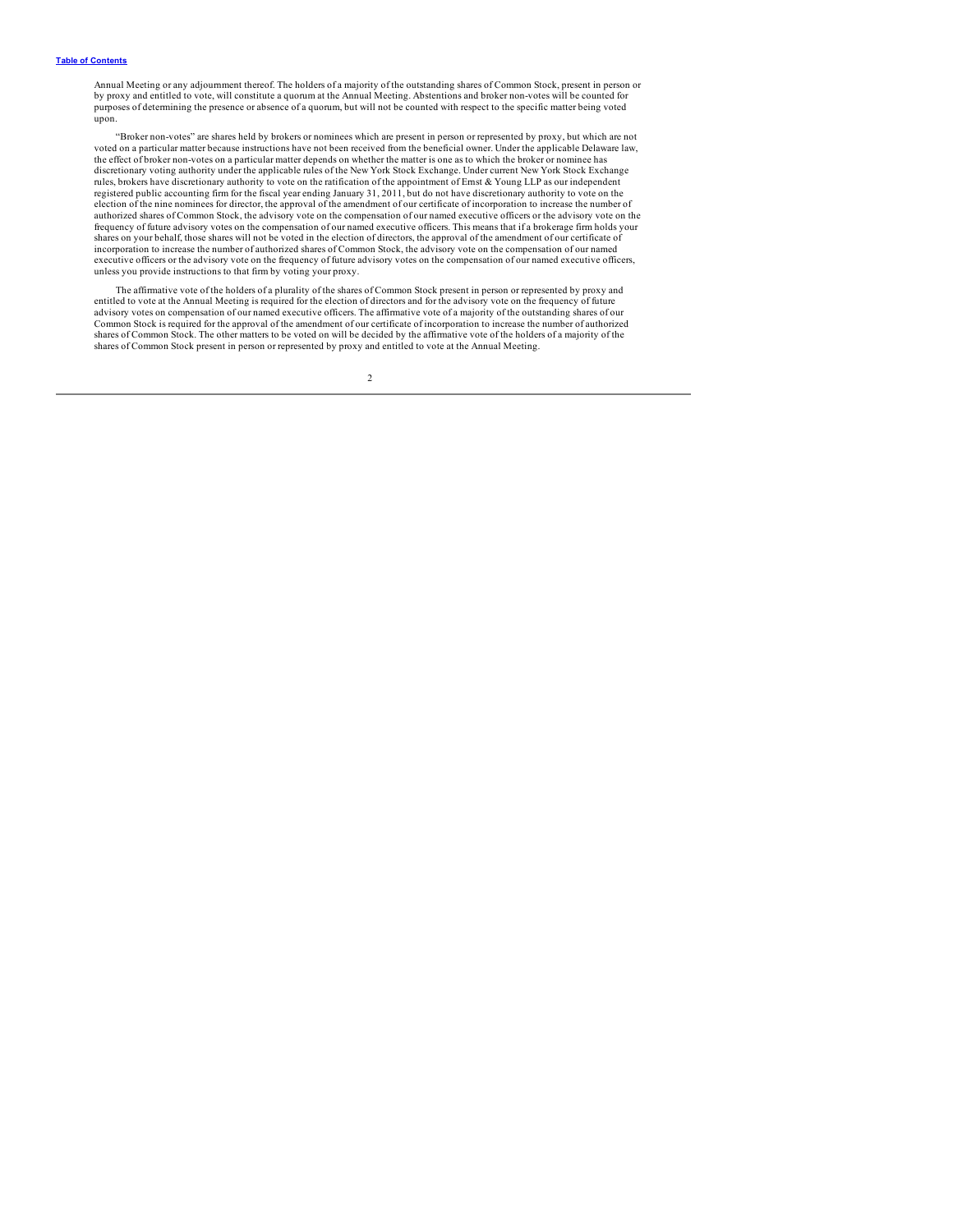## **BENEFICIAL OWNERSHIP OF COMMON STOCK BY CERTAIN STOCKHOLDERS AND MANAGEMENT**

<span id="page-5-0"></span>The following table sets forth information as of March 1, 2011 (except as otherwise noted in the footnotes) regarding the beneficial<br>ownership of our Common Stock of: (i) each person known by us to own beneficially more th Compensation" below); and (iv) all directors, nominees and executive officers as a group. Except as otherwise specified, the named<br>beneficial owner has the sole voting and investment power over the shares listed. The perce

| Name and Address of Beneficial Owner                                   | <b>Amount and Nature of</b><br><b>Beneficial Ownership of</b><br><b>Common Stock</b> | Percentage of<br><b>Common Stock</b> |
|------------------------------------------------------------------------|--------------------------------------------------------------------------------------|--------------------------------------|
| Morris Goldfarb                                                        | 3,005,080(1)                                                                         | 15.3%                                |
| Sammy Aaron                                                            | 70,452(2)                                                                            |                                      |
| Thomas J. Brosig                                                       | 3,000(3)                                                                             | $\ast$                               |
| P.O. Box 7096                                                          |                                                                                      |                                      |
| Gulfport, MS 39503                                                     |                                                                                      |                                      |
| Alan Feller                                                            | 7,512(4)                                                                             | *                                    |
| Jeffrey Goldfarb                                                       | 162, 128(5)                                                                          | $*$                                  |
| Carl Katz                                                              | 63,778(6)                                                                            | *                                    |
| Laura Pomerantz                                                        | 6,600(7)                                                                             | $*$                                  |
| Willem van Bokhorst                                                    | 55,500(8)                                                                            | $\ast$                               |
| Johan van Walbeeckplein 11                                             |                                                                                      |                                      |
| Curaçao                                                                |                                                                                      |                                      |
| <b>Richard White</b>                                                   | 27,710(9)                                                                            | $*$                                  |
| FMR $LLC(10)$                                                          | 2,700,870                                                                            | 14.0%                                |
| 82 Devonshire Street                                                   |                                                                                      |                                      |
| Boston, MA 02109                                                       |                                                                                      |                                      |
| BlackRock, Inc.(11)                                                    | 1,910,693                                                                            | 9.9%                                 |
| 40 East 52nd Street                                                    |                                                                                      |                                      |
| New York, NY 10022                                                     |                                                                                      |                                      |
| Buckingham Capital Management Incorporated(12)                         | 1,566,782                                                                            | 8.1%                                 |
| 750 Third Avenue. Sixth Floor                                          |                                                                                      |                                      |
| New York, NY 10017                                                     |                                                                                      |                                      |
| NorthPointe Capital LLC(13)                                            | 1,266,407                                                                            | 7.7%                                 |
| 101 W. Big Beaver                                                      |                                                                                      |                                      |
| Troy, MI 48084                                                         |                                                                                      |                                      |
| Century Capital Management, LLC(14)                                    | 972,340                                                                              | 5.0%                                 |
| 100 Federal St. 29th Floor                                             |                                                                                      |                                      |
| Boston, MA 02110                                                       |                                                                                      |                                      |
| Cramer Rosenthal McGlynn, LLC(15)                                      | 946.562                                                                              | $5.0\%$                              |
| 520 Madison Avenue                                                     |                                                                                      |                                      |
| New York, NY 10022                                                     |                                                                                      | *                                    |
| Jeanette Nostra                                                        | 63,778(16)                                                                           | $*$                                  |
| Wayne S. Miller                                                        | 7,500(17)                                                                            | $\ast$                               |
| Neal S. Nackman                                                        | 29,391(18)                                                                           |                                      |
| All directors, nominees and executive officers as a group (12 persons) | 3,438,651(19)                                                                        | 17.4%                                |
|                                                                        |                                                                                      |                                      |

\* Less than one percent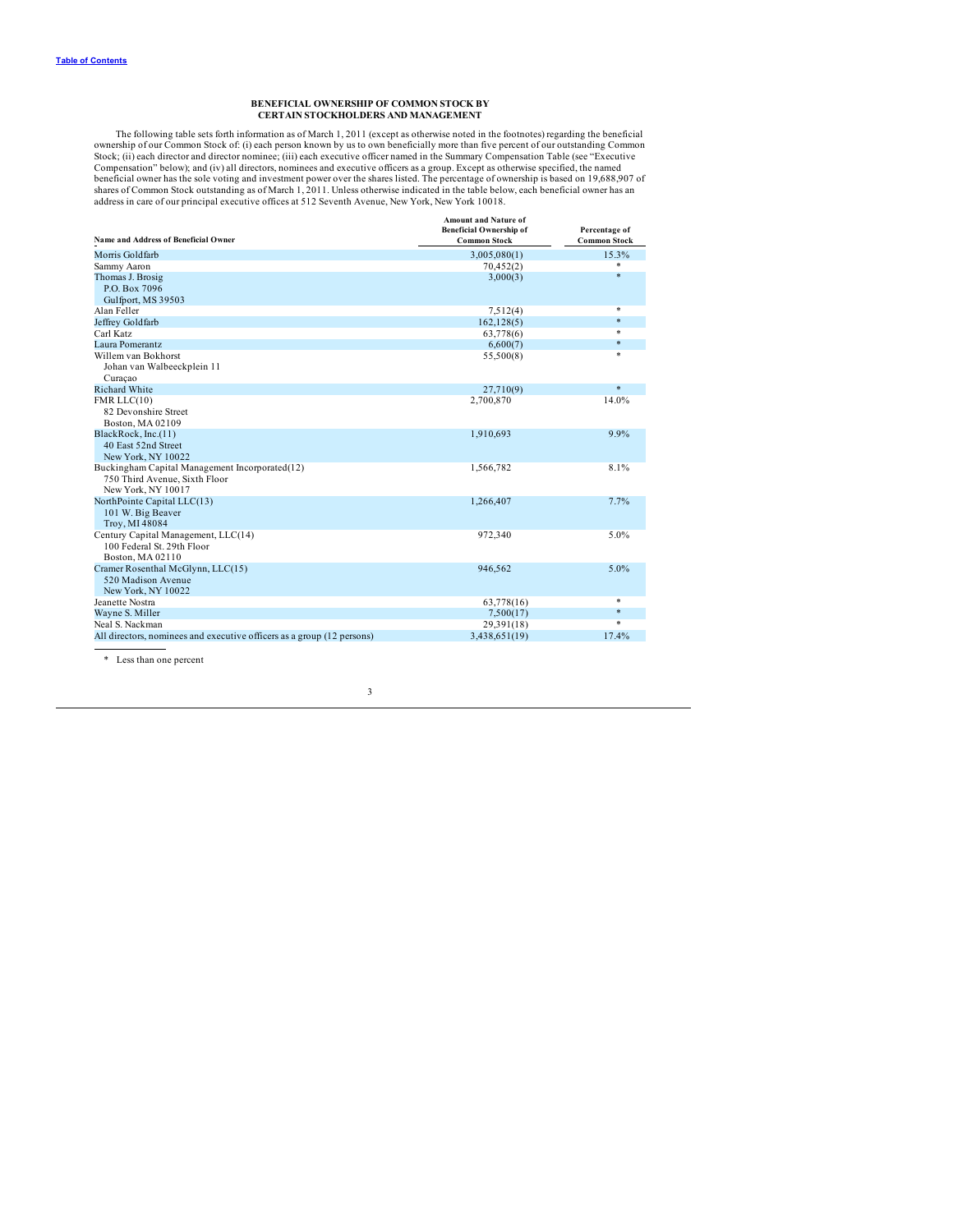- (1) Includes (i) 14,833 shares of Common Stock owned by Arlene Goldfarb, Mr. Goldfarb's wife; (ii) 441,300 shares of Common Stock held by Morris and Arlene Goldfarb, as joint tenants; (iii) 40,000 shares of Common Stock owned by The Morris and Arlene Goldfarb Family Foundation, Inc., of which Mr. Goldfarb is the President and Treasurer, (iv) 108,375 shares of Common Stock held by Goldfarb Family Partners, L.L.C., of which Mr. Goldfarb is the sole Manager and (v) 15,000 shares of Common Stock issuable upon vesting of restricted stock units within 60 days of March 1, 2011.
- (2) Includes 10,000 shares of Common Stock issuable upon vesting of restricted stock units within 60 days of March 1, 2011.
- (3) Consists of shares of Common Stock which may be acquired within 60 days of March 1, 2011 upon the exercise of options.
- (4) Includes 3,000 shares of Common Stock which may be acquired within 60 days of March 1, 2011 upon the exercise of options.
- (5) Includes (i) 3,000 shares of Common Stock which may be acquired within 60 days of March 1, 2011 upon the exercise of options; (ii) 10,000 shares of Common Stock held by Jeff and Stacey Goldfarb, Mr. Goldfarb's wife, as joint tenants; (iii) 11,348 shares of Common Stock owned by the Amanda Julie Goldfarb Trust 2007 of which Mr. Goldfarb and his wife are co-trustees; and (iv) 2,500 shares of Common Stock issuable upon vesting of restricted stock units within 60 days of March 1, 2011.
- (6) Includes 15,742 shares of Common Stock issuable to Ms. Nostra upon vesting of restricted stock units within 60 days of March 1, 2011.
- (7) Consists of shares of Common Stock which may be acquired within 60 days of March 1, 2011 upon the exercise of options.
- (8) Includes 24,000 shares of Common Stock which may be acquired within 60 days of March 1, 2011 upon the exercise of options. (9) Includes 15,000 shares of Common Stock which may be acquired within 60 days of March 1, 2011 upon the exercise of options and 1,250 shares of Common Stock issuable upon vesting of restricted stock units within 60 days
- (10) Information is derived from the Schedule 13G/A filed by FMR LLC ("FMR"), Edward C. Johnson 3d and Fidelity Management & Research Company ("Fidelity") with the Securities and Exchange Commission on February 14, 2011. Fidelity is a registered investment adviser and subsidiary of FMR, and is the beneficial owner of 2,700,870 shares of Common Stock. Edward C. Johnson 3rd and FMR each has sole dispositive power with respect to 2,700,870 shares of Common Stock owned by certain funds.
- (11) Information is derived from the Schedule 13G filed by BlackRock, Inc. ("BlackRock") with the Securities and Exchange Commission on February 4, 2011. BlackRock is a parent holding company or control person in accordance with Exchange Act Rule 13d-1(b)(1)(ii)(G) has sole voting power and sole dispositive power with respect to such shares.
- (12) Information is derived from the Schedule 13G/A filed by Buckingham Capital Management Incorporated ("Buckingham Capital") and Buckingham Research Group Incorporated ("Buckingham Research") with the Securities and Exchange Commission on February 10, 2011. Buckingham Capital is a registered investment adviser and Buckingham Research, a registered broker-dealer and the parent company of Buckingham Capital, may be deemed to be the beneficial owner of the securities.
- (13) Information is derived from the Schedule 13G/A filed by NorthPointe Capital, LLC ("NorthPointe") with the Securities and Exchange Commission on April 6, 2010. NorthPointe is a registered investment adviser and has sole voting power with respect to 818,085 shares of Common Stock and sole dispositive power with respect to 1,266,407 shares of Common Stock.
- (14) Information is derived from the Schedule 13G filed by Century Capital Management, LLC ("Century Capital") with the Securities and Exchange Commission on February 9, 2011. Century Capital is a registered investment adviser and has sole voting power with<br>respect to 376,390 shares of Common Stock and sole dispositive power with respect to 972,340 sh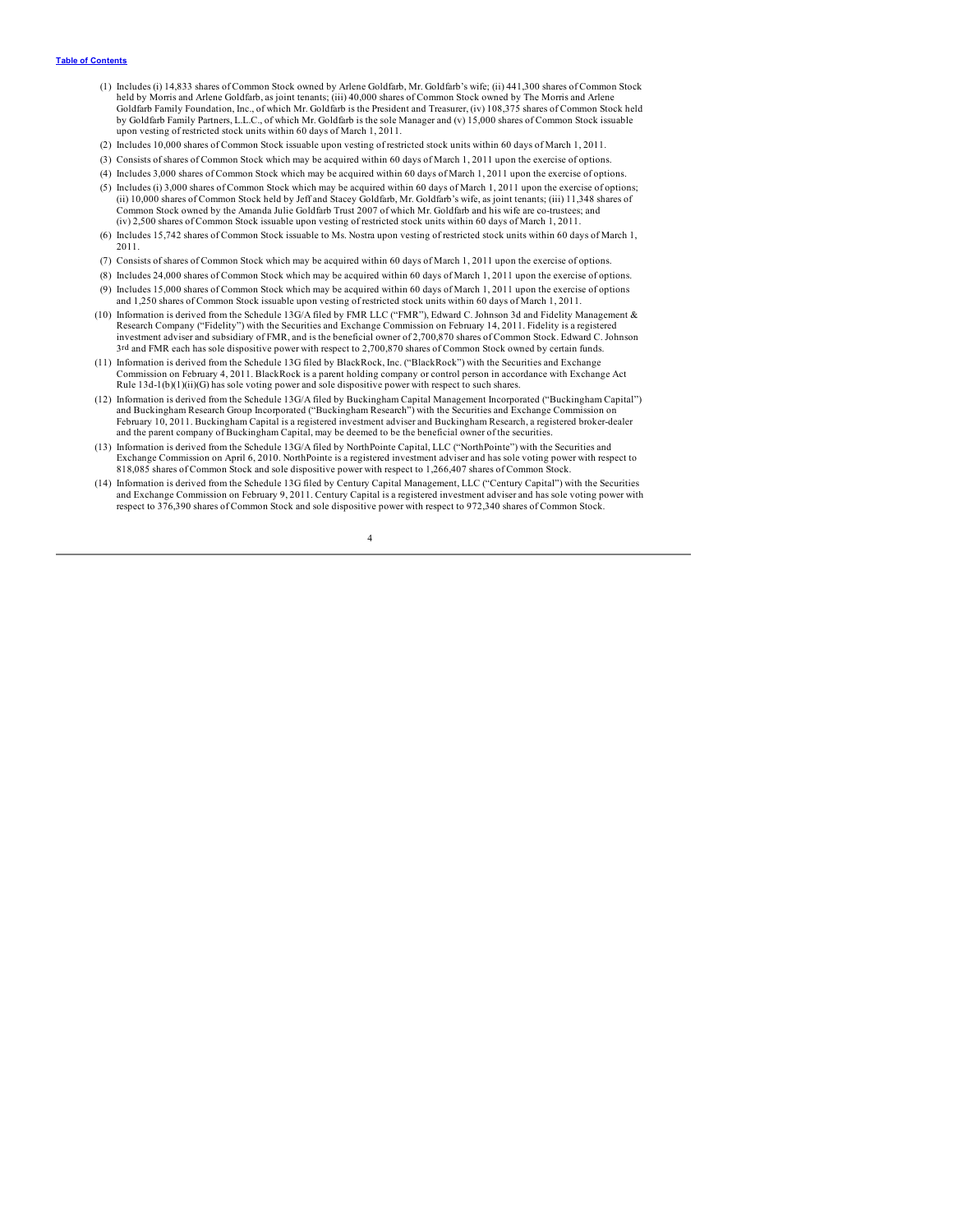- <span id="page-7-0"></span>(15) Information is derived from the Schedule 13G/A filed by Cramer Rosenthal McGlynn, LLC ("Cramer Rosenthal") with the Securities and Exchange Commission on February 11, 2011. Cramer Rosenthal is a registered investment adviser and has sole voting power with respect to 917,462 shares of Common Stock and sole dispositive power with respect to 946,562 shares of Common Stock.
- (16) Includes 15,742 shares of Common Stock issuable upon vesting of restricted stock units within 60 days of March 1, 2011.
- (17) Consists of Common Stock issuable upon vesting of restricted stock units within 60 days of March 1, 2011.
- (18) Consists of 24,200 shares of Common Stock which may be acquired within 60 days of March 1, 2011 upon the exercise of options and 3,750 shares of Common Stock issuable upon vesting of restricted stock units within 60 days of March 1, 2011.
- (19) Includes 78,800 shares of Common Stock which may be acquired within 60 days of March 1, 2011 upon the exercise of options and 55,742 shares of Common Stock issuable upon vesting of restricted stock units within 60 days of March 1, 2011.

## **Section 16(a) Beneficial Ownership Reporting Compliance**

To our knowledge, our directors, officers and beneficial owners of more than ten percent of our Common Stock were in compliance with the reporting requirements of Section 16(a) under the Securities Exchange Act of 1934, as amended, during fiscal 2011.

## **CORPORATE GOVERNANCE**

The Board of Directors has determined that Thomas Brosig, Alan Feller, Laura Pomerantz, Willem van Bokhorst and Richard White are independent directors. The independent directors constitute a majority of the Board of Directors. In making its determination regarding the independence of the directors, the Board relied upon information provided by each of the directors and noted that each independent director meets the standards for independence set out in Marketplace Rule 5605(a)(2) of The NASDAQ Stock Market and under the applicable rules and regulations of the Securities and Exchange Commission, and that there is no material business<br>relationship between G-III and any independent director, including any business entity with which The Board of Directors reviewed the role of Thomas Brosig as manager of a real estate development project in Mississippi in which Morris Goldfarb, Jeffrey Goldfarb and Sammy Aaron, each of whom is one of our executives and one of our directors, and Richard White, who is one of our directors, are investors. The Board determined that this transaction did not impact Mr. Brosig's status as an independent director.

The Board of Directors held six meetings during the fiscal year ended January 31, 2011. During the fiscal year ended January 31, 2011, each director in office during such fiscal year attended not less than 75% of the aggregate number of meetings of the Board of Directors and of meetings of committees of the Board on which he or she served during the time period in which he or she served. We do not have a formal policy regarding attendance by members of the Board of Directors at annual stockholders meetings. Four of our nine directors attended the 2010 Annual Meeting of Stockholders.

Our Board of Directors has an Audit Committee, Compensation Committee and Nominating Committee. Each member of our Audit, Compensation and Nominating Committees has been determined by the Board of Directors to be "independent" within the meaning of Marketplace Rule 5605(a)(2) of The NASDAQ Stock Market and, in addition, each member of the Audit Committee is "independent" within the meaning of Marketplace Rule  $5605(c)(2)(A)$  of The NASDAQ Stock Market and under the applicable rules and regulations of the Securities and Exchange Commission regarding the independence of audit committee members.

#### **Audit Committee**

The Audit Committee, composed of Alan Feller, Willem van Bokhorst and Richard White, is responsible for, among other things, assisting the Board in monitoring (i) the integrity of our financial statements, (ii) the qualifications and independence of our<br>independent auditors, (iii) the performance of our internal audit function and independent au legal and regulatory requirements. Mr. Feller is the

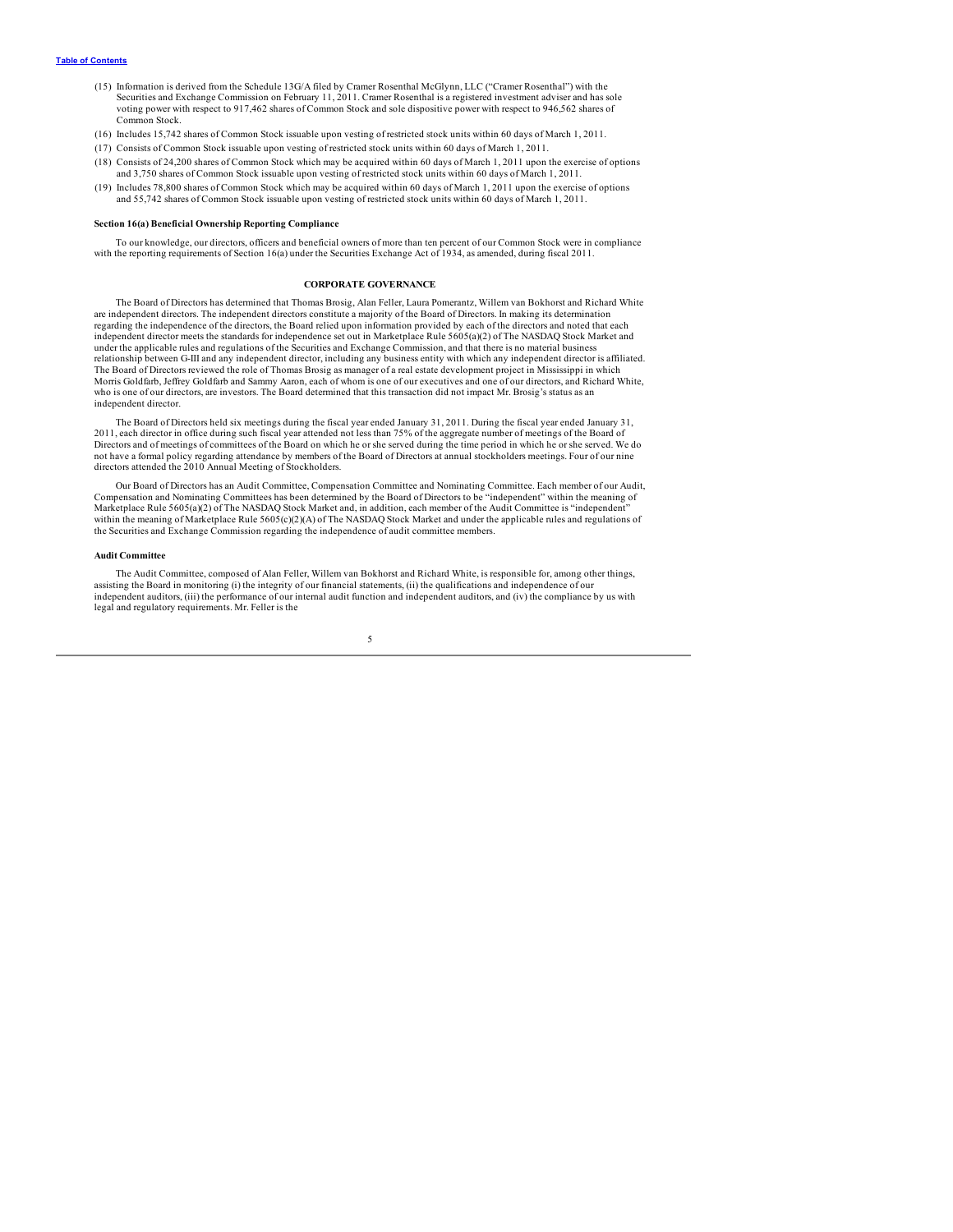Chairman of the Audit Committee. The Board has determined that each of Messrs. Feller and White is an audit committee financial expert as such term is defined in the rules of the Securities and Exchange Commission. The Audit Committee met eight times during the fiscal year ended January 31, 2011. In addition, the Audit Committee reviewed proposed updates to the Audit Committee Charter to reflect statutory revisions and recent developments in corporate governance best practices, and recommended to the Board that it adopt a revised version of the Audit Committee Charter reflecting these updates. A copy of the Audit Committee's charter, as so revised, is available in the "Investor Relations" section of our website at http://www.g-iii.com.

#### **Compensation Committee**

The purpose of the Compensation Committee is to establish and monitor the basic philosophies and policies governing the compensation of our directors and executive officers and to discharge the responsibilities of the Board relating to such compensation. The Compensation Committee, composed of Laura Pomerantz, Willem van Bokhorst and Richard White, is responsible for reviewing and discussing with management, and recommending to the Board the inclusion of, the Compensation Discussion and Analysis in our annual proxy statement. Mr. White is the Chairman of the Compensation Committee. The Compensation Committee is also empowered to establish and review our compensation practices and policies and to recommend and/or set the compensation for our executive officers, as well as to authorize and approve employment agreements with our executive officers.

In accordance with NASDAQ rules and the Compensation Committee Charter adopted by the Board of Directors, fiscal 2011 compensation of G-III's executive officers was determined by the Compensation Committee. The Compensation Committee consults<br>with Morris Goldfarb, our Chairman and Chief Executive Officer, in connection with making its det and bonuses for all executive officers, excluding Morris Goldfarb and Sammy Aaron, whose base salaries and bonuses are determined by their respective employment agreements with us. The Compensation Committee has relied to a large extent on the Chief Executive Officer's evaluation of each executive officer's performance and his recommendations in determining the amount and mix of the total compensation paid to our named executive officers.

The Compensation Committee is empowered to oversee and make all decisions regarding our 2005 Stock Incentive Plan. The Compensation Committee also may form and delegate authority to any subcommittee comprised solely of its members who are independent so long as such formation and delegation are in compliance with applicable law and NASDAQ rules. The Compensation Committee met three times and acted five times by unanimous written consent during the year ended January 31, 2011. In addition, the Compensation Committee reviewed proposed updates to the Compensation Committee Charter to reflect statutory revisions and recent developments in corporate governance best practices, and recommended to the Board that it adopt a revised version of the Compensation Committee Charter reflecting these updates. A copy of the Compensation Committee's charter, as so revised, is available in the "Investor Relations" section of our website at http://www.g-iii.com.

## **Compensation Committee Interlocks and Insider Participation**

During the year ended January 31, 2011, Laura Pomerantz, Willem van Bokhorst and Richard White served on our Compensation Committee. None of the members of the Compensation Committee (i) has ever been an officer or employee of ours or (ii) had any relationship requiring disclosure by us under Item 404 of Regulation S-K. None of our executive officers have served on the board or compensation committee (or other committee serving as equivalent function) of any other entity, where an executive officer of the other entity served on our Board of Directors or Compensation Committee.

### **Nominating Committee and Nominations Process**

The Nominating Committee assists the Board in its selection of individuals (i) as nominees for election to the Board of Directors and (ii) to fill any vacancies or newly created directorships on the Board. The members of the Nominating Committee are Messrs. Brosig and White. Mr. White is the Chairman of the Nominating Committee. The Nominating Committee met formally once during the fiscal year ended January 31, 2011 and the members of the Nominating Committee informally discussed Committee matters on several occasions. The Nominating Committee met to review the performance and the experience, qualifications, attributes and skills of the members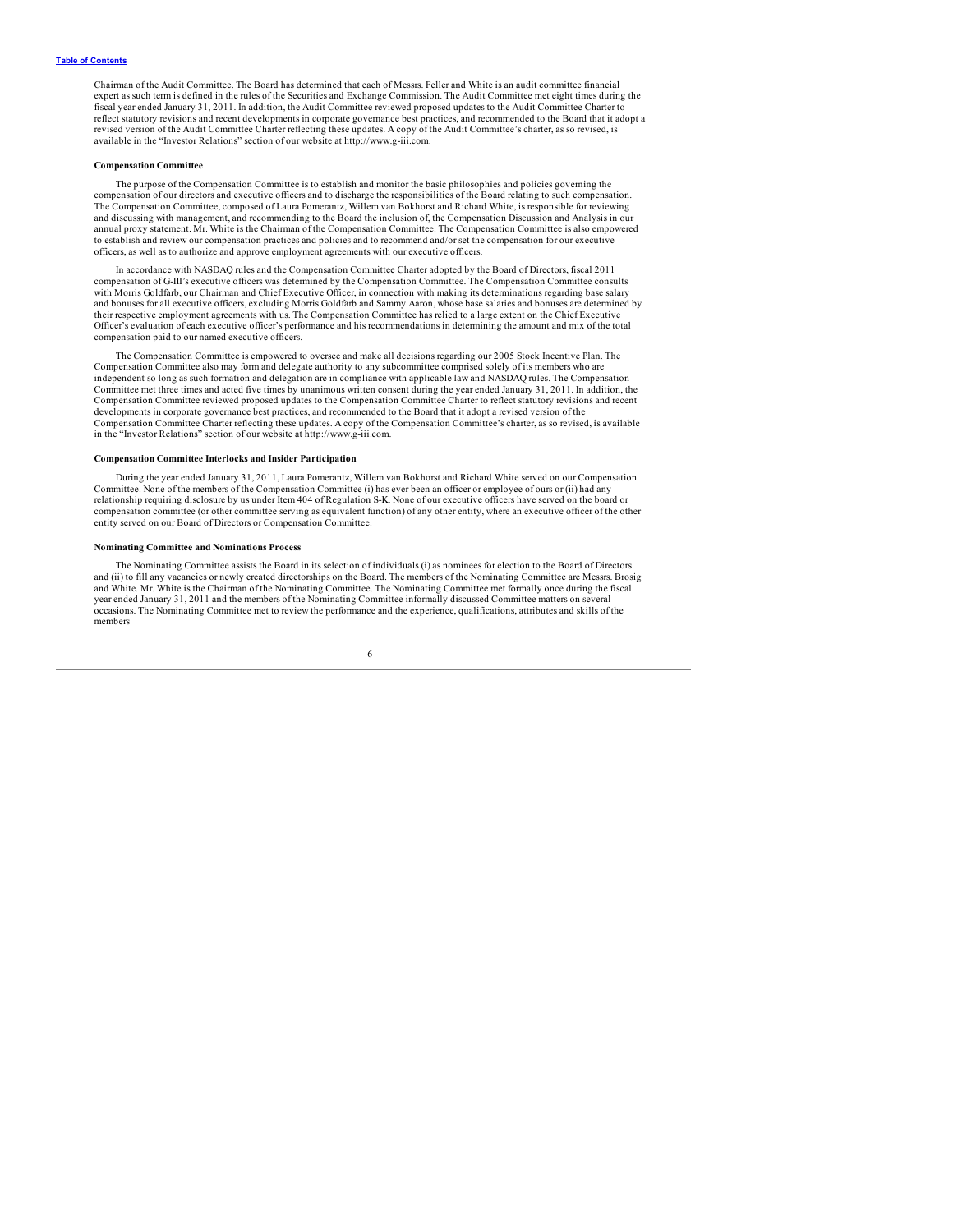of the Board and recommended to our Board that the existing directors be nominated for election as directors at the Annual Meeting. In addition, the Nominating Committee reviewed proposed updates to the Nominating Committee Charter to reflect statutory revisions and recent developments in corporate governance best practices, and recommended to the Board that it adopt a revised version of the Nominating Committee Charter reflecting these updates. A copy of the Nominating Committee's charter, as so revised, is available in the "Investor Relations" section of our website at http://www.g-iii.com.

It is the policy of the Nominating Committee to consider candidates for Board membership suggested by Nominating Committee members and other Board members, management, our stockholders, third-party search firms and any other appropriate sources. As a stockholder, you may recommend any person for consideration as a nominee for director by writing to the Nominating Committee of the Board of Directors, c/o G-III Apparel Group, Ltd., 512 Seventh Avenue, New York, New York 10018. Recommendations must be received<br>by January 2, 2012 to be considered for the 2012 Annual Meeting of Stockholders. Recommendat address of the stockholder making the recommendation, a representation setting forth the number of shares of our Common Stock beneficially owned by the recommending stockholder, a statement that the recommended nominee has expressed his or her intent to<br>serve on the Board if elected, biographical information about the recommended nominee, any oth would be helpful to the Nominating Committee in evaluating the individual recommended nominee and a description of all arrangements or understandings between the recommending stockholder and each nominee and any other person concerning the nomination.

In evaluating candidates, the Nominating Committee considers the following criteria: personal integrity, sound business judgment, business and professional skills and experience, independence (as that term is defined under the rules of the Securities and Exchange Commission and the NASDAQ listing standards), the requirement to maintain a Board that is composed of a majority of independent directors, potential conflicts of interest, the extent to which a candidate would fill a present need, and concern for the long term interests of stockholders. In any particular situation, the Nominating Committee may focus on persons possessing a particular background, experience or qualifications which the Committee believes would be important to enhance the effectiveness of the Board.

The Nominating Committee does not have a formal policy with respect to considering diversity in identifying director nominees. The Board and the Nominating Committee believe it is important that the Board members represent diverse viewpoints and a variety of skills so that, as a group, the Board will possess the appropriate talent, skills and expertise to oversee our business. The evaluation process for stockholder recommendations is the same as for candidates recommended from any other source. The needs of the Board and<br>the factors that the Nominating Committee considers in evaluating candidates is reassessed charter is reviewed.

### **Stockholder Communications**

The Board of Directors has provided a process for stockholders to send communications to the Board. Stockholders who wish to send communications to the Board of Directors, or any particular director, should address such communications to the Board or such director c/o G-III Apparel Group, Ltd., 512 Seventh Avenue, New York, New York 10018, Attn: Secretary. All such communications should include a representation from the submitting stockholder setting forth the stockholder's address and the number of shares of our<br>Common Stock beneficially owned by the stockholder. The Board will give appropriate at that are submitted by stockholders and will respond as appropriate. Absent unusual circumstances, the Secretary of G-III will (i) be primarily responsible for monitoring communications from stockholders and (ii) provide copies or summaries of such communications to<br>the Board, or the director to whom such communication is addressed, as the Secretary cons communication will be forwarded to all directors, or the director to whom it is addressed, if it relates to a substantive matter and includes suggestions or comments that the Secretary considers to be important for the directors, or director, to know. In general, stockholder communications relating to corporate governance and long-term corporate strategy are more likely to be forwarded than stockholder communications relating to personal grievances and matters as to which we may receive repetitive or duplicative communications.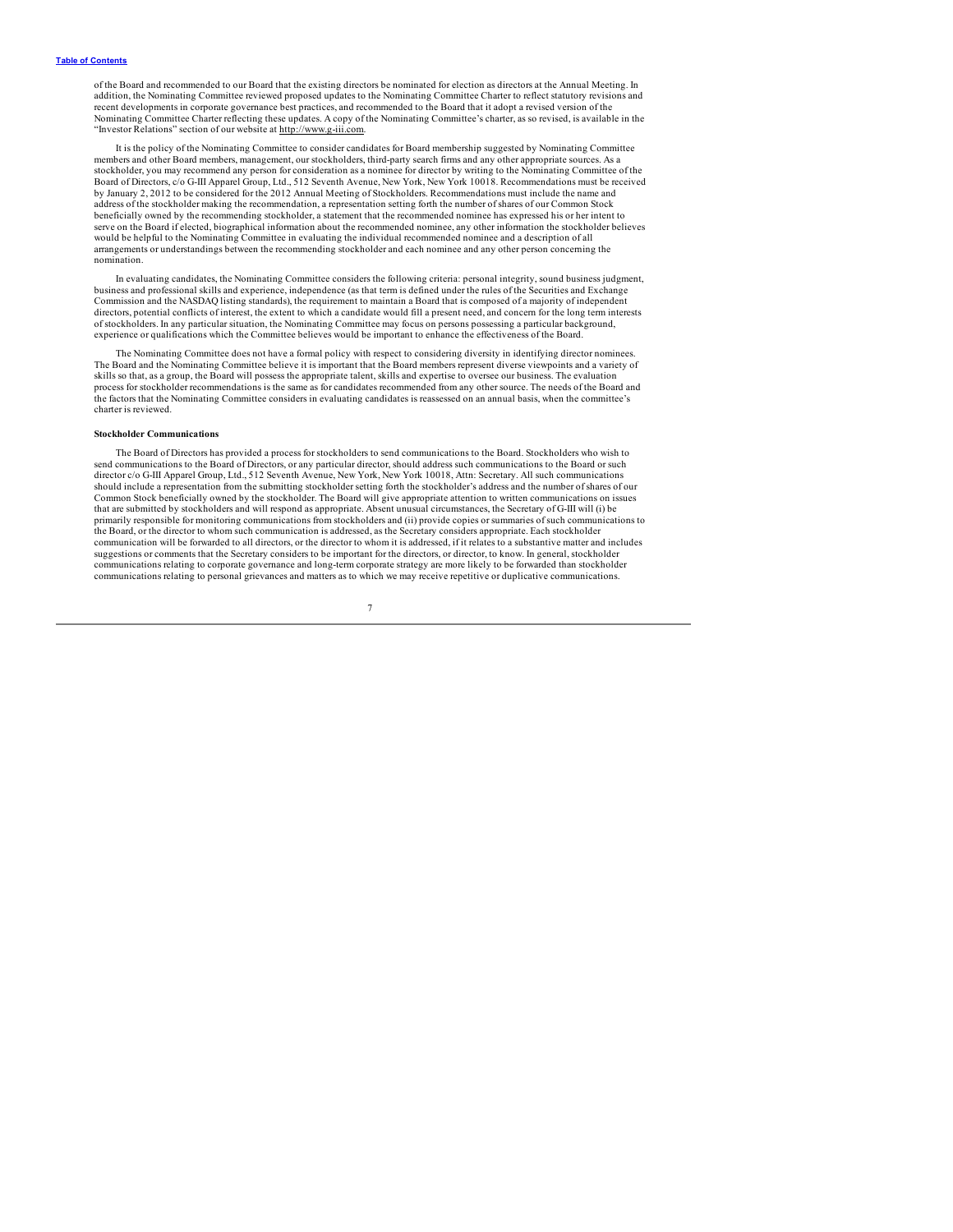## <span id="page-10-0"></span>**Risk Oversight**

The risk oversight function of our Board of Directors is carried out by both the Board and the Audit Committee. The Audit Committee meets periodically with management and our internal audit team to discuss our major financial and operating risks and the steps, guidelines and policies management and our intemal audit team have taken to monitor and control exposures to risk, including<br>the G-III's risk assessment and risk management policies. Matters of strategic risk are co internal disclosure committee reviews with management the "risk factors" that appear in our Annual Report on Form 10-K prior to its filing with the SEC, as well as prior to the filing of our Quarterly Reports on Form 10-Q.

The Board encourages management to promote a corporate culture that incorporates risk management into our corporate strategy<br>and day-to-day business operations. The Board continually works, with input from our executive of likely areas of future risk for us and our business.

## **Leadership Structure of the Board**

The Board of Directors believes that Morris Goldfarb's service as both Chairman of the Board and Chief Executive Officer is in our best interest, as well as the best interest of our stockholders. Mr. Goldfarb is the director most familiar with our business and industry and possesses detailed and in-depth knowledge of the issues, opportunities and challenges facing us and our business. Thus, he is in the best position to develop agendas and plans that ensure that the Board's time and attention are focused on its most critical matters. As a result,<br>we have a single leader for our company. We believe that Mr. Goldfarb is viewed b and other stakeholders as providing strong leadership for our company in the marketplace and in our industry. This approach is commonly utilized by other public companies in the United States and we believe it has been effective for our company as well.

Although the Board believes that the combination of the Chairman and Chief Executive Officer roles is appropriate for us in the current circumstances, our Board does not have a specific policy as to whether or not these roles should be combined or separated. The Board of Directors does not have a lead independent director.

## **EXECUTIVE COMPENSATION**

## **Compensation Discussion and Analysis**

The following discussion describes the compensation objectives and policies which were utilized with respect to our named executive officers with respect to the fiscal year ended January 31, 2011, or fiscal 2011. As the Compensation Committee continues to<br>review our compensation program with respect to our named executive officers, the object as well as the methods which the Compensation Committee utilizes to determine both the types and amounts of compensation to award to our named executive officers, may change.

## *Executive Compensation Philosophies and Policies*

Our compensation philosophies and policies have evolved over the years. The goals of our compensation program are intended to:

- attract and retain the most highly qualified managerial and executive talent by paying compensation that is competitive with the compensation paid to persons having similar responsibilities and duties at our company and at other companies in our industry and of similar size;
- provide appropriate incentives to produce superior performance of our executives and employees;
- emphasize sustained performance by aligning rewards with stockholders' interests;
- motivate executives and employees to achieve G-III's annual and long-term business goals; and
- reward executives for superior individual contributions to G-III.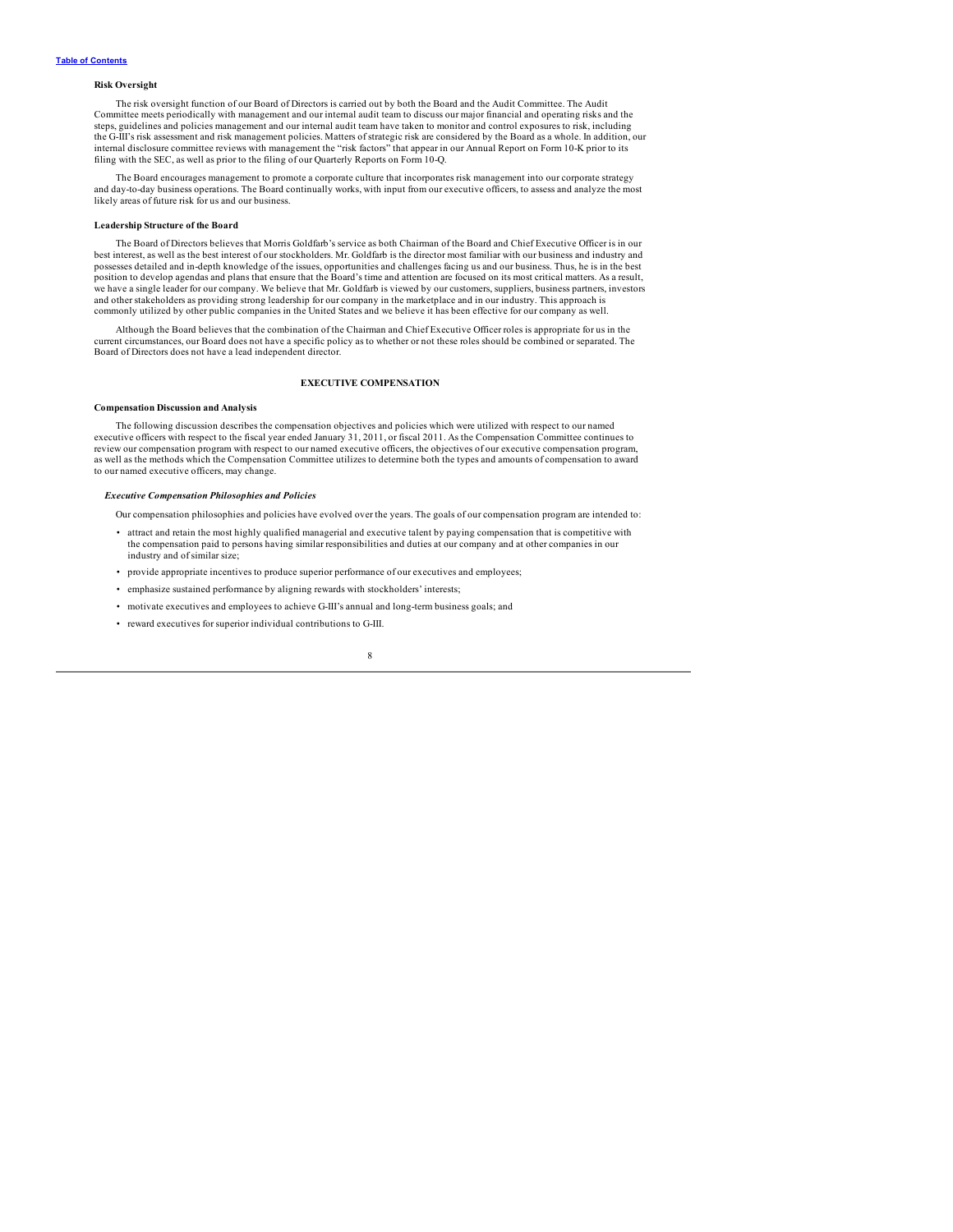The Compensation Committee, comprised entirely of independent directors, seeks to achieve these goals in making its decisions with respect to executive compensation. Compensation for our named executive officers is linked to individual performance, experience, leadership and company performance. Measurement of performance is made against financial and non-financial objectives. Additionally, while we generally place more emphasis on internal equity in our compensation decisions, the Compensation Committee may also periodically review competitive market and trend data, performance and market data of other publicly-held apparel companies, individual and company performance.

#### *Executive Of icer Compensation Process*

In establishing the compensation for our executive officers for fiscal 2011, we:

- assessed our executive officers' performance in relation to G-III's performance;
- analyzed the compensation levels of comparable executive officers in our company;
- assessed our financial and business results compared to our forecast and our financial performance relative to our past performance and financial goals; and
- determined a mix of base salary and bonus, along with equity grants, to align our executive officers' compensation with performance.

The Compensation Committee takes into consideration the accounting and tax treatment of its compensation decisions. The Compensation Committee has been cognizant of the benefit of restricted stock units or stock options granted to employees measured against the related future compensation charges that will be incurred as a result of equity grants. Because we had not provided equitybased compensation to some of our executive officers for over three years, in June 2008, the Compensation Committee granted restricted stock units to three of our named executive officers. In April 2009 and March 2010, the Compensation Committee granted restricted stock units to each of our named executive officers. In each case, the Compensation Committee considered whether it was preferable to grant restricted stock units or options, the potential future impact of the cost to be recognized and potential dilution and considered it against the benefit to the executives and determined that restricted stock units provided a better matching of benefit to our executives and related cost, as well as lower potential dilution to us.

The Compensation Committee consults with Morris Goldfarb, our Chairman and Chief Executive Officer, in connection with making its determinations regarding base salary and bonuses for all executive officers, excluding Morris Goldfarb and Sammy Aaron,<br>whose base salaries and bonuses are determined by their respective employment agreements wi relied to a large extent on the Chief Executive Officer's evaluation of each executive officer's performance and his recommendations in determining the amount and mix of the total compensation paid to our other named executive officers.

#### *Components of the Executive Compensation Program*

One of G-III's strengths is a strong management team. The compensation program is designed to enable G-III to attract, retain and reward capable employees who contribute to G-III's success. Equity participation and a strong alignment to stockholders' interests are also elements of our compensation philosophy. Generally, executive compensation has been paid primarily in cash as base salaries and<br>bonus, although this is not due to any specific practice, policy or formula regarding the out compensation or the allocation between cash and non-cash compensation. Our executive compensation program consists, in general, of base salary, annual bonuses and stock-based awards. For the fiscal year ended January 31, 2011, base salary and bonus comprised greater than 75% of the total compensation package for each named executive officer.

*Base Salary.* Base salaries are intended to attract and retain talent, provide competitive compensation for the performance of an executive's basic job duties, and recognize an executive's responsibilities, experience, leadership and contribution to the success of G-III. Base salaries are reviewed periodically. The base annual salary for each of Morris Goldfarb, our Chairman and Chief Executive Officer, and Sammy Aaron, our Vice Chairman, are determined pursuant to their employment agreements with us, subject to increase as determined by the Compensation Committee. The Compensation Committee reviews base salaries, as well as other components of

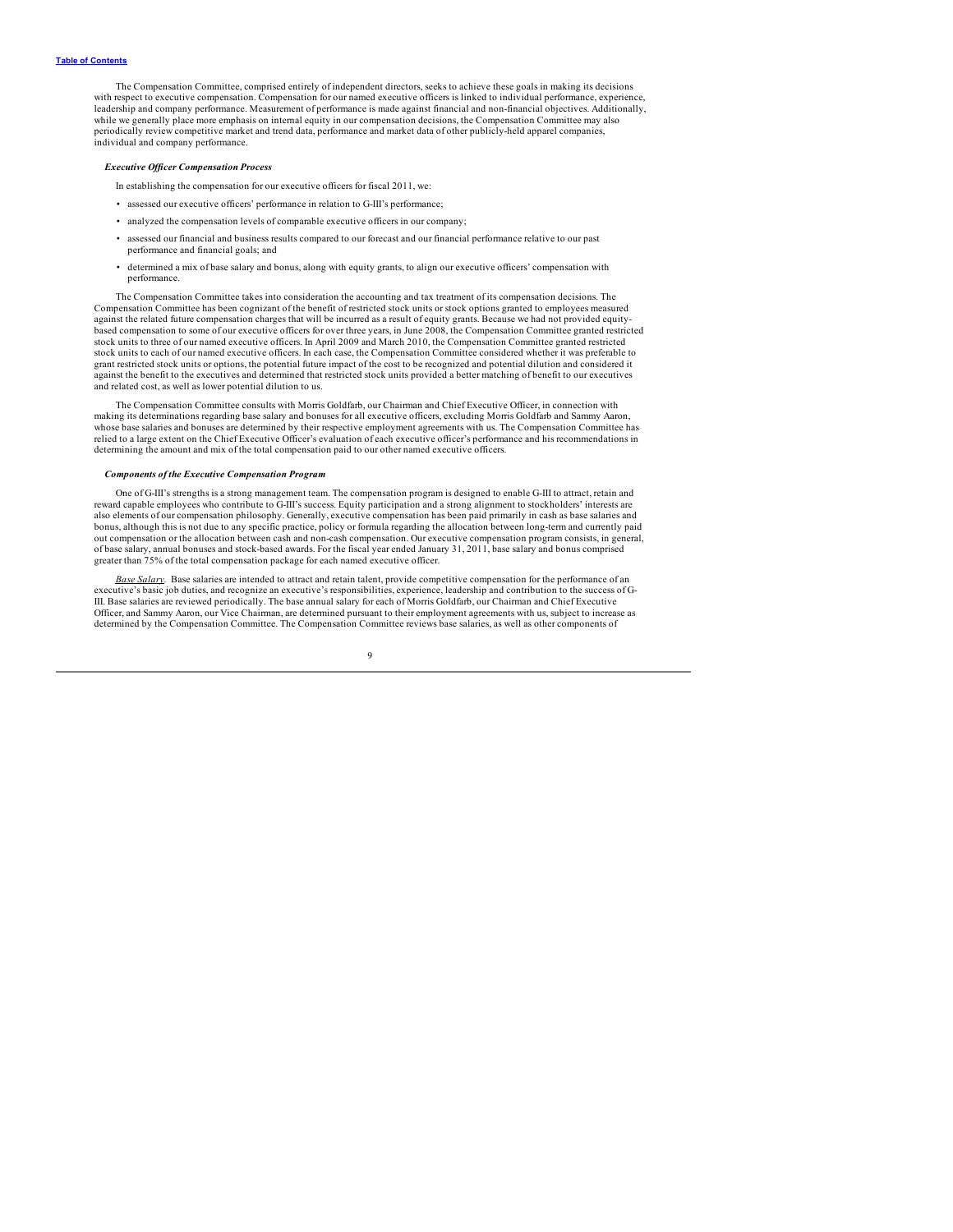compensation, on an annual basis. Salary adjustments are generally determined by evaluating the performance of the executive and any increased responsibilities assumed by the executive, the performance of G-III and the competitive marketplace. Salary adjustments to our named executive officers are usually the result of a recommendation by our Chief Executive Officer.

In response to economic uncertainties with respect to fiscal 2010 and as part of our cost reduction program, in January 2009, based on a recommendation from our management, the Compensation Committee recommended that the base salaries of Morris Goldfarb and Sammy Aaron be reduced by 20% to \$800,000 per year for Mr. Goldfarb and \$600,000 per year for Mr. Aaron, which was agreed to by each of them. We also reduced the base salaries of Wayne S. Miller and Jeanette Nostra by 20%, and the base salary of Neal S. Nackman by 10%. All of these reductions were effective for the six-month period that commenced on February 1, 2009. The base salary of each of our named executive officers was restored to its regular amount as of August 1, 2009. The Compensation Committee also reduced compensation paid to directors who are not employees of, or consultants to, us ("Non-Employee Directors") by 20% during the same six month period. For a description of the base salaries paid to our named executive officers for fiscal 2011, you should read the Summary Compensation Table and the narrative discussion thereof in this Proxy Statement.

*Annual Bonuses.* Annual bonuses for our named executive officers are intended to reward company-wide and individual performance during the year. Bonuses for executive officers, other than as required by our employment agreements with our Chief Executive Officer and our Vice Chairman, are determined by our Compensation Committee and are generally based on the<br>recommendation of our Chief Executive Officer. In April 2010, the Compensation Committee adopted performa for each of Wayne Miller and Jeanette Nostra based on achieving certain levels of earnings before taxes, or pre-tax income, utilizing the same definition for pre-tax income contained in the employments agreements with our Chief Executive Officer and our Vice Chairman.<br>Each of Mr. Miller and Ms. Nostra were entitled to receive a bonus of up to 2.5% of our ear that our earnings before taxes exceed \$6.0 million in fiscal 2011. Under the terms of these awards, the formula represents the maximum incentive that could be earned by Mr. Miller and Ms. Nostra for fiscal 2011, and the Compensation Committee had the discretion to reduce the amount otherwise payable under this formula based on such factors as it deemed appropriate.

The Compensation Committee reviews with our Chief Executive Officer our performance compared to our plan for the year in determining the amount of bonuses to be granted to executives other than our Chief Executive Officer and Vice Chairman. In addition to measuring our performance against our plan for the year, individual awards are determined based upon an executive's base salary relative to other senior executives and the executive's performance and contribution to us during the year.

In assessing individual performance, much like the determination of base salaries, the Compensation Committee considers the individual's achievement in light of his or her position and responsibilities and contribution to our financial performance, as well as relative bonus levels among our senior executives. Individual performance is measured by, among other things, our financial performance, including sales growth, margin improvement and cost reduction, as well as managing major corporate transactions such as raising capital or the successful completion of an acquisition. The Compensation Committee retains authority to award bonuses on a discretionary basis reflecting, for example, excellent performance in unusual or difficult circumstances even if our financial plan is not<br>achieved. The Compensation Committee believes that bonuses should constitute a high named executive officers to reward individual performance and our overall performance and, over the past few years, bonus compensation has generally represented an increasing portion of an executive's cash compensation.

The Compensation Committee discussed the bonuses to be awarded to each of Mr. Nackman, Mr. Miller and Ms. Nostra with G-III's Chief Executive Officer, who reviewed the performance of each of these executive officers during fiscal 2011. In determining the bonuses to be awarded, the Compensation Committee considered overall company performance, the scope of job responsibilities, tenure with G-III, the contributions by each executive to our performance, the performance of the divisions or departments of G-III for which the executive was responsible, internal equity, the relationship of total compensation paid to compensation paid to other executives and the relationship of compensation paid in fiscal 2011 to compensation paid in prior years. Subject to the maximum bonus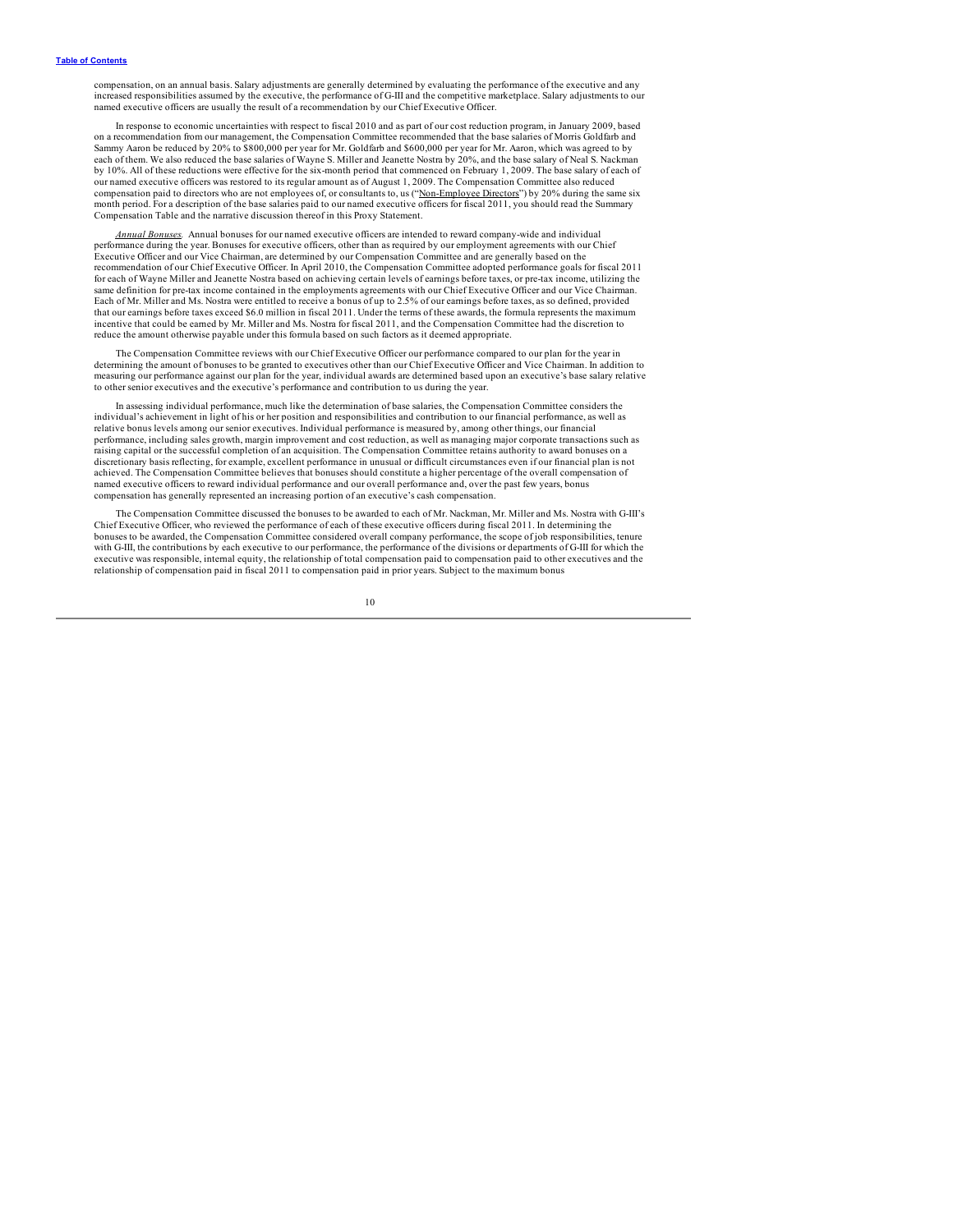permitted by the performance goals adopted with respect to Mr. Miller and Ms. Nostra, the analysis by the Compensation Committee<br>made with respect to each of Mr. Nackman, Mr. Miller and Ms. Nostra generally involved the us performance goals.

Bonuses for fiscal 2011 awarded to Mr. Nackman, Mr. Miller and Ms. Nostra are reflected in the Summary Compensation Table set<br>forth in this Proxy Statement. The bonuses paid to Messrs. Goldfarb and Aaron pursuant to their also reflected in the Summary Compensation Table. Bonuses are also discussed further in the narrative discussion following the Summary Compensation Table.

Stock-Based Awards. We believe that equity ownership by management is beneficial in aligning management's and stockholders'<br>interests in the enhancement of stockholder value. The Compensation Committee believes that restri option awards are consistent with the objectives of our executive compensation program, because grants of restricted stock units, restricted stock or stock options promote a long-term view and incentivize growth in stockholder value. The Compensation Committee believes that the compensation program should provide employees with an opportunity to increase their ownership and potentially gain financially from increases in the price of our Common Stock. By this approach, the best interests of stockholders, executives and employees will be closely aligned. As discussed above, in recent years, the Compensation Committee determined that restricted stock units provided a better matching of benefit to our executives and related cost, as well as lower potential dilution to us.

The Compensation Committee granted restricted stock units to our named executive officers in June 2008, April 2009 and March 2010 as set forth below:

| <b>Named Executive Officer</b> | <b>June 2008</b>         | April 2009 | March 2010 |
|--------------------------------|--------------------------|------------|------------|
| Morris Goldfarb                | 150.000                  | 60,000     | 90,000     |
| Sammy Aaron                    | $\overline{\phantom{a}}$ | 40,000     | 60,000     |
| Wayne S. Miller                | 50,000                   | 30,000     | 25,000     |
| Jeanette Nostra                | 35,000                   | 20,000     | 10.000     |
| Neal S. Nackman                | $\overline{\phantom{a}}$ | 15.000     | 5.000      |

These grants enable the recipients to receive shares of Common Stock, subject to satisfaction of specified performance and continuing service conditions. In particular, the grants were subject to the satisfaction of a price vesting condition which provided that<br>the above-named executive officers were entitled to receive the applicable number o closing price per share of Common Stock on the NASDAQ Global Select Market was \$16.06 or higher, in the case of the June 2008 grants, \$6.93 or higher, in the case of the April 2009 grants, and \$25.07 or higher, in the case of the March 2010 grants, in each case over<br>a twenty consecutive trading day period during the four-year period commencing on ending on the day prior to the fourth anniversary of the date of grant.

As the price vesting condition has been satisfied with respect to each of the June 2008 grants and the April 2009 grants, we have<br>and will issue to the executive officer 25% of the shares of Common Stock to which the execu of the date of grant, through the fourth anniversary, but only if the executive officer remains employed by us or otherwise performs service for us on the relevant anniversary date. The price vesting condition has also been satisfied with respect to the March 2010 grants<br>and we will issue to the executive officer 25% of the shares of Common Stock to whi and third anniversaries of the date of grant, and 50% on the fourth anniversary, but only if the executive officer remains employed by us or otherwise performs service for us on the relevant anniversary date.

The grant of restricted stock units, restricted stock or stock options is based primarily on an employee's potential contribution to our growth and financial results. In determining the size of grants, we also consider the number of shares of restricted stock units or restricted stock and the number and exercise price of stock options previously granted to each executive, and the aggregate amount of the current restricted stock unit, restricted stock or stock option grants. We have granted restricted stock units that vested based on an<br>increase in the price of our Common Stock of between 15% and 25% over the price on vesting condition. Stock options are granted at the prevailing market value of our Common Stock and will only have value if our stock price increases over the price on the date of grant. Generally, equity grants vest over time, and the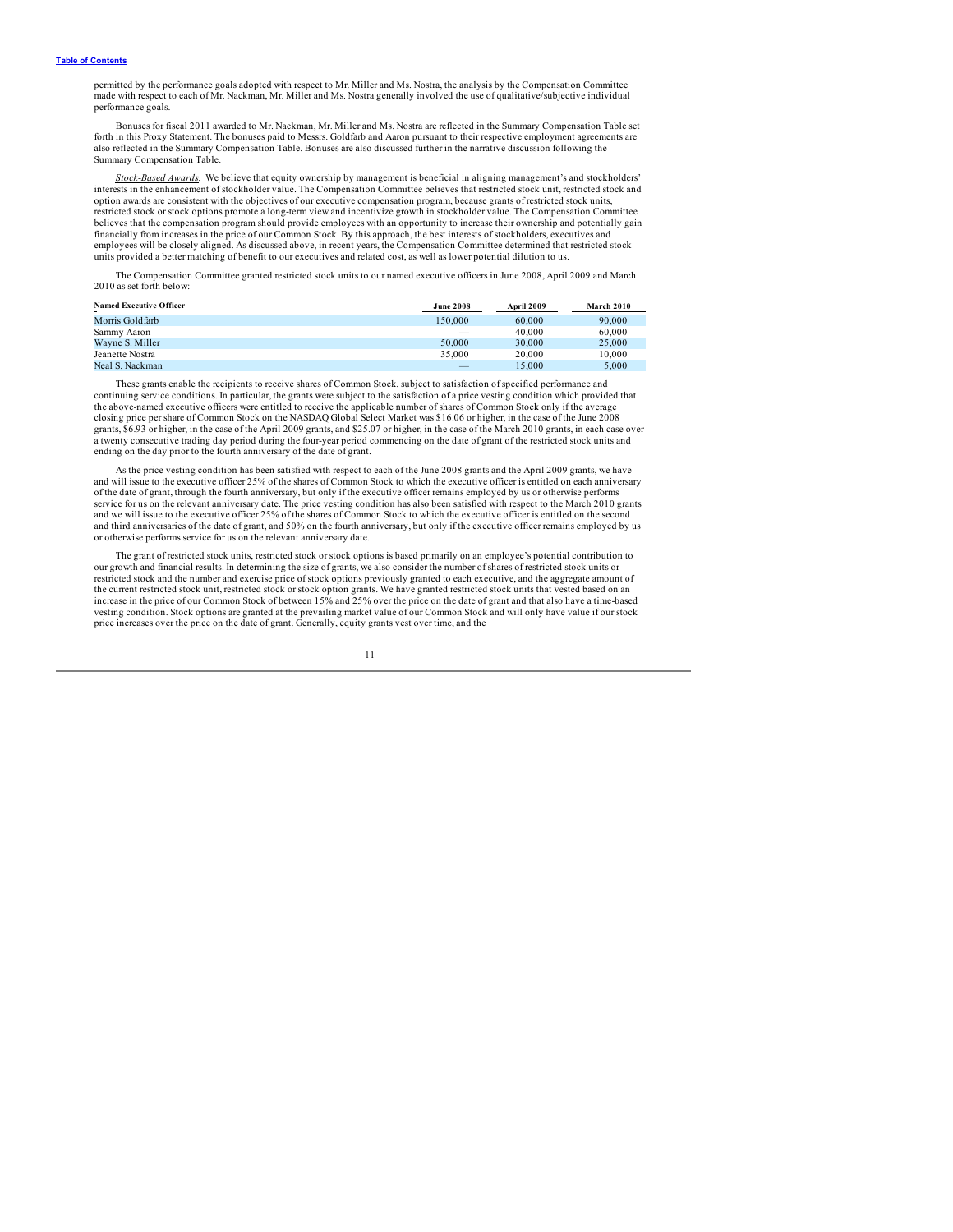individual must be employed by G-III for the stock options to vest. We do not currently have a formal policy with respect to required stock ownership or with respect to adjusting or recovering bonus awards or payments if we were to restate our financial statements.

## *Other Compensation*

Consistent with our pay-for-performance compensation philosophy, we intend to continue to maintain executive benefits and perquisites for our executive officers; however, the Compensation Committee at its discretion may revise, amend or add to our executive<br>officers' benefits and perquisites if it deems it advisable. We believe these benefits companies similar to ours.

Our named executive officers are eligible to participate in benefit plans generally available to all of our employees, which include health, dental, life insurance, vision and disability plans. We also sponsor a voluntary 401(k) Employee Retirement Savings Plan for eligible employees administered by Wells Fargo Bank, N.A. Employees must be at least 21 years of age and have one year with us to be eligible to participate in the plan. Fifty percent of the amount of employee contributions, including those by our named executive officers, may be matched by us up to a maximum of six percent of eligible compensation. As part of our cost reduction efforts, in January 2009, we elected not to make matching contributions to our 401(k) plan for the calendar year 2008. In February 2010, we elected to resume our matching contribution for the calendar year 2009.

In addition, we provide reasonable perquisites to our named executive officers. For a description of the perquisites paid to our<br>named executive officers for fiscal 2011, you should read the Summary Compensation Table and Proxy Statement.

## *Change-in-Control Payments*

We do not have in effect any general plan that provides for change-in-control payments to our executive officers. Our employment agreements with Morris Goldfarb and Sammy Aaron contain change-in-control provisions. In addition, our Compensation Committee<br>approved the terms of executive transition agreements, containing change-in-control provisions, Jeanette Nostra in June 2008, and with Neal S. Nackman in February 2011. These provisions are discussed under "Potential Payments Upon Termination or Change-in-Control" below.

#### *2005 Stock Incentive Plan*

In 2005, our Board of Directors and stockholders adopted the G-III Apparel Group, Ltd. 2005 Stock Incentive Plan (as amended to date, the "2005 Plan"). There were 1,802,629 shares available for issuance under the 2005 Plan as of January 31, 2011.

At the 2009 Annual Meeting, our stockholders approved amendments to the 2005 Plan, including an amendment to increase the number of shares available for issuance under the Plan. At the 2010 Annual Meeting, our stockholders approved further amendments to the 2005 Plan primarily to increase our flexibility to award equity and cash bonus compensation that will be tax deductible because they qualify for the "performance-based compensation" exemption from the executive compensation deduction limitation imposed by<br>Section 162(m) of the Internal Revenue Code. On September 21, 2010, our Compensation Committee and other amendments to the 2005 Plan to (i) require the vesting of all Plan awards, including restricted stock awards, if and to the extent such awards are not converted into economically equivalent awards for stock of the acquiring or successor company upon a merger or similar transaction and (ii) revise the definition of "change in control."

The 2005 Plan permits us to grant stock options, stock appreciation rights, restricted stock, restricted stock units and other stockbased awards to directors, officers, employees, consultants and other individuals (including, independent contractors) who perform or<br>will perform services for us or our affiliates. The amendments approved at the 2010 Annu based cash incentive awards under that Plan. The Compensation Committee may establish conditions and restrictions on the vesting of such awards and on the issuance of shares of restricted stock as it deems appropriate, including, without limitation, conditions and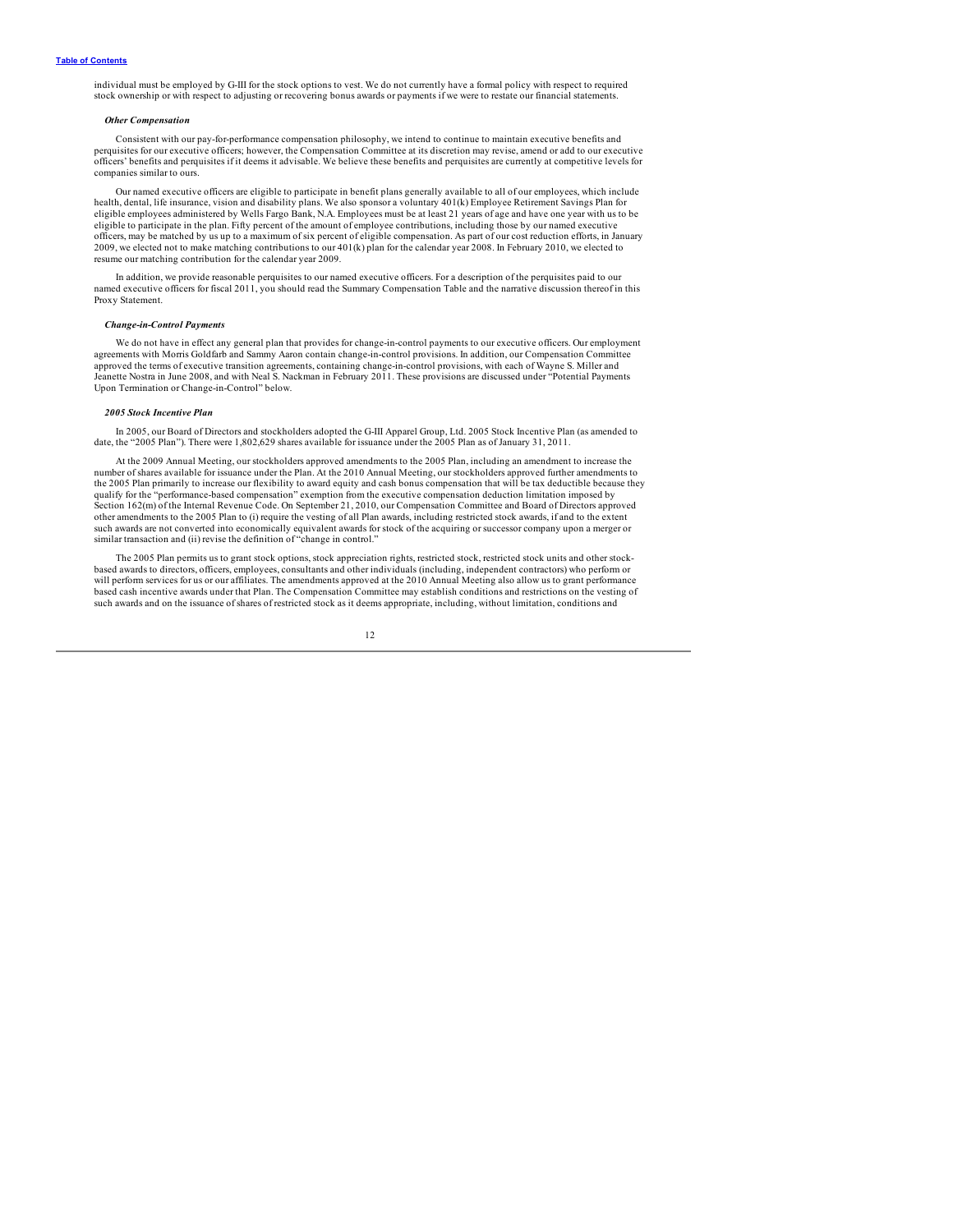restrictions based upon continued service, the attainment of specified performance goals and/or other factors and criteria deemed relevant for this purpose.

Generally, the Compensation Committee administers the 2005 Plan, and has discretion to select the persons to whom awards will be made under the 2005 Plan and prescribe the terms and conditions of each award under the 2005 Plan, subject to the delegation of authority discussed above. The Board of Directors also has the power to administer the 2005 Plan.

With respect to the application of the 2005 Plan to directors who are Non-Employee Directors, the Compensation Committee has sole responsibility and authority for matters relating to the grant and administration of such awards. Our policy has been to grant to each Non-Employee Director an option to purchase up to 3,000 shares of our Common Stock on the day after each annual meeting of our stockholders.

## *Timing of Equity Grants*

We do not have any plan to select option grant dates or restricted stock or restricted stock unit award grant dates for our named executive officers in coordination with the release of material non-public information. The Compensation Committee has adopted a<br>general policy that equity grants to existing employees should be made annually during the fi that equity grants to new hires or upon a promotion will generally be made on the first business day of the month after the commencement of employment or effectiveness of the promotion. The exercise price of all stock options awarded to our named<br>executive officers has been made at the market price on the date of the award. The Committee retain grants at the times provided in the policy if the members determine it is not appropriate to make a grant at such time. Additionally, the<br>Committee retains the discretion to make grants, including an annual equity grant, a members determine circumstances warrant making a grant at such other times.

#### *Ef ect of Section 162(m) of the Code*

In general, under Section 162(m) of the Internal Revenue Code of 1986, as amended (the "Code"), a publicly held corporation may not deduct as an expense for federal income tax purposes total compensation in excess of \$1 million paid in any taxable year to each of its chief executive officer and other named executive officers (other than the Chief Financial Officer). Section 162(m) of the Code provides an exemption for certain "performance-based" compensation. Annual bonus amounts payable to Messrs. Goldfarb and Aaron pursuant to their employment agreements, as well as compensation to our named executive officers attributable to non-qualified stock options or performance-based restricted stock units, are intended to qualify for the "performance-based compensation" exemption. Prior to June 2010, the discretionary annual bonuses payable to our other named executive officers did not qualify for the "performance-based<br>compensation" exemption. At the 2010 Annual Meeting, our stockholders approved the Ame Plan, and we are now able to award bonuses to our other named executive officers in a manner that will also qualify them for the "performance-based compensation" exemption.

The Compensation Committee is mindful of the \$1 million limit on deductibility of executive compensation under Section 162(m) of the Code, however, the Committee is not constrained from authorizing the payment of compensation that is subject to the deduction limit and may do so, as and when it deems appropriate, and in our best interest, under the circumstances. Morris. Goldfarb's annual salary rate is \$1 million per year. Salary does not qualify as "performance — based" compensation for purposes of Section 162(m). Other portions of compensation that Mr. Goldfarb may receive also may not qualify. Although the Compensation Committee considers the net cost to G-III in making all compensation decisions (including the potential limitation on deductibility of executive compensation), there is no assurance that we will be allowed to deduct all of the compensation paid to our executives.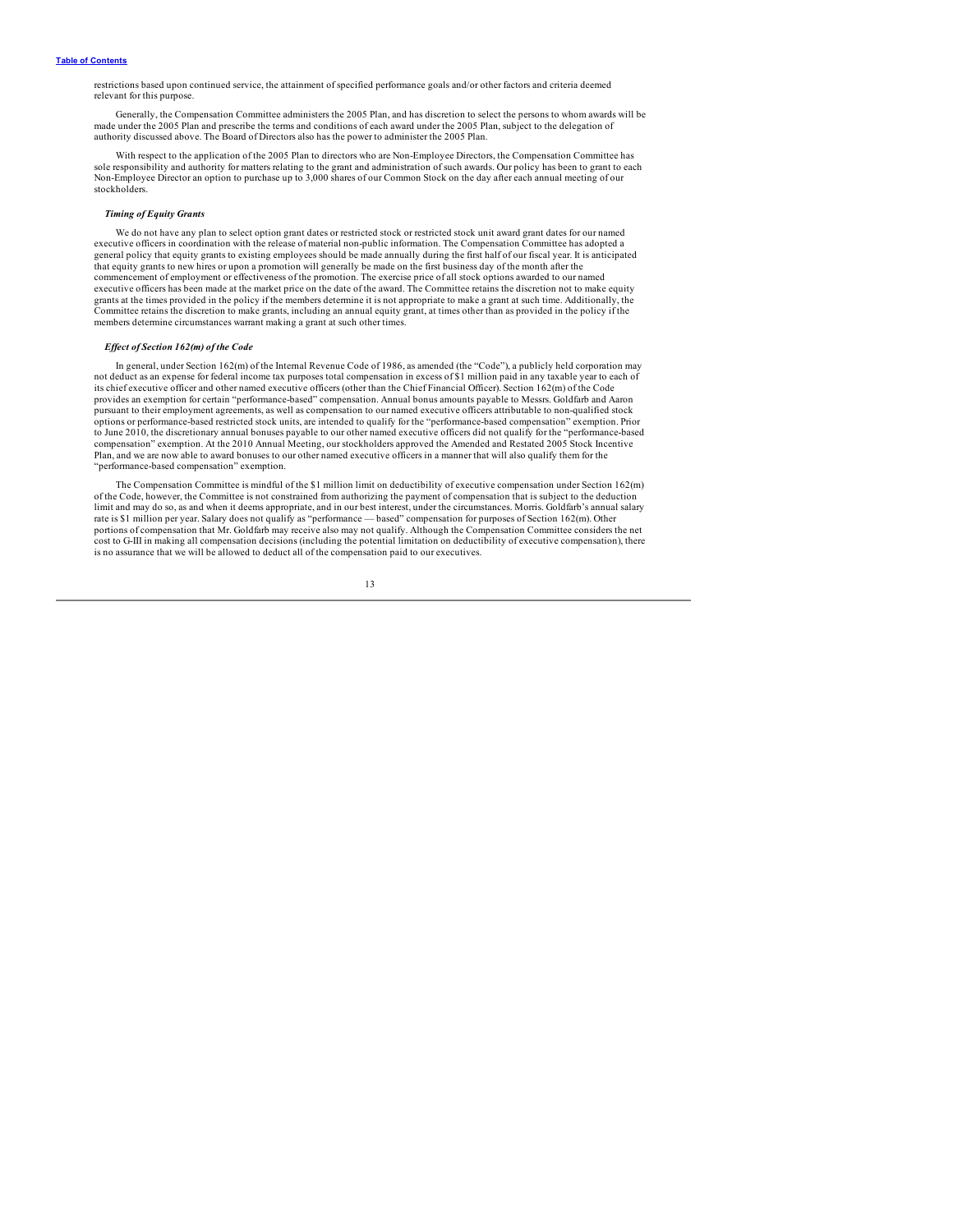## **COMPENSATION COMMITTEE REPORT**

<span id="page-16-0"></span>The Compensation Committee has reviewed and discussed the Compensation Discussion and Analysis required by Item 402(b) of<br>Regulation S-K with management, and based upon such review and discussions, the Compensation Committ

*Compensation Committee*

Richard White, Chairman Laura Pomerantz Willem van Bokhorst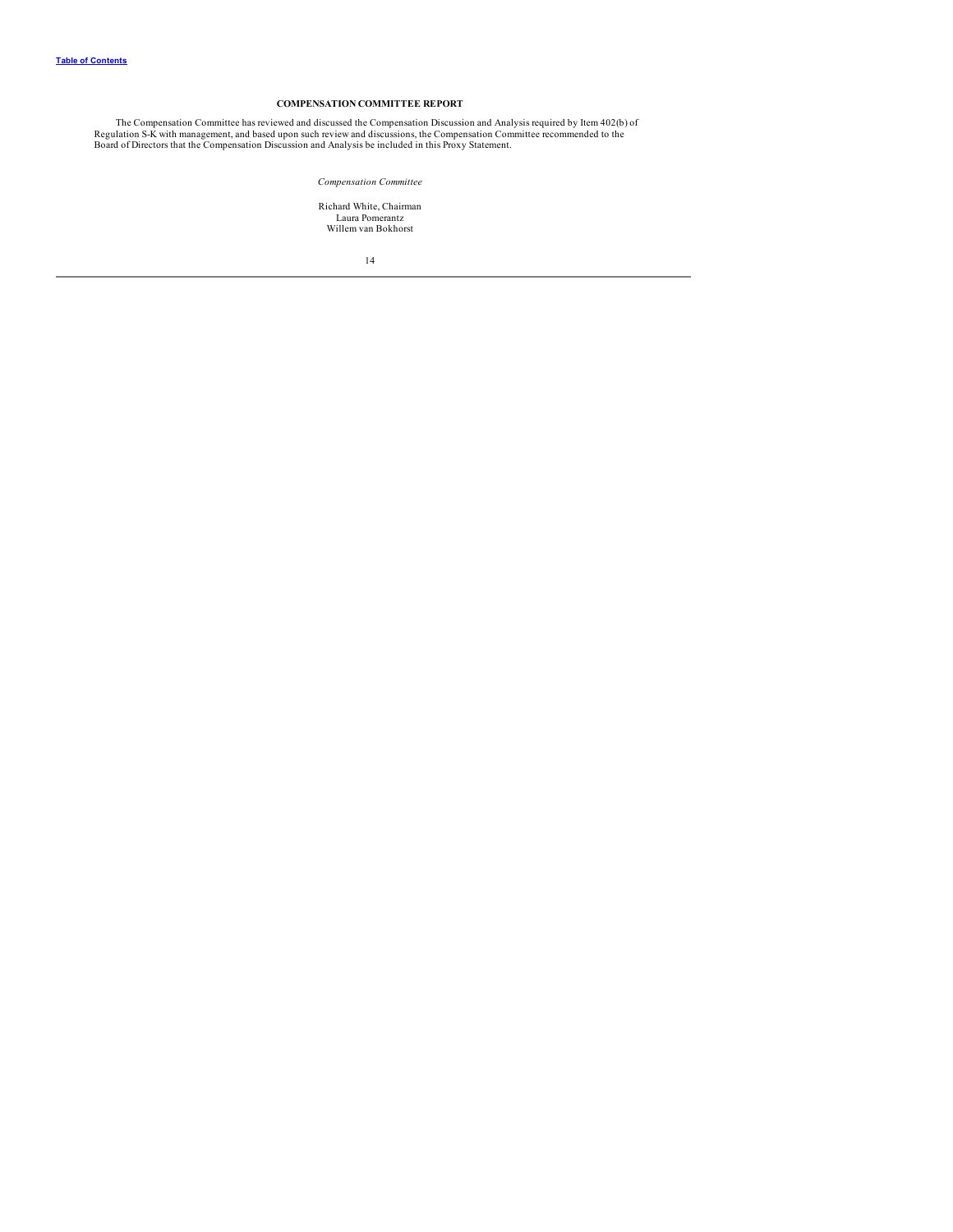## **SUMMARY COMPENSATION TABLE**

<span id="page-17-0"></span>The following table sets forth information concerning the total compensation paid to or earned by our chief executive officer, chief<br>financial officer and each of the three other most highly compensated executive officers

| Name and<br><b>Principal Position</b>      | Year | Salary (\$) | Bonus (S) | <b>Stock</b><br>Awards<br>(S)(1) | Option<br>Awards<br>(S)  | <b>Non-Equity</b><br>Incentive<br>Plan<br>Compensation<br>(S) | Change in<br>Pension<br>Value and<br>Nonqualified<br><b>Deferred</b><br>Compensation<br><b>Earnings</b><br>(S) | All Other<br>Compensation<br>(S)(2) | Total (\$) |
|--------------------------------------------|------|-------------|-----------|----------------------------------|--------------------------|---------------------------------------------------------------|----------------------------------------------------------------------------------------------------------------|-------------------------------------|------------|
| Morris Goldfarb<br>Chairman of the Board   | 2009 | 854,167     | 1,261,440 | \$1,627,5000                     |                          |                                                               | (171, 939)(3)                                                                                                  | 192,842                             | 3,764,010  |
| and                                        | 2010 | 900,000     | 3,159,720 | 318,000                          |                          | $\overline{\phantom{0}}$                                      | 284,912(4)                                                                                                     | 324.817                             | 4,987,449  |
| Chief Executive Officer                    | 2011 | 1,000,000   | 5,802,444 | 1,831,500                        | $\overline{\phantom{0}}$ |                                                               | 30,480(5)                                                                                                      | 298,579                             | 8,963,003  |
| Neal S. Nackman<br>Chief Financial Officer | 2009 | 325,000     | 150,000   |                                  |                          |                                                               |                                                                                                                | 4,536                               | 479,536    |
| and                                        | 2010 | 308,750     | 350,000   | 79,500                           |                          |                                                               |                                                                                                                | 13,206                              | 751,456    |
| Treasurer                                  | 2011 | 325,000     | 500,000   | 101,750                          | -                        |                                                               |                                                                                                                | 14,790                              | 941,540    |
| Sammy Aaron                                | 2009 | 600,000     |           |                                  |                          |                                                               |                                                                                                                | 23,320                              | 623,320    |
| Vice Chairman                              | 2010 | 675,000     | 2,062,600 | 212,000                          | $\qquad \qquad -$        |                                                               |                                                                                                                | 31,157                              | 2,980,757  |
|                                            | 2011 | 750,000     | 3.787.708 | 1,221,000                        | $\overline{\phantom{0}}$ |                                                               |                                                                                                                | 32,081                              | 5,790,789  |
| Wayne S. Miller<br>Chief Operating Officer | 2009 | 500,000     | 400,000   | 542,500                          |                          |                                                               |                                                                                                                | 58,640                              | 1,601,140  |
| and                                        | 2010 | 450,000     | 1,000,000 | 159,000                          |                          |                                                               |                                                                                                                | 65,946                              | 1,674,946  |
| Secretary                                  | 2011 | 500,000     | 1.700.000 | 508,750                          | -                        | --                                                            | $\overline{\phantom{a}}$                                                                                       | 68,344                              | 2,777,094  |
| Jeanette Nostra                            | 2009 | 500,000     | 275,000   | 379,750                          | $\qquad \qquad -$        |                                                               |                                                                                                                | 24,993                              | 1,179,743  |
| President                                  | 2010 | 450,000     | 700,000   | 106,000                          |                          |                                                               |                                                                                                                | 31,101                              | 1,287,101  |
|                                            | 2011 | 500,000     | 500,000   | 203,500                          |                          |                                                               |                                                                                                                | 31,861                              | 1,235,361  |

(1) Pursuant to SEC rules adopted in late 2009, the amounts in the "Stock Awards" column for 2009 have been revised from our prior proxy statements to reflect the aggregate grant date fair value computed in accordance with Accounting Standards Codification<br>Topic 718 ("ASC 718") (formerly Statement of Financial Accounting Standards No. 123(R), Share-Ba column has been updated accordingly.

(2) All Other Compensation includes the following:

| Name            | Year | Total   | <b>Life Insurance</b><br>Premiums(a) | Supplemental<br>Long-Term<br><b>Disability</b><br>Coverage<br>Insurance<br>Premiums(b) | Matching<br><b>Contribution to</b><br>$401(k)$ Plan(c) | Perquisites |
|-----------------|------|---------|--------------------------------------|----------------------------------------------------------------------------------------|--------------------------------------------------------|-------------|
| Morris Goldfarb | 2009 | 192,842 | 39,992                               | 18,333                                                                                 |                                                        | 134,517(d)  |
|                 | 2010 | 324,817 | 153.384                              | 18,333                                                                                 | 7,350                                                  | 145,750(e)  |
|                 | 2011 | 298,579 | 138,900                              | 18,333                                                                                 | 7,350                                                  | 33,996(f)   |
| Neal S. Nackman | 2009 | 4,536   | 4,536                                |                                                                                        |                                                        |             |
|                 | 2010 | 13.206  | 5,856                                | -                                                                                      | 7,350                                                  |             |
|                 | 2011 | 14,790  | 7.440                                | $\sim$                                                                                 | 7,350                                                  |             |
| Sammy Aaron     | 2009 | 23,320  | 7.382                                | --                                                                                     |                                                        | 15,938(g)   |
|                 | 2010 | 31,157  | 7,382                                |                                                                                        | 7,350                                                  | 16,425(g)   |
|                 | 2011 | 32,081  | 7.766                                |                                                                                        | 7,350                                                  | 16,965(g)   |
| Wayne S. Miller | 2009 | 58,640  | 39,219                               | 15,129                                                                                 |                                                        | 4,292(h)    |
|                 | 2010 | 65,946  | 38,667                               | 15,129                                                                                 | 7,350                                                  | 4,800(h)    |
|                 | 2011 | 68,344  | 41,065                               | 15,129                                                                                 | 7,350                                                  | 4,800(h)    |
| Jeanette Nostra | 2009 | 24,993  | 1,080                                | 13,131                                                                                 |                                                        | 10,782(i)   |
|                 | 2010 | 31,101  | 1,080                                | 13,131                                                                                 | 7,350                                                  | 9,540(i)    |
|                 | 2011 | 31,861  | 1,080                                | 13,131                                                                                 | 7,350                                                  | 10,300(i)   |

(a) Includes the full amount of all premiums paid by G-III for life insurance coverage.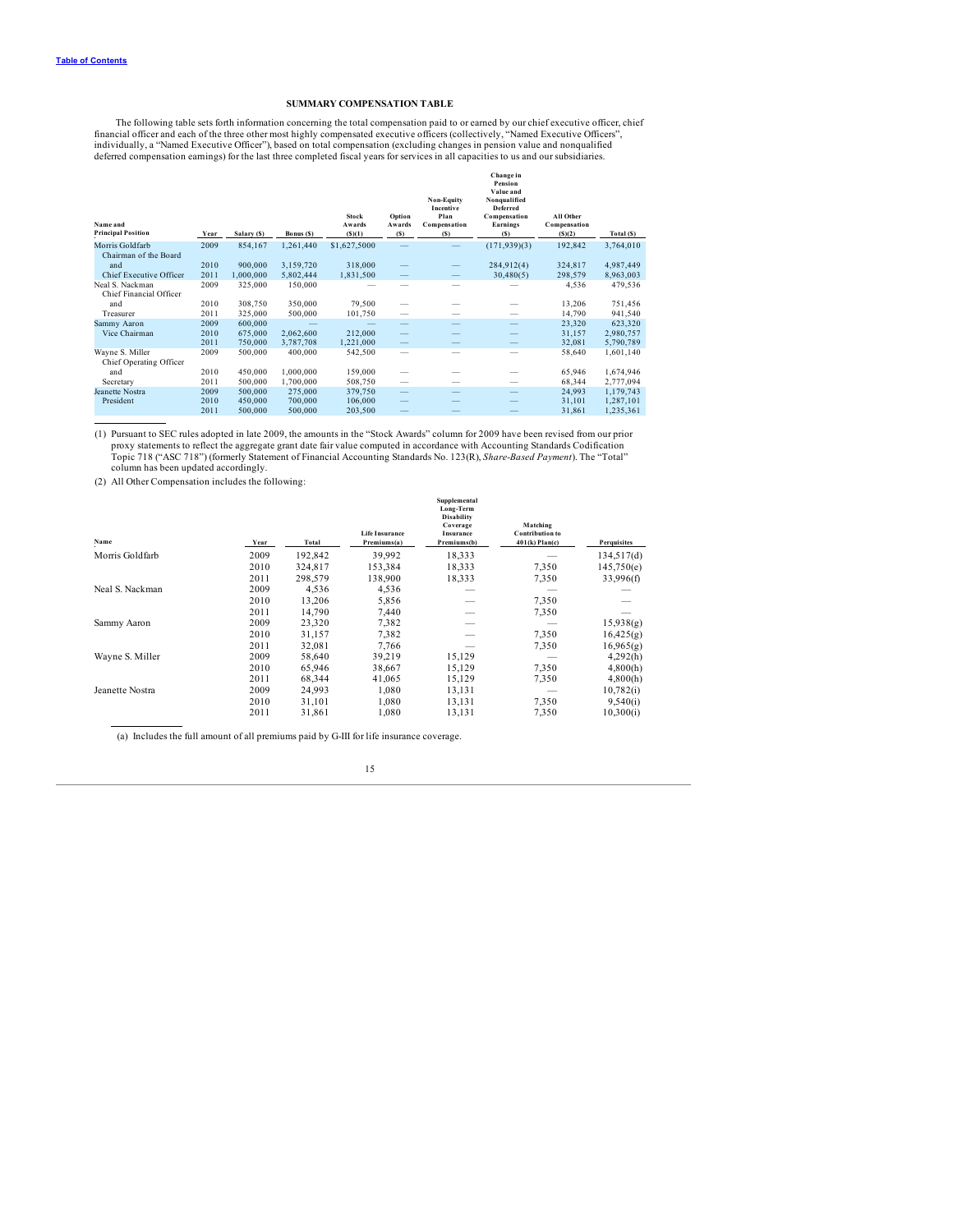- (b) Includes the full amount of all premiums paid for supplemental long term disability coverage.
- (c) Includes our matching contributions under our 401(k) Plan (which are equal to 50% of the participant's contribution up to 6% of salary, subject to limitations under the IRS regulations). There was no matching contribution for fiscal 2009.
- (d) Includes our contribution of \$100,000 to Mr. Goldfarb's supplemental executive retirement plan account, \$20,000 for tax services paid by us for Mr. Goldfarb and \$14,517 for the reimbursement of Mr. Goldfarb's parking expenses.
- (e) Includes our contribution of \$100,000 to Mr. Goldfarb's supplemental executive retirement plan account, \$40,000 for tax services paid by us for Mr. Goldfarb and \$5,750 for the reimbursement of Mr. Goldfarb's parking expenses.
- (f) Includes our contribution of \$100,000 to Mr. Goldfarb's supplemental executive retirement plan account, \$20,000 for tax services paid by us for Mr. Goldfarb and \$13,996 for the reimbursement of Mr. Goldfarb's parking expenses. (g) Includes the full amount paid by us on Mr. Aaron's behalf for personal use of his automobile and parking.
- 
- (h) Includes the full amount paid by us for the reimbursement of Mr. Miller's parking expenses.
- (i) Includes the full amount paid by us on Ms. Nostra's behalf for personal use of her automobile and parking.
- (3) Includes \$9,051 of interest and dividend earnings on the investments in Mr. Goldfarb's supplemental executive retirement plan account and a loss of \$167,474 in the market value of the investments in the supplemental executive retirement plan account.
- (4) Includes \$864 of interest and dividend earnings on the investments in Mr. Goldfarb's supplemental executive retirement plan account and a gain of \$284,048 in the market value of the investments in the supplemental executive retirement plan account.
- (5) Includes \$1,384 of interest and dividend earnings on the investments in Mr. Goldfarb's supplemental executive retirement plan account and a gain of \$29,096 in the market value of the investments in the supplemental executive retirement plan account.

## **Narrative Discussion of Summary Compensation Table Information**

The following is a narrative discussion of the material factors which we believe are necessary to understand the information disclosed in the foregoing Summary Compensation Table. The following narrative disclosure is separated into sections, with a separate section for each of our named executive officers.

## **Morris Goldfarb**

## *Base Salary and Bonus*

Pursuant to his employment agreement, in fiscal 2009, Mr. Goldfarb was paid a base annual salary at the rate of \$650,000 through June 30, 2008 and \$1,000,000 from July 1, 2008 through January 31, 2009. In fiscal 2010, Mr. Goldfarb agreed to be paid a base annual salary at the reduced rate of \$800,000 for the six-month period beginning February 1, 2009. His base annual salary was returned to the<br>rate of \$1,000,000 effective August 1, 2009. His base annual salary payments for fiscal fiscal 2011 was \$1,000,000.

Mr. Goldfarb has a performance-based incentive bonus provision in his employment agreement. This incentive provision is<br>intended to recognize Mr. Goldfarb's unique role in overall management and corporate strategy and prov based on overall performance by G-III. Mr. Goldfarb received annual bonuses of \$1,261,440, \$3,159,720 and \$5,802,444 with respect to fiscal 2009, fiscal 2010 and fiscal 2011, respectively. A more complete description of Mr. Goldfarb's employment agreement is set forth below under the heading "Goldfarb Employment Agreement."

Mr. Goldfarb's base salary constituted 22.7%, 18.0% and 11.2% of his total compensation in fiscal 2009, fiscal 2010 and fiscal 2011, respectively. His cash bonus constituted 33.5%, 63.4% and 64.7% of his total compensation in fiscal 2009, fiscal 2010 and fiscal 2011, respectively.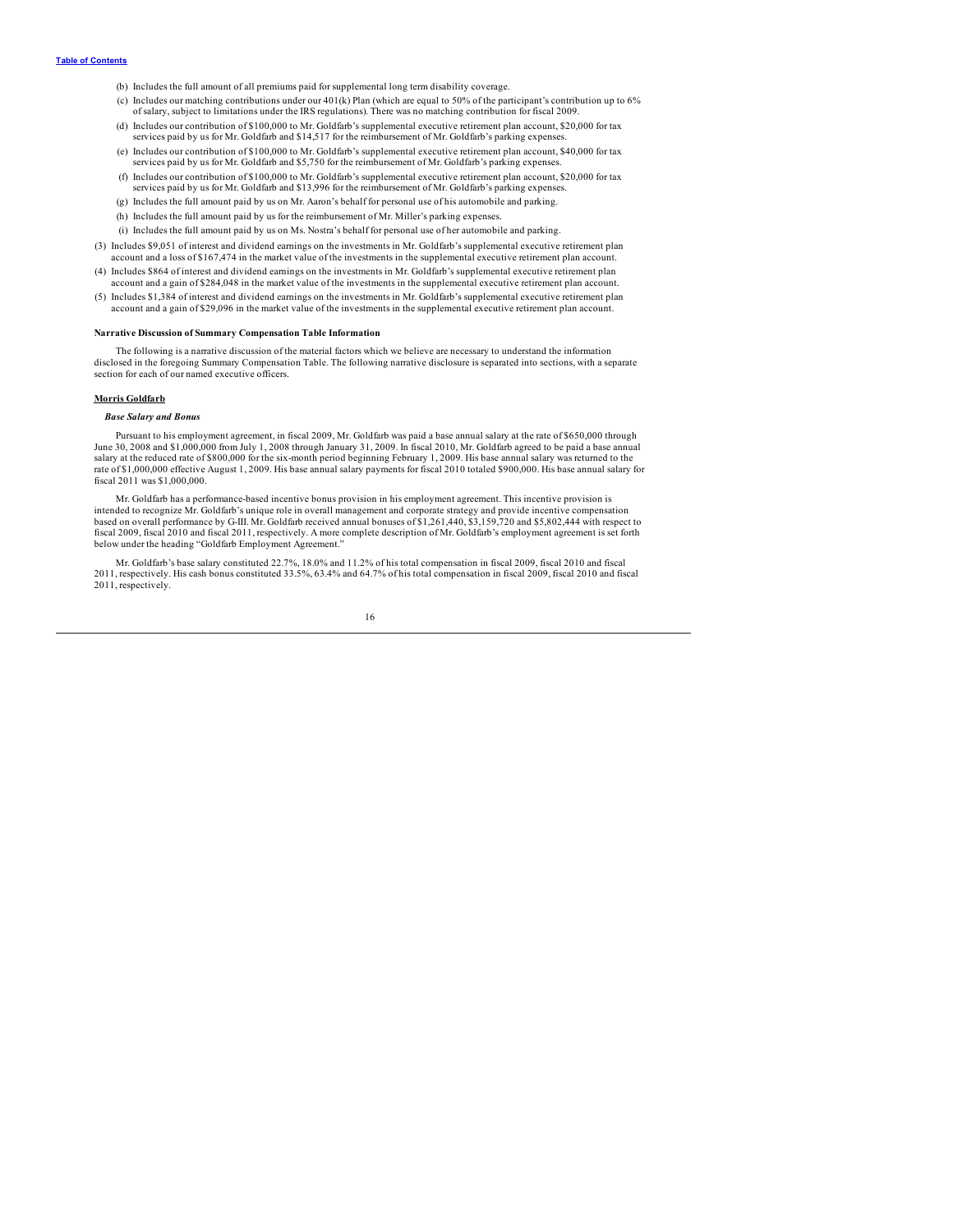## *Goldfarb Employment Agreement*

Mr. Goldfarb has an employment agreement with us that is effective through January 31, 2014. This agreement is automatically extended each year for an additional year unless either Mr. Goldfarb or we provide a notice prior to January 31 each year that the agreement should not be extended any further. The agreement provided for an annual base salary of \$650,000 with increases at the<br>discretion of the Board of Directors. The Board of Directors approved an increase in Mr. Gold effective July 1, 2008. Mr. Goldfarb entered into an amendment to his employment agreement with us in January 2009 voluntarily reducing his annual base salary rate to \$800,000 for the six-month period beginning on February 1, 2009. His annual base salary rate retumed to \$1,000,000 effective August 1, 2009. There is an annual incentive bonus equal to varying percentages of pre-tax income (as<br>defined in the employment agreement) if pre-tax income exceeds \$2,000,000. The percentag

Pursuant to the employment agreement, we contributed \$50,000 per year to a supplemental pension trust for Mr. Goldfarb's benefit for each year in which net after-tax income (as defined in the employment agreement) exceeds \$1,500,000. The Compensation Committee increased this amount to \$100,000 in June 2008. The employment agreement also provided for a \$2,000,000 life insurance policy which names Mr. Goldfarb's wife as beneficiary, which was increased by the Compensation Committee to \$5,000,000 in June 2008. In addition, pursuant to the employment agreement, in the event that Morris Goldfarb's employment is terminated (i) by us<br>without cause or (ii) by Morris Goldfarb because of a material breach by us of the agreement, Control" (as defined in the employment agreement), then Mr. Goldfarb will be entitled to receive from us, in general, (a) an amount equal to 2.99 times his base salary and bonus, as well as (b) certain employment-related benefits for a period of three years from the date of his termination.

## *Stock Based Awards*

In June 2008, our Compensation Committee granted Mr. Goldfarb restricted stock units that enable him to receive up to 150,000 shares of our Common Stock, subject to satisfaction of performance and other vesting conditions. The performance condition<br>was satisfied and on each of June 26, 2009 and June 26, 2010, the first two of four annual restricted stock units, 37,500 shares of Common Stock were delivered to Mr. Goldfarb.

In April 2009, our Compensation Committee granted Mr. Goldfarb restricted stock units that enable him to receive up to 60,000 shares of our Common Stock, subject to satisfaction of performance and other vesting conditions. The performance condition was<br>satisfied and on each of April 15, 2010 and April 15, 2011, the first two of four annual stock units, 15,000 shares of Common Stock were delivered to Mr. Goldfarb.

In March 2010, our Compensation Committee granted Mr. Goldfarb restricted stock units that enable him to receive up to 90,000 shares of our Common Stock, subject to satisfaction of performance and other vesting conditions. See "Grant of Plan-Based Awards — Fiscal Year 2011 Equity Awards" for a summary of the terms and conditions of these restricted stock units.

#### *Other Compensation*

Other compensation for Mr. Goldfarb for fiscal 2009 includes (i) \$39,992 for premiums paid by us for life insurance coverage; (ii) \$18,333 for premiums paid by us for supplemental long term disability coverage; (iii) our \$100,000 contribution to Mr. Goldfarb's supplemental executive retirement plan account; (iv) \$20,000 for personal tax services paid by us for Mr. Goldfarb; and (v) \$14,517 for parking expenses paid by us on behalf of Mr. Goldfarb.

Other compensation for Mr. Goldfarb for fiscal 2010 includes (i) \$153,384 for premiums paid by us for life insurance coverage; (ii) \$18,333 for premiums paid by us for supplemental long term disability coverage; (iii) \$7,350 of matching contributions under our 401(k) Plan; (iv) our \$100,000 contribution to Mr. Goldfarb's supplemental executive retirement plan account; (v) \$40,000 for personal tax services paid by us for Mr. Goldfarb; and (vi) \$5,750 for parking expenses paid by us on behalf of Mr. Goldfarb.

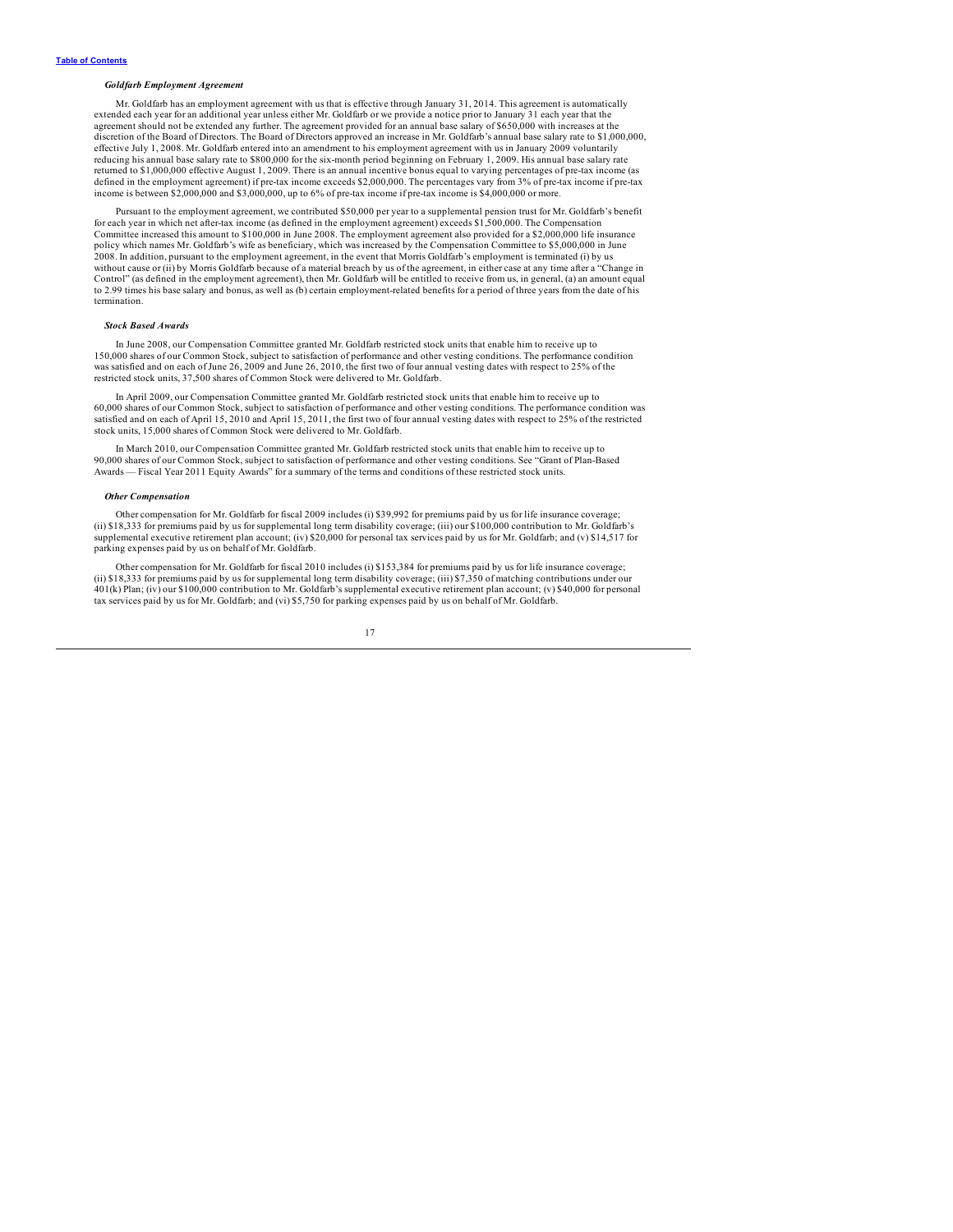Other compensation for Mr. Goldfarb for fiscal 2011 includes: (i) \$138,900 for premiums paid by us for life insurance coverage; (ii) \$18,333 for premiums paid by us for supplemental long term disability coverage; (iii) our \$100,000 contribution to Mr. Goldfarb's<br>supplemental executive retirement plan account; (iv) \$20,000 for personal tax services parking expenses paid by us on behalf of Mr. Goldfarb.

## **Neal S. Nackman**

## *Base Salary and Bonus*

Mr. Nackman received a base annual salary of \$325,000 during fiscal 2009. In fiscal 2010, Mr. Nackman's base annual salary was reduced to the rate of \$292,500 for the six-month period beginning February 1, 2009 and returned to the rate of \$325,000 effective<br>August 1, 2009. His base salary payments for fiscal 2010 totaled \$308,750. His base annual Mr. Nackman received annual bonuses of \$150,000, \$350,000 and \$500,000 with respect to fiscal 2009, fiscal 2010 and fiscal 2011, respectively. Mr. Nackman's base salary constituted 67.8%, 41.1% and 34.6% of his total compensation in fiscal 2009, fiscal 2010 and fiscal 2011, respectively. His cash bonus constituted approximately 31.3%, 46.6% and 53.2% of his total compensation in fiscal 2009, fiscal 2010 and fiscal 2011, respectively.

## *Stock Based Awards*

In April 2009, our Compensation Committee granted Mr. Nackman restricted stock units that enable him to receive up to 15,000 shares of our Common Stock, subject to satisfaction of performance and other vesting conditions. The performance condition was<br>satisfied and on each of April 15, 2010 and April 15, 2011, the first two of four annual stock units, 3,750 shares of Common Stock were delivered to Mr. Nackman.

In March, 2010, our Compensation Committee granted Mr. Nackman restricted stock units that enable him to receive up to 5,000 shares of our Common Stock, subject to satisfaction of performance and other vesting conditions. See "Grant of Plan-Based<br>Awards — Fiscal Year 2011 Equity Awards" for a summary of the terms and conditions of these re

#### *Other Compensation*

Other compensation for Mr. Nackman for fiscal 2009 includes \$4,536 for premiums paid by us for life insurance coverage.

Other compensation for Mr. Nackman for fiscal 2010 includes (i) \$5,856 for premiums paid by us for life insurance coverage and (ii) \$7,350 of matching contributions under our 401(k) Plan.

Other compensation for Mr. Nackman for fiscal 2011 includes (i) \$7,440 for premiums paid by us for life insurance coverage and (ii) \$7,350 of matching contributions under our 401(k) Plan.

#### **Sammy Aaron**

## *Base Salary and Bonus*

Mr. Aaron received a base annual salary of \$600,000 during fiscal 2009. Under his employment agreement, Mr. Aaron's base annual salary was scheduled to increase to \$750,000 as of February 1, 2009. In fiscal 2010, Mr. Aaron agreed to be paid a base annual salary at the reduced rate of \$600,000 for the six-month period beginning February 1, 2009. His base annual salary was returned to the<br>contractual rate of \$750,000 effective August 1, 2009. His base salary payments for fis for fiscal 2011 was \$750,000.

Mr. Aaron has a performance-based incentive bonus provision in his employment agreement that became effective with respect to fiscal 2010. This incentive provision is intended to recognize Mr. Aaron's significant role in overall management and corporate strategy<br>and provide incentive compensation based on overall performance by G-III. Mr. Aaron r \$3,787,708 with respect to fiscal 2010 and fiscal 2011, respectively. A more complete description of Mr. Aaron's employment agreement is set forth below under the heading "Aaron Employment Agreement."

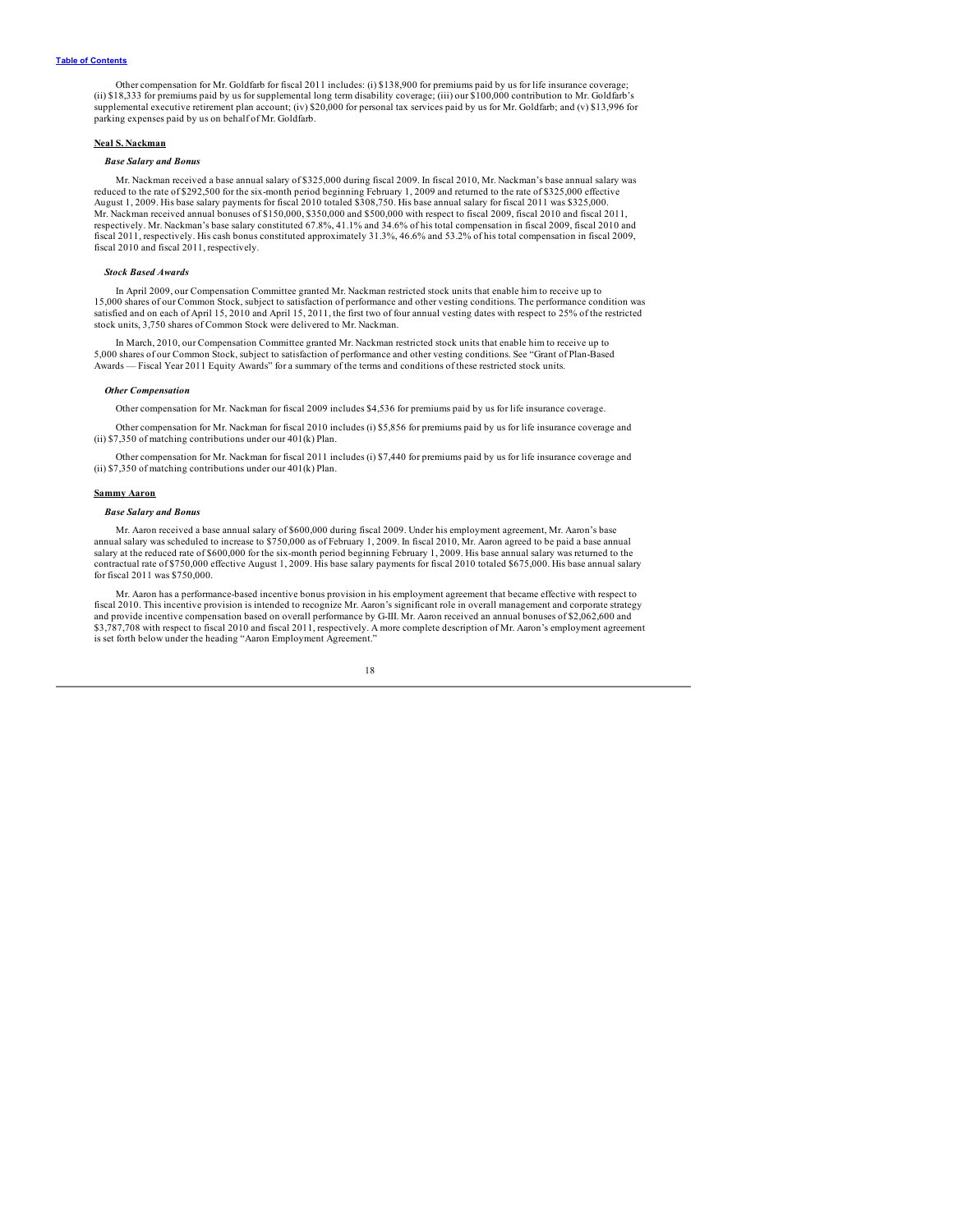Mr. Aaron's base salary constituted approximately 96.3%, 22.6% and 13.0% of his total compensation in fiscal 2009, fiscal 2010<br>and fiscal 2011, respectively. He did not receive a cash bonus in fiscal 2009. His cash bonus c 65.4% of his total compensation in fiscal 2010 and fiscal 2011, respectively.

#### *Aaron Employment Agreement*

Mr. Aaron has an employment agreement with us that is effective through January 31, 2012. The agreement provides for automatic one-year renewals unless either party gives written notice to the other at least six months prior to the expiration of the term. The agreement also provides for an annual base of \$750,000. In January 2009, Mr. Aaron voluntarily agreed to amend his employment agreement with us to decrease his annual base salary rate to \$600,000 for the six-month period commencing February 1, 2009. Mr. Aaron's employment agreement also provides that Mr. Aaron is entitled to receive a bonus of up to 4% of our Pre-Tax Income (as defined in the employment agreement) in excess of \$2,000,000. The annual bonus formula was approved by our stockholders at our 2009 Annual Meeting.

Mr. Aaron is entitled to participate in our benefit plans. If the employment agreement is terminated by us without justifiable cause (as defined in the employment agreement) or by Mr. Aaron for good reason (as defined in his employment agreement), Mr. Aaron is entitled to receive his salary and benefits for the remainder of the term of the employment agreement, subject to compliance by Mr. Aaron with his non-competition and other certain obligations in the employment agreement. In addition, the employment agreement provides that if a "Change in Control" (as defined in the employment agreement) occurs and Mr. Aaron is terminated without justifiable<br>cause or resigns for good reason within three months of the event giving rise to such g specified benefits and periodic severance payments totaling 2.0 times the sum of (a) his highest annual salary in effect during the oneyear period before his termination of employment and (b) the average annual cash bonus earned during our two fiscal years before the fiscal year of his termination of employment.

## *Stock Based Awards*

In April 2009, our Compensation Committee granted Mr. Aaron restricted stock units that enable him to receive up to 40,000 shares of our Common Stock, subject to satisfaction of performance and other vesting conditions. The performance condition was satisfied and<br>on each of April 15, 2010 and April 15, 2011, the first two of four annual vesting dates 10,000 shares of Common Stock were delivered to Mr. Aaron.

In March 2010, our Compensation Committee granted Mr. Aaron restricted stock units that enable him to receive up to 60,000 shares of our Common Stock, subject to satisfaction of performance and other vesting conditions. See "Grant of Plan-Based<br>Awards — Fiscal Year 2011 Equity Awards" for a summary of the terms and conditions of these r

#### *Other Compensation*

Other compensation for Mr. Aaron for fiscal 2009 includes (i) \$7,382 for premiums paid by us for life insurance coverage, and (ii) \$15,938 paid by us on Mr. Aaron's behalf for personal use of his automobile and parking.

Other compensation for Mr. Aaron for fiscal 2010 includes (i) \$7,382 for premiums paid by us for life insurance coverage and (ii) \$16,425 paid by us on Mr. Aaron's behalf for personal use of his automobile and parking and (iii) \$7,350 of matching contributions under our 401(k) Plan.

Other compensation for Mr. Aaron for fiscal 2011 includes (i) \$7,766 for premiums paid by us for life insurance coverage, (ii) \$16,965 paid by us on Mr. Aaron's behalf for personal use of his automobile and parking and (iii) \$7,350 of matching contributions under our 401(k) Plan.

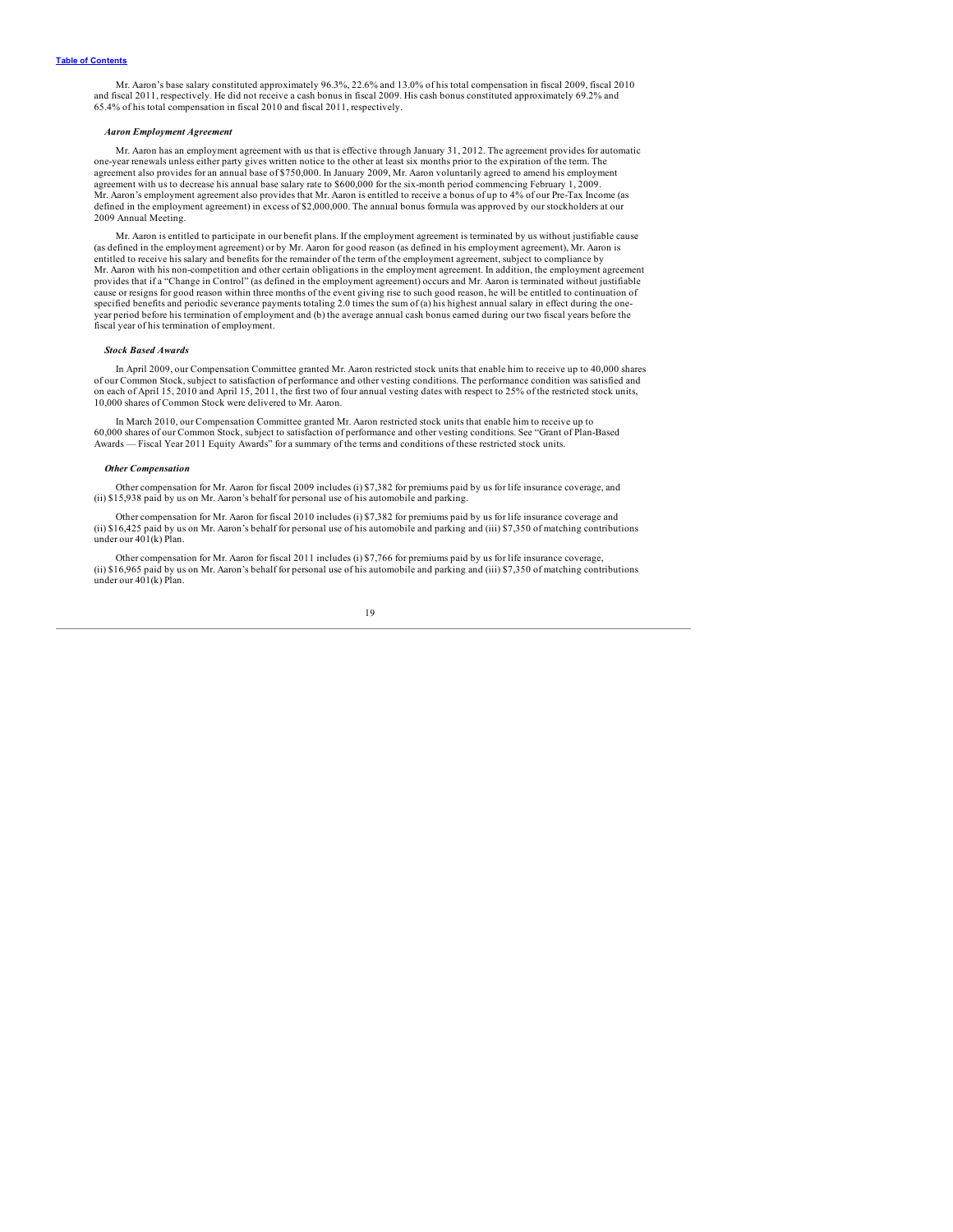## **Wayne S. Miller**

## *Base Salary and Bonus*

Mr. Miller received a base annual salary of \$500,000 during fiscal 2009. In fiscal 2010, Mr. Miller's base annual salary was reduced to the rate of \$400,000 for the six-month period beginning February 1, 2009 and returned to the rate of \$500,000 effective August 1,<br>2009. His base salary payments for fiscal 2010 totaled \$450,000. His base annual salary f received annual bonuses of \$400,000, \$1,000,000 and \$1,700,000 with respect to fiscal 2009, fiscal 2010 and fiscal 2011, respectively. Mr. Miller's base salary constituted approximately 31.2%, 26.9% and 18.0% of his total compensation in fiscal 2009, fiscal 2010 and fiscal 2011, respectively, and his cash bonus constituted 31.2%, 59.7% and 61.3% of his total compensation in fiscal 2009, fiscal 2010 and fiscal 2011, respectively.

## *Stock Based Awards*

In June 2008, our Compensation Committee granted Mr. Miller restricted stock units that enable him to receive up to 50,000 shares of our Common Stock, subject to satisfaction of performance and other vesting conditions. The performance condition was satisfied and<br>on each of June 26, 2009 and June 26, 2010, the first two of four annual vesting dates w 12,500 shares of Common Stock were delivered to Mr. Miller.

In April 2009, our Compensation Committee granted Mr. Miller restricted stock units that enable him to receive up to 30,000 shares of our Common Stock, subject to satisfaction of performance and other vesting conditions. The performance condition was satisfied and on each of April 15, 2010 and April 15, 2011, the first two of four annual vesting dates with respect to 25% of the restricted stock units, 7,500 shares of Common Stock were delivered to Mr. Miller.

In March 2010, our Compensation Committee granted Mr. Miller restricted stock units that enable him to receive up to 25,000 shares of our Common Stock, subject to satisfaction of performance and other vesting conditions. See "Grant of Plan-Based Awards — Fiscal Year 2011 Equity Awards" for a summary of the terms and conditions of these restricted stock units.

#### *Other Compensation*

Other compensation for Mr. Miller for fiscal 2009 includes (i) \$39,219 for premiums paid by us for life insurance coverage; (ii) \$15,129 for premiums paid by us for supplemental long term disability coverage; and (iii) \$4,292 for parking expenses paid by us on behalf of Mr. Miller.

Other compensation for Mr. Miller for fiscal 2010 includes (i) \$38,667 for premiums paid by us for life insurance coverage; (ii) \$15,129 for premiums paid by us for supplemental long term disability coverage; (iii) \$7,530 of matching contributions under our 401(k) Plan; and (iv) \$4,800 for parking expenses paid by us on behalf of Mr. Miller.

Other compensation for Mr. Miller for fiscal 2011 includes (i) \$41,065 for premiums paid by us for life insurance coverage; (ii) \$15,129 for premiums paid by us for supplemental long term disability coverage; (iii) \$7,350 of matching contributions under our 401(k) Plan; and (iv) \$4,800 for parking expenses paid by us on behalf of Mr. Miller.

## **Jeanette Nostra**

#### *Base Salary and Bonus*

Ms. Nostra received a base annual salary of \$500,000 during fiscal 2009. In fiscal 2010, Ms. Nostra's base annual salary was reduced to the rate of \$400,000 for the six-month period beginning February 1, 2009 and returned August 1, 2009. Her base salary payments for fiscal 2010 totaled \$450,000. Her base annual salary for fiscal 2011 was \$500,000. Ms. Nostra received annual bonuses of \$275,000, \$700,000 and \$500,000 with respect to fiscal 2009, fiscal 2010 and fiscal 2011,<br>respectively. Ms. Nostra's base salary constituted approximately 42.4%, 35.0% and 40.5% of her fiscal 2010 and fiscal 2011,

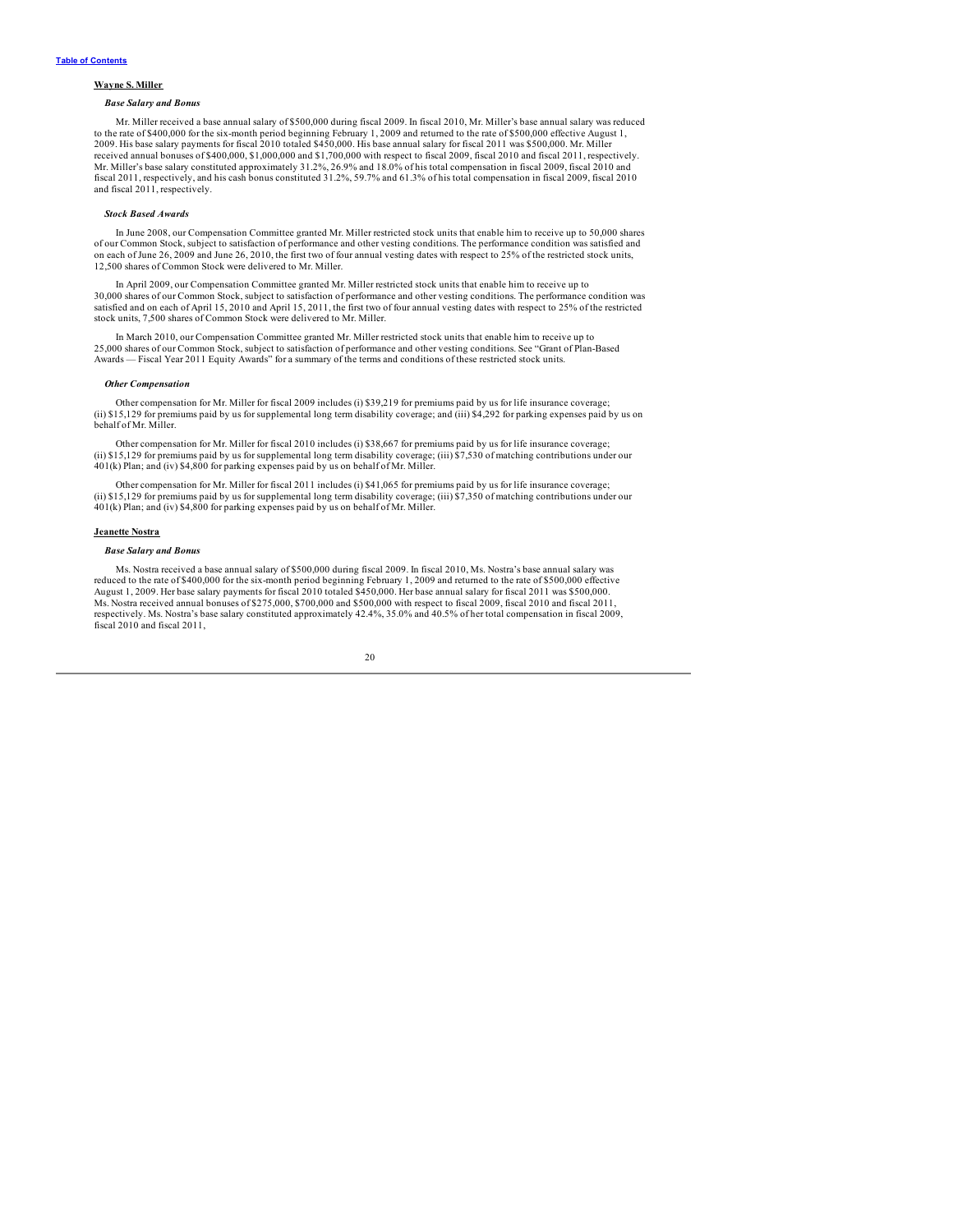<span id="page-23-0"></span>respectively, and her cash bonus constituted 23.3%, 54.4% and 40.5% of her total compensation in fiscal 2009, fiscal 2010 and fiscal 2011, respectively.

## *Stock Based Awards*

In June 2008, our Compensation Committee granted Ms. Nostra restricted stock units that enable her to receive up to 35,000 shares of our Common Stock, subject to satisfaction of performance and other vesting conditions. The performance condition was satisfied and<br>on each of June 26, 2009 and June 26, 2010, the first two of four annual vesting dates w 8,750 shares of Common Stock were delivered to Ms. Nostra.

In April 2009, our Compensation Committee granted Ms. Nostra restricted stock units that enable her to receive up to 20,000 shares of our Common Stock, subject to satisfaction of performance and other vesting conditions. The performance condition was satisfied and<br>on each of April 15, 2010 and April 15, 2011, the first two of four annual vesting dates 5,000 shares of Common Stock were delivered to Ms. Nostra.

In March 2010, our Compensation Committee granted Ms. Nostra restricted stock units that enable her to receive up to<br>10,000 shares of our Common Stock, subject to satisfaction of performance and other vesting conditions. S Awards — Fiscal Year 2011 Equity Awards" for a summary of the terms and conditions of these restricted stock units.

#### *Other Compensation*

Other compensation for Ms. Nostra for fiscal 2009 includes (i) \$1,080 for premiums paid by us for life insurance coverage; (ii) \$13,131 for premiums paid by us for supplemental long term disability coverage; and (iii) \$10,782 paid by us on Ms. Nostra's behalf for personal use of her automobile and parking.

Other compensation for Ms. Nostra for fiscal 2010 includes (i) \$1,080 for premiums paid by us for life insurance coverage; (ii) \$13,131 for premiums paid by us for supplemental long term disability coverage; (iii) \$7,350 of matching contributions under our 401(k) Plan; and (iv) \$9,540 paid by us on Ms. Nostra's behalf for personal use of her automobile and parking.

Other compensation for Ms. Nostra for fiscal 2011 includes (i) \$1,080 for premiums paid by us for life insurance coverage;<br>(ii) \$13,131 for premiums paid by us for supplemental long term disability coverage; and (iii) \$7,3 our 401(k) Plan; and (iv) \$10,300 paid by us on Ms. Nostra's behalf for personal use of her automobile and parking.

## **GRANTS OF PLAN-BASED AWARDS**

In March 2010, we granted restricted stock units to each of our Named Executive Officers. The following table summarizes the grant of restricted stock units made to each of the Named Executive Officers in the fiscal year ended January 31, 2011.

|                   | All Other Stock Awards;<br>Number of Shares of | <b>Grant Date</b><br><b>Fair Value of</b> |
|-------------------|------------------------------------------------|-------------------------------------------|
| <b>Grant Date</b> | <b>Stock or Units(1)</b>                       | <b>Stock Awards(2)</b>                    |
| 3/17/2010         | 90,000                                         | 1.831.500<br>\$                           |
| 3/17/2010         | 60,000                                         | 1.221.000                                 |
| 3/17/2010         | 25,000                                         | 508,750                                   |
| 3/17/2010         | 10.000                                         | 203,500                                   |
| 3/17/2010         | 5.000                                          | 101.750                                   |
|                   |                                                |                                           |

(1) The amounts reflect the number of restricted stock units awarded to the named executive officers in fiscal 2011. For a description of the awards see "Fiscal Year 2011 Equity Awards" below.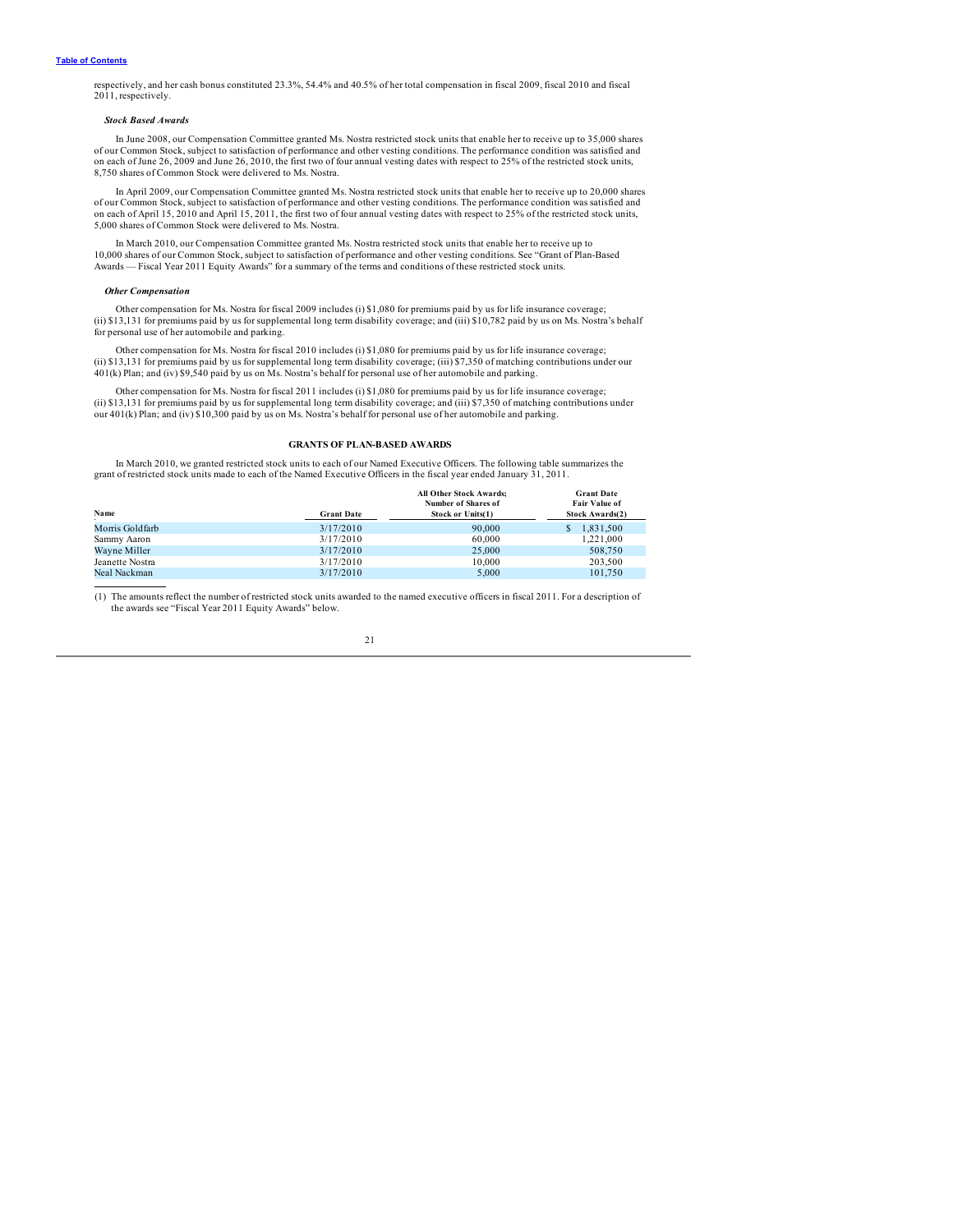<span id="page-24-0"></span>(2) The amounts reflect the full grant date value of restricted stock units under ACS 718 awarded to the named executive officers in fiscal 2011. For a discussion of valuation assumptions, see Note H to our consolidated financial statements included in our Annual Report on Form 10-K for the year ended January 31, 2011.

## *Fiscal Year 2011 Equity Awards*

The restricted stock unit awards disclosed in the Grants of Plan-Based Awards Table were issued under the 2005 Plan. The abovenamed executive officers were entitled to receive these shares of Common Stock only if the average closing price per share of Common Stock on the NASDAQ Global Select Market is \$25.07 or higher over a twenty consecutive trading day period during the four-year<br>period commencing on the date of grant of the restricted stock units and ending on the day prio grant (the "Price Vesting Condition"). The Price Vesting Condition, which represented a premium of 15% to the closing price of our stock on the grant date, has been satisfied.

Because the Price Vesting Condition has been satisfied, if the executive officer remains employed by us or otherwise provides service for us, we will issue to the executive officer 25% of the shares of Common Stock to which the executive officer is entitled on the second and third anniversaries of the date of grant, and 50% of the shares of Common Stock on the fourth anniversary of the date of grant, but only if the executive officer remains employed by us or otherwise performs service for us on the relevant anniversary date.

## **OUTSTANDING EQUITY AWARDS AT FISCAL YEAR-END**

The following table summarizes the outstanding option and stock awards held by each Named Executive Officer at January 31, 2011.

|                 | <b>Option Awards</b>    |                                                                                           |                                                                                                |                                                                                                                                            |                                  |                                     |                                                                                                    | <b>Stock Awards</b>                                                                                    |
|-----------------|-------------------------|-------------------------------------------------------------------------------------------|------------------------------------------------------------------------------------------------|--------------------------------------------------------------------------------------------------------------------------------------------|----------------------------------|-------------------------------------|----------------------------------------------------------------------------------------------------|--------------------------------------------------------------------------------------------------------|
| Name            | Option<br>Grant<br>Date | Number of<br><b>Securities</b><br>Underlying<br>Unexercised<br>Options (#)<br>Exercisable | Number of<br><b>Securities</b><br>Underlying<br>Unexercised<br>Options $(\#)$<br>Unexercisable | Equity<br>Incentive<br>Plan<br>Awards:<br>Number of<br><b>Securities</b><br>Underlying<br>Unexercised<br><b>Unearned</b><br>Options $(\#)$ | Option<br>Exercise<br>Price (\$) | Option<br><b>Expiration</b><br>Date | Number of<br>Shares of<br><b>Units</b> of<br><b>Stock That</b><br><b>Have Not</b><br>Vested $(\#)$ | Market<br>Value of<br>Shares or<br>Units of<br><b>Stock That</b><br><b>Have Not</b><br>Vested $(S)(1)$ |
| Morris Goldfarb |                         |                                                                                           |                                                                                                |                                                                                                                                            |                                  |                                     | 90,000(2)<br>45,000(3)<br>75,000(4)                                                                | \$3,140,100<br>1,570,050<br>2,616,750                                                                  |
| Neal S. Nackman | 12/02/2003              | 22,800                                                                                    |                                                                                                |                                                                                                                                            | 7.13                             | 12/02/2013                          | 5,000(2)<br>11,250(3)                                                                              | 174,450<br>392,513                                                                                     |
|                 | 10/19/2007              | 1,400                                                                                     | 2,800                                                                                          |                                                                                                                                            | 18.40                            | 10/19/2017                          |                                                                                                    |                                                                                                        |
| Sammy Aaron     |                         |                                                                                           |                                                                                                |                                                                                                                                            |                                  |                                     | 60,000(2)<br>30,000(3)                                                                             | 2,093,400<br>1,046,700                                                                                 |
| Wayne S. Miller |                         |                                                                                           |                                                                                                |                                                                                                                                            |                                  |                                     | 25,000(2)<br>22,500(3)<br>25,000(4)                                                                | 872,250<br>785,025<br>872,250                                                                          |
| Jeanette Nostra |                         |                                                                                           |                                                                                                |                                                                                                                                            |                                  |                                     | 10,000(2)<br>15,000(3)<br>17,500(4)                                                                | 348,900<br>523,350<br>610,575                                                                          |

(1) Market value of unvested restricted stock units assumes a price of \$34.89 per share of our Common Stock as of January 31, 2011.

(2) Reflects unvested restricted stock units issued to the Named Executive Officers in fiscal 2011 under the 2005 Plan. Each Named Executive Officer's right to receive these shares of Common Stock will become vested in accordance with the following schedule: 25% on March 17, 2012, 25% on March 17, 2013, and 50% on March 17, 2014. An additional price vesting condition has been satisfied.

(3) Reflects unvested restricted stock units issued to the Named Executive Officers in fiscal 2010 under the 2005 Plan. Each Named Executive Officer's right to receive these shares of Common Stock will become vested in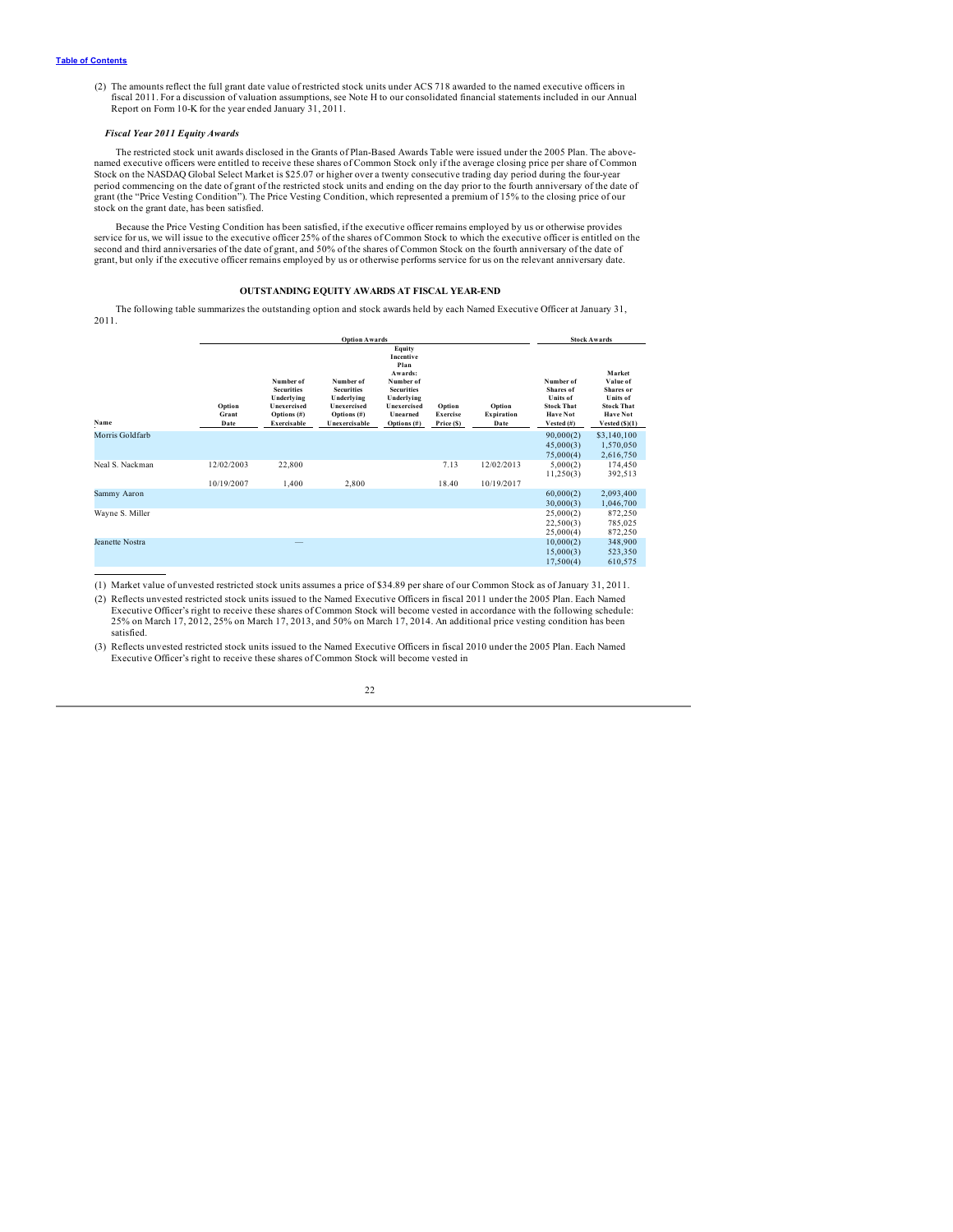<span id="page-25-0"></span>three equal annual increments on April 15, 2011, April 15, 2012 and April 15, 2013. An additional price vesting condition has been satisfied.

(4) Reflects unvested restricted stock units issued to the Named Executive Officers in fiscal 2009 under the 2005 Plan. Each Named Executive Officer's right to receive these shares of Common Stock will become vested in two equal annual increments on June 26, 2011 and June 26, 2012. An additional price vesting condition has been satisfied.

## **OPTION EXERCISES AND STOCK VESTED**

The following table sets forth information as to all option exercises and shares vested for the Named Executive Officers for the fiscal year ended January 31, 2011.

|                 | <b>Option Awards</b>                                      |                                         | <b>Stock Awards</b>                                                |                                             |  |
|-----------------|-----------------------------------------------------------|-----------------------------------------|--------------------------------------------------------------------|---------------------------------------------|--|
| Name            | <b>Number of Shares</b><br>Acquired on<br>Exercise $(\#)$ | Value Realized<br>on Exercise $(\$)(1)$ | <b>Number of Shares</b><br><b>Acquired on Vesting</b><br>$(\#)(2)$ | <b>Value Realized</b><br>on Vesting (\$)(3) |  |
| Morris Goldfarb | 75,000                                                    | 1,705,712                               | 52.500                                                             | 1,308,000                                   |  |
| Neal S. Nackman | 10.000                                                    | 214,660                                 | 3.750                                                              | 106,687                                     |  |
| Sammy Aaron     | $\overline{\phantom{a}}$                                  | $-$                                     | 10,000                                                             | 284.500                                     |  |
| Wayne S. Miller | 37.500                                                    | 863.996                                 | 20,000                                                             | 507,125                                     |  |
| Jeanette Nostra | -                                                         | $-$                                     | 13.750                                                             | 347,875                                     |  |

(1) Reflects the aggregate market value of the common stock on date of exercise less the aggregate exercise price paid.

(2) Reflects vested restricted stock units issued net of shares used to settle taxes in fiscal 2010 under the 2005 Plan. With respect to June 2008 grants, 25% of the restricted stock units vested on June 26, 2010 and the remainder will vest in equal annual increments on June 26, 2011 and June 26, 2012. With respect to the April 2009 grants, 25% of the restricted stock units vested on April 15, 2010<br>and the remainder will vest in equal annual increments on April 15, 2011, April 15, 2012 an

(3) Reflects the aggregate value of the net shares issued at a market price of \$28.45 on the April 15, 2010 vesting date and \$23.50 on the June 26, 2010 vesting date.

## **NONQUALIFIED DEFERRED COMPENSATION**

The table below sets forth information on deferred compensation plans of the Named Executive Officers that are not tax-qualified for the fiscal year ended January 31, 2011.

| Name            | Executive<br>Contributions<br>in Fiscal $2010(S)$ | Registrant<br>Contributions<br>in Fiscal $2010(S)$ | Aggregate<br><b>Earnings (Loss)</b><br>in Fiscal $2011(S)$ | Aggregate<br>Withdrawals/<br>Distributions (\$) | Aggregate<br><b>Balance</b><br>at January 31.<br>$2011($ S) |
|-----------------|---------------------------------------------------|----------------------------------------------------|------------------------------------------------------------|-------------------------------------------------|-------------------------------------------------------------|
| Morris Goldfarb |                                                   | 100,000                                            | 30.480                                                     |                                                 | 916.566                                                     |

Pursuant to Morris Goldfarb's employment agreement, we have contributed \$100,000 to a supplemental pension trust for Mr. Goldfarb's benefit for fiscal 2011.

## **POTENTIAL PAYMENTS UPON TERMINATION OR CHANGE-IN-CONTROL**

We have entered into employment agreements with each of Messrs. Goldfarb and Aaron, and executive transition agreements with each of Mr. Nackman, Mr. Miller and Ms. Nostra, which require us to make payments and provide benefits to them in the event of a<br>termination of employment or a change in control. We entered into the executive transition ag February 15, 2011.

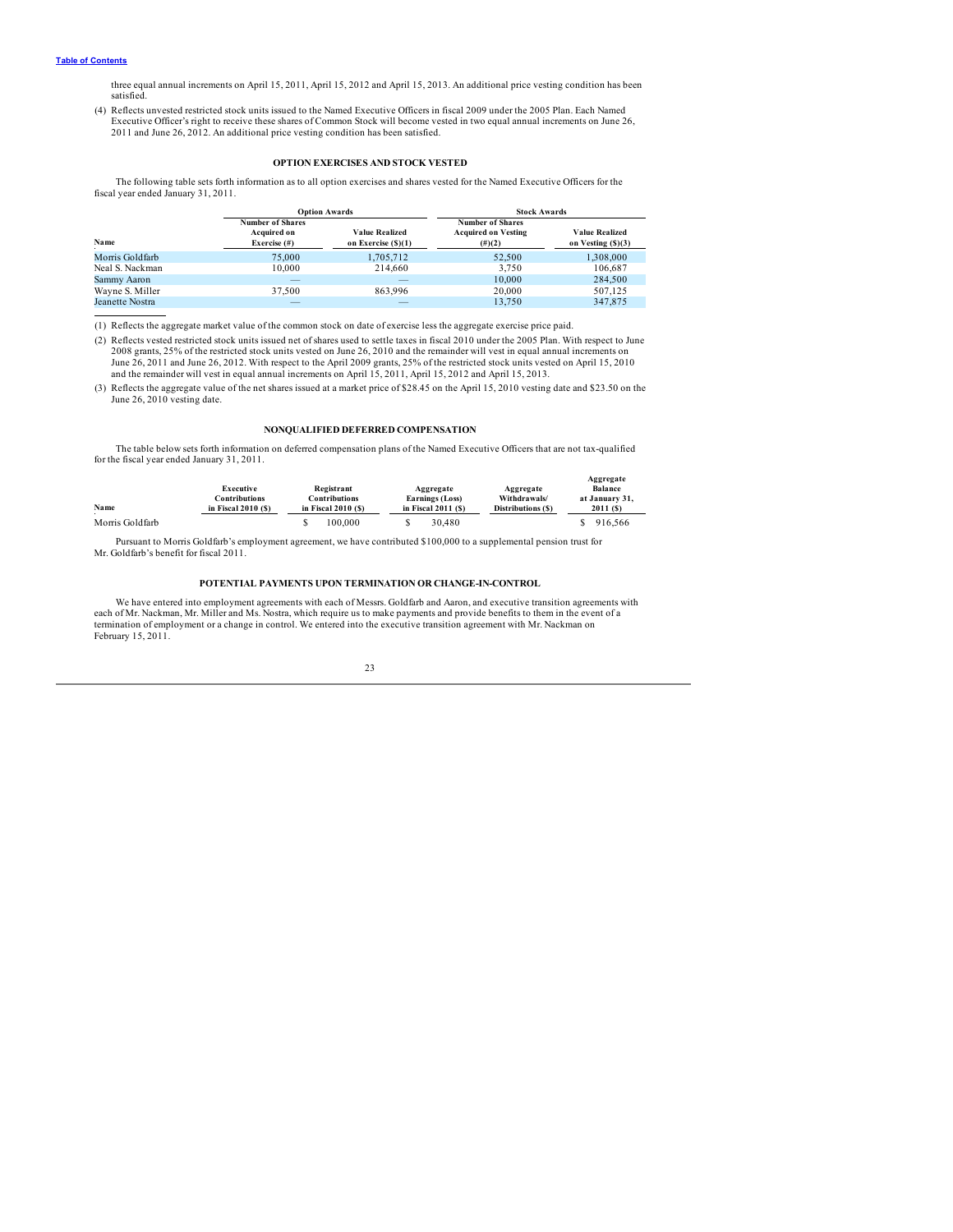## **Severance and Change in Control Arrangements of Mr. Goldfarb**

In the event we terminate Mr. Goldfarb's employment for cause (as defined in his employment agreement) or Mr. Goldfarb voluntarily resigns without cause (as defined in his employment agreement), Mr. Goldfarb will not be entitled to any severance or other compensation of any kind following the effective date of such termination, other than such portion of base salary and other compensation accrued through the date of the termination.

In the event we terminate Mr. Goldfarb's employment without cause, or Mr. Goldfarb terminates his employment for cause, Mr. Goldfarb will continue to receive his annual salary, annual bonus and other benefits for the term of the employment agreement. If such termination is effectuated after the occurrence of a "Change in Control" (as defined in the employment agreement), then, in lieu of<br>the payments described in the preceding sentence, Mr. Goldfarb will be entitled to re salary and bonus in a lump sum in cash within 30 days after such termination date, plus certain employment-related benefits for a period of three years from the date of his termination. If Mr. Goldfarb's employment is terminated due to his death, Mr. Goldfarb's estate will be entitled to receive the base salary for a period of six months from the last day of the month of his death and will be eligible to receive bonus compensation pro-rated according to the number of days of employment in such fiscal year.

## **Severance and Change in Control Arrangements of Mr. Aaron**

If we terminate Mr. Aaron's employment for justifiable cause (as defined in his employment agreement) or Mr. Aaron voluntarily resigns without good reason (as defined in his employment agreement), Mr. Aaron will not be ent compensation of any kind following the effective date of such termination, other than such portion of base salary and other compensation accrued through the date of the termination.

In the event Mr. Aaron's employment is terminated without justifiable cause or by Mr. Aaron for good reason, Mr. Aaron will continue to receive his annual salary and other benefits for the term of the employment. However, if a "Change in Control" (as defined in the employment agreement) occurs and Mr. Aaron is terminated without justifiable cause or resigns for good reason within three months of the event giving rise to such good reason, he will be entitled to continuation of specified benefits and periodic severance payments totaling 2.0 times the sum of (a) his highest annual salary in effect during the one-year period before his termination of employment and (b) the average annual cash bonus earned during our two fiscal years before the fiscal year of his termination of employment. Our obligation to pay such compensation will be conditional upon Mr. Aaron executing a general release. If Mr. Aaron's employment agreement is terminated due to his disability or death, Mr. Aaron will be entitled to receive such portion of his annual salary, accrued leave and reimbursement of expenses as has been accrued through the date on which his employment is terminated or through the date of his death.

Mr. Aaron has agreed that until one year following the termination of his employment (or, if a Change in Control occurs and Mr. Aaron is terminated without justifiable cause or resigns for good reason within three months of the event giving rise to such good reason, until the date that is six months after his termination date) he will not carry on, take part in, or render services to, any person engaged in the manufacture, distribution, sale or promotion of men's and women's outerwear or women's suits and will not cause any customers with whom we have a business relationship to cancel or terminate such business relationship or solicit or hire from any of our employees. In addition, Mr. Aaron has agreed that at any time following expiration or termination of his employment, he will not disclose to any person any confidential information (as defined in the employment agreement) acquired during the course of his employment relating to G-III or any client of G-III.

## **Severance and Change in Control Arrangements of Mr. Nackman, Mr. Miller and Ms. Nostra**

The executive transition agreements between Mr. Nackman and us, Mr. Miller and us and Ms. Nostra and us provide that if a "Change in Control" (as defined in the executive transition agreement) occurs and, during the three months before a Change in Control<br>or the two years after a Change in Control, Mr. Miller or Ms. Nostra is terminated by us transition agreement) or resigns for "Good Reason" (as defined in the executive transition agreement) he or she will be entitled to continuation of specified benefits and periodic severance payments totaling 1.5 times the sum of (a) his or her highest annual salary in effect during the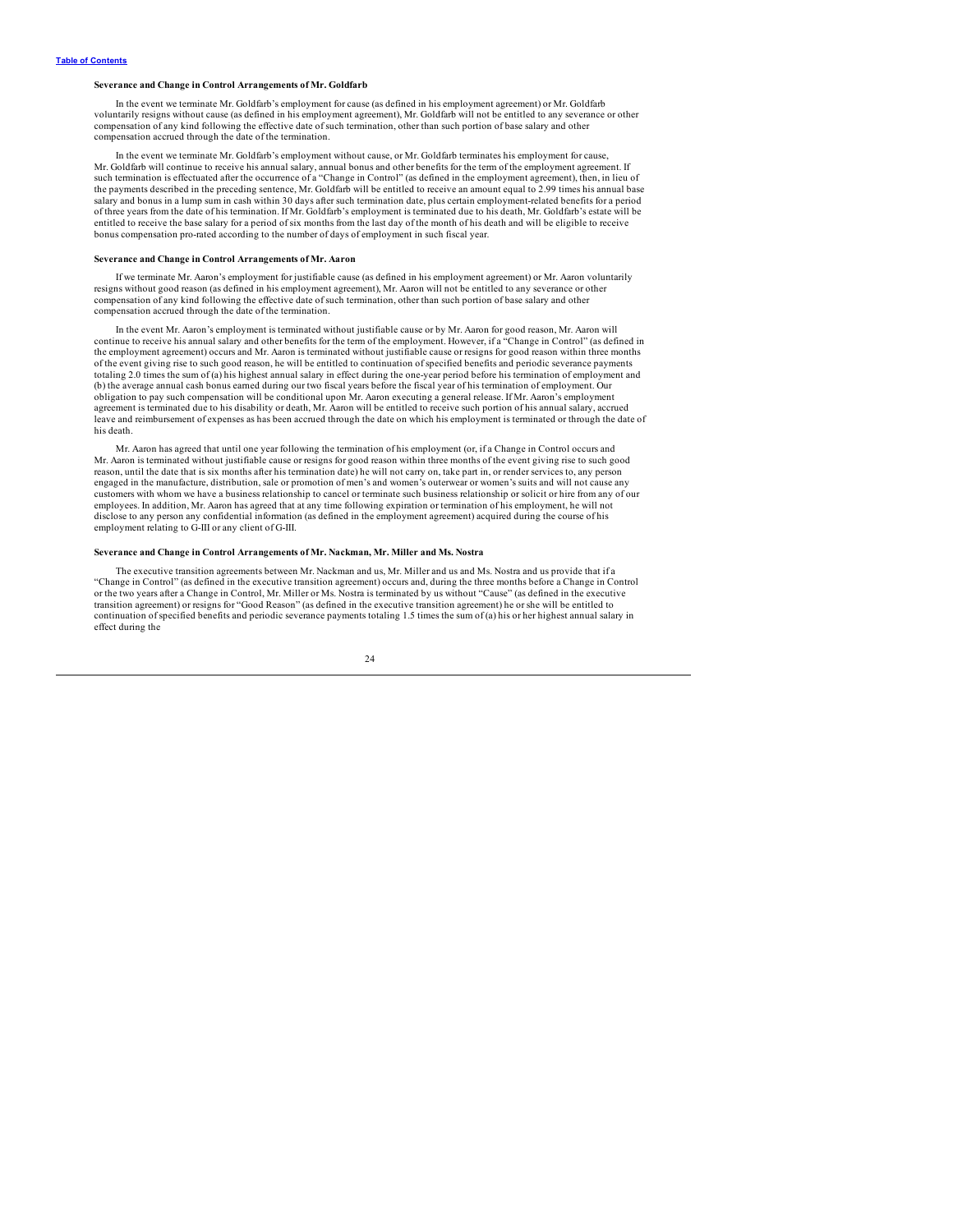one-year period before his or her termination of employment and (b) the average annual cash bonus he or she earned during our two fiscal years before the fiscal year of his or her termination of employment.

## **Acceleration of Vesting upon Termination or Change in Control**

There are no agreements with the Named Executive Officers that provide for an acceleration of vesting of the stock options upon their termination of employment or a change in control. Each Named Executive Officer has three months after the termination of his<br>employment to exercise his vested stock options, unless his employment is terminated by rea vested stock options would remain exercisable for one year after termination, or his employment is terminated for cause, in which case the options will immediately terminate and cease to be exercisable.

## **Estimated Payouts on Termination of Employment**

The following tables disclose the estimated payments and benefits that would be provided to each of Messrs. Goldfarb, Aaron,<br>Nackman and Miller and Ms. Nostra, applying the assumptions that each of the triggering events de employment or executive transition agreements took place on January 31, 2011 and their last day of employment was January 31, 2011.

These amounts are in addition to benefits payable generally to our salaried employees, such as distributions under the G-III's 401(k) plan, disability benefits and accrued vacation pay.

Due to a number of factors that affect the nature and amount of any benefits provided upon the events discussed below, any actual amounts paid or distributed may be different. Factors that could affect these amounts includ event, our stock price and the executive's age.

## **Morris Goldfarb, Chairman and Chief Executive Officer**

|                           | <b>Termination without Cause or</b><br><b>Resignation for Cause</b> | <b>Termination without Cause or</b><br><b>Resignation for Cause in Connection</b><br>with a Change in Control |
|---------------------------|---------------------------------------------------------------------|---------------------------------------------------------------------------------------------------------------|
| <b>Base Salary</b>        | 3,000,000(1)                                                        | 2,990,000(1)                                                                                                  |
| Bonus                     | 17,407,332(2)                                                       | 17,349,308(2)                                                                                                 |
| Value of Medical Benefits | 471,699(3)                                                          | 470,127(3)                                                                                                    |
| Total                     | 20.879.031                                                          | 20,809,434                                                                                                    |

(1) Assumes a base salary of \$1,000,000 per year.

(2) Assumes that the annual cash bonus of Mr. Goldfarb for the remainder of the term of his employment will equal to the bonus granted to Mr. Goldfarb for fiscal 2011.

(3) Includes the premiums to be paid by G-III for life insurance and supplemental long term disability coverage.

## **Sammy Aaron, Vice Chairman**

|                           | <b>Termination without Cause or</b><br><b>Resignation for Cause</b> | <b>Termination without Cause or</b><br><b>Resignation for Cause in Connection</b><br>with a Change in Control |
|---------------------------|---------------------------------------------------------------------|---------------------------------------------------------------------------------------------------------------|
| <b>Base Salary</b>        | 1,500,000(1)                                                        | 2,250,000(2)                                                                                                  |
| Bonus                     | 7,575,416(3)                                                        | 11,363,124(3)                                                                                                 |
| Value of Medical Benefits | 14,764(4)                                                           | 22,146(4)                                                                                                     |
| Total                     | 9.090.180                                                           | 13.635.270                                                                                                    |

(1) Assumes a base salary of \$750,000 per year.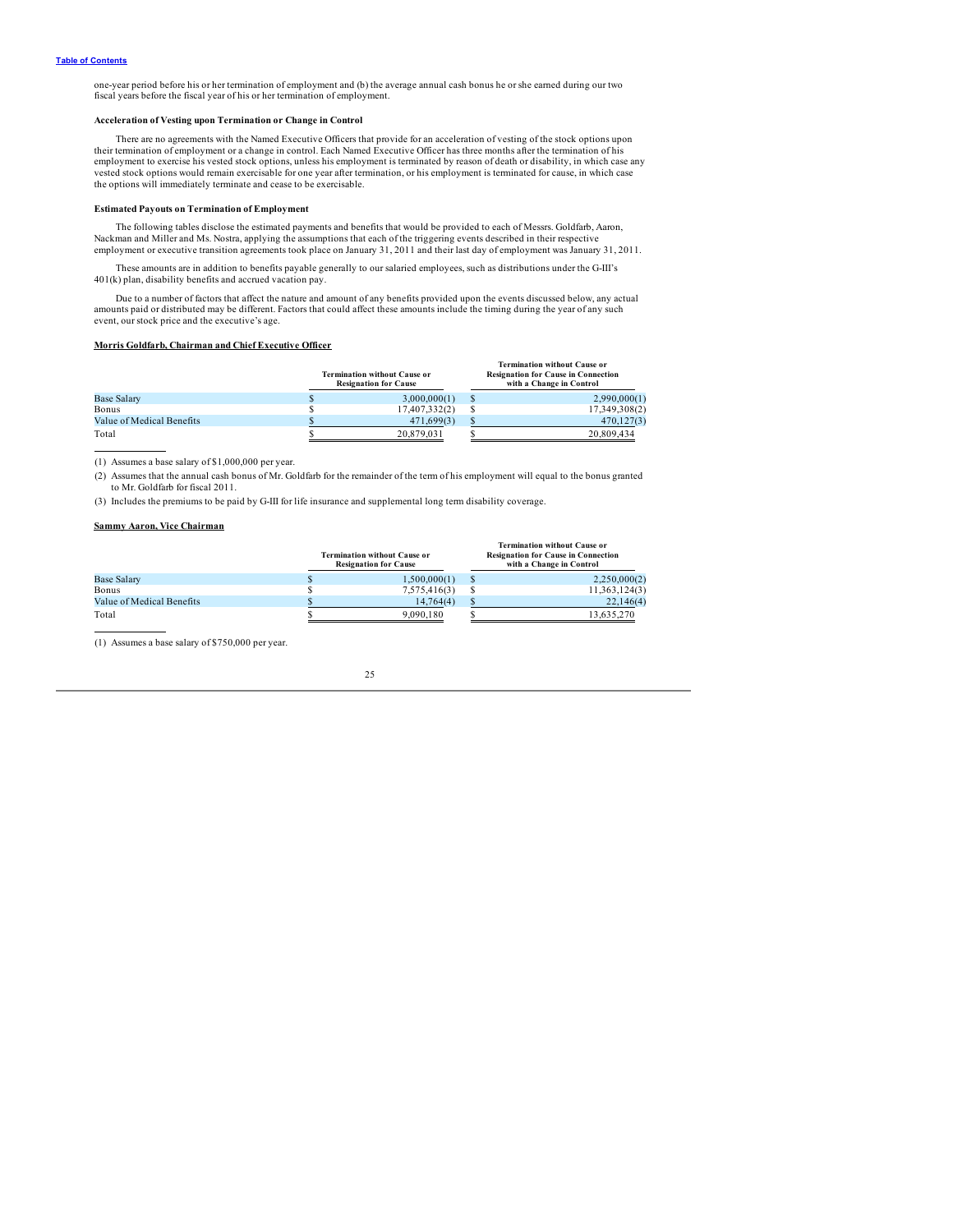(2) Assumes that the annual cash bonus earned by Mr. Aaron during the two fiscal years preceding the fiscal year in which Mr. Aaron's employment terminates is \$3,787,708, which is equal to the bonus granted to Mr. Aaron fo

(3) Includes the premiums to be paid by G-III for life insurance.

## **Neal S. Nackman, Chief Financial Officer**

|                           | <b>Termination without Cause or Resignation</b><br>for Good Reason in Connection with a<br><b>Change in Control</b> |
|---------------------------|---------------------------------------------------------------------------------------------------------------------|
| <b>Base Salary</b>        | 487,500(1)                                                                                                          |
| Bonus                     | 750,000                                                                                                             |
| Value of Medical Benefits | 8,784                                                                                                               |
| Total                     | 1.246.284                                                                                                           |

(1) Assumes a base salary of \$325,000 per year.

(2) Assumes that the annual cash bonus earned by Mr. Nackman during the two fiscal years preceding the fiscal year in which Mr. Nackman's employment terminates is \$500,000, which is equal to the bonus granted to Mr. Nackma

(3) Includes the premiums to be paid by G-III for life insurance.

## **Wayne S. Miller, Chief Operating Officer**

| <b>Termination without Cause or Resignation</b> |
|-------------------------------------------------|
| for Good Reason in Connection with a            |
| <b>Change in Control</b>                        |

|                           | Change in Control |
|---------------------------|-------------------|
| <b>Base Salary</b>        | 750,000(1)        |
| Bonus                     | 2,550,000(2)      |
| Value of Medical Benefits | 58,001(3)         |
| Total                     | 4.108.001         |

(1) Assumes a base salary of \$500,000 per year.

(2) Assumes that the annual cash bonus earned by Mr. Miller during the two fiscal years preceding the fiscal year in which Mr. Miller's employment terminates is \$1,700,000, which is equal to the bonus granted to Mr. Miller for fiscal 2011.

(3) Includes the premiums to be paid by G-III for life insurance.

## **Jeanette Nostra, President**

|                           | <b>Termination without Cause or Resignation</b><br>for Good Reason in Connection with a<br><b>Change in Control</b> |  |  |
|---------------------------|---------------------------------------------------------------------------------------------------------------------|--|--|
| <b>Base Salary</b>        | 750,000(1)                                                                                                          |  |  |
| Bonus                     | 750,000(2)                                                                                                          |  |  |
| Value of Medical Benefits | 1,620(3)                                                                                                            |  |  |
| Total                     | 1.501.620                                                                                                           |  |  |

(1) Assumes a base salary of \$500,000 per year.

(2) Assumes that the annual cash bonus earned by Ms. Nostra during the two fiscal years preceding the fiscal year in which Ms. Nostra's employment terminates is \$500,000, which is equal to the bonus granted to Ms. Nostra f

(3) Includes the premiums to be paid by G-III for life insurance.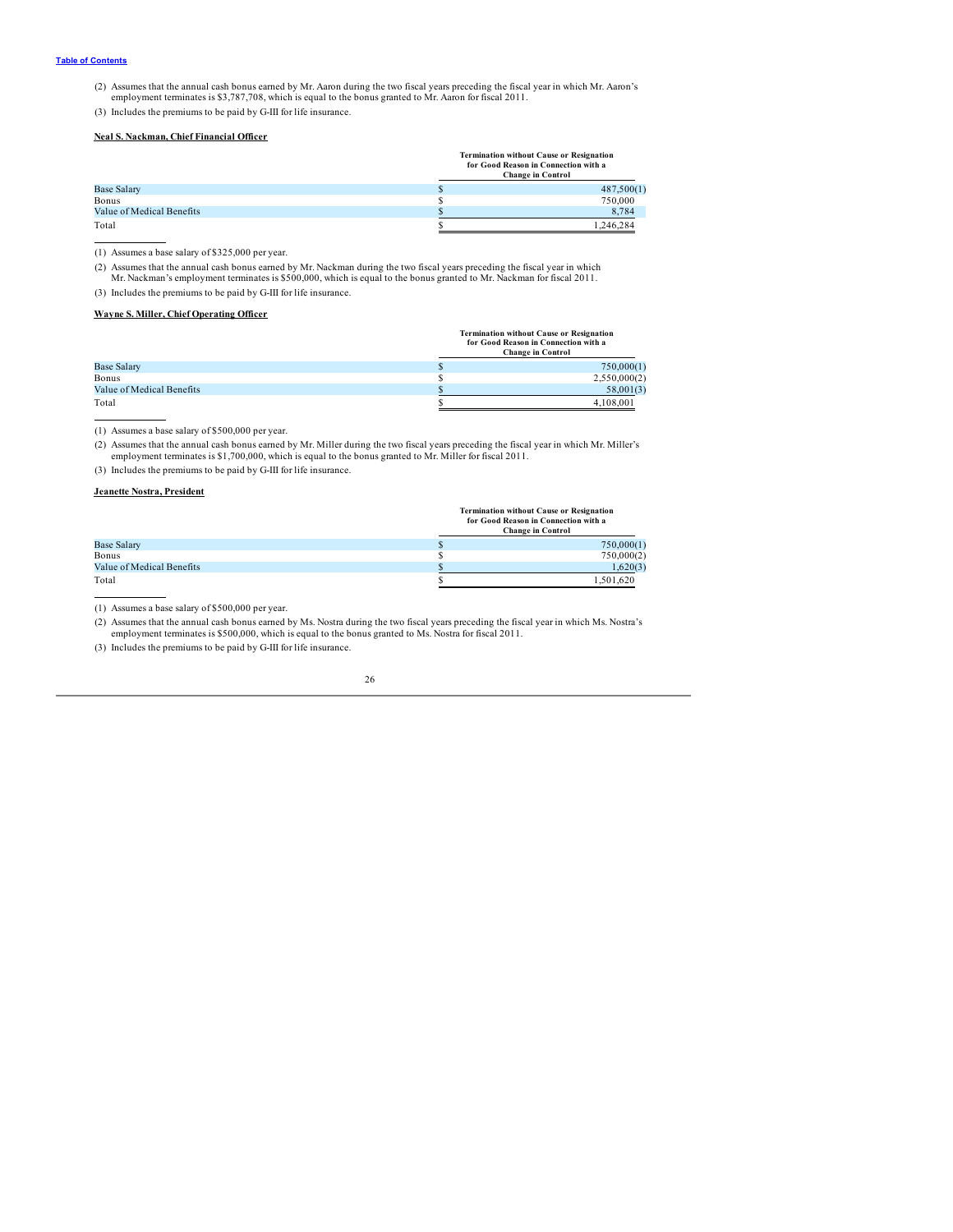### **DIRECTOR COMPENSATION**

<span id="page-29-0"></span>Set forth below is a table presenting compensation information with respect to all of our Directors for the fiscal year ended January 31, 2011. Compensation information for our directors who are also executive officers, is reported in the Summary Compensation Table appearing elsewhere in this Proxy Statement.

| Name                 |   | <b>Fees Earned or</b><br>Paid in Cash $(S)(1)$ | <b>Stock</b><br>Awards (\$) |   | Option<br>Awards $(\text{S})(2)$ | All Other<br>Compensation (\$) | Total (\$)               |
|----------------------|---|------------------------------------------------|-----------------------------|---|----------------------------------|--------------------------------|--------------------------|
| Thomas J. Brosig     | ъ | 24,000                                         |                             | S | 75,030                           |                                | \$97.030                 |
| Alan Feller          |   | 39,500                                         | \$34,890(3)                 |   | 75,030                           |                                | 149,420                  |
| Jeffrey Goldfarb(4)  |   | _                                              |                             |   | $\overline{\phantom{a}}$         |                                | $\overline{\phantom{a}}$ |
| Carl Katz            |   | 24,000                                         |                             |   | 75.030                           |                                | 99,030                   |
| Laura Pomerantz      |   | 43.159                                         |                             |   | 75,030                           |                                | 118,189                  |
| Willem van Bokhorst  |   | 50.159                                         |                             |   | 75,030                           |                                | 125.189                  |
| <b>Richard White</b> |   | 68.554                                         | \$34,890(3)                 |   | 75,030                           |                                | 178,474                  |

(1) The amount indicated includes the annual cash retainer, annual payments to the chairs of committees and fees for each Board or committee meeting attended.

- (2) Each Non-Employee Director was awarded options to purchase 3,000 shares of our Common Stock on June 9, 2010. The grant date<br>fair value of such options determined pursuant to ASC Topic 718 was \$25.01. The following opti 12,000; Carl Katz, 9,000; Laura Pomerantz, 15,600; Willem van Bokhorst, 33,000; and Richard White, 24,000. The value of the option awards in this column is the aggregate grant date fair market value computed in accordance with FASB ASC Topic 718, and was estimated using the Black-Scholes option pricing model.
- (3) In March 2010, our Compensation Committee granted Messrs. Feller and White restricted stock units that enable each of them to receive up to 1,000 shares of our Common Stock, subject to satisfaction of specified conditions. Market value of unvested restricted stock units assumes a price of \$34.89 per share of our Common Stock as of January 31, 2011.
- (4) Jeffrey Goldfarb does not receive any compensation for his services as a director. Certain compensation information with respect to Mr. Goldfarb, who is a director and an employee of ours, is set forth under "Certain Relationships and Related Transactions."

## **Compensation of Directors**

We compensate Non-Employee Directors at a rate of \$20,000 per year, in addition to \$1,000 per Board or Committee meeting attended, plus reimbursement of reasonable out-of-pocket expenses incurred in connection with attendance at Board meetings. We also<br>pay an annual fee of \$7,500 to each Non-Employee Director who serves as the Chair of the A Committee, and an annual fee of \$5,000 to the Non-Employee Director who serves as the Chair of the Nominating Committee. Mr. White, Ms. Pomerantz and Mr. van Bokhorst also served on a Board Committee in fiscal 2011 that evaluated possible transactions<br>for G-III. Mr. White received \$20,054 as chairman of this committee in fiscal 2011 and Ms. Bokhorst received \$14,159 for their service on this committee in fiscal 2011.

Each Non-Employee Director has normally been granted an option to purchase up to 3,000 shares of Common Stock on the day after each annual meeting of our stockholders. These options are granted under our 2005 Plan.

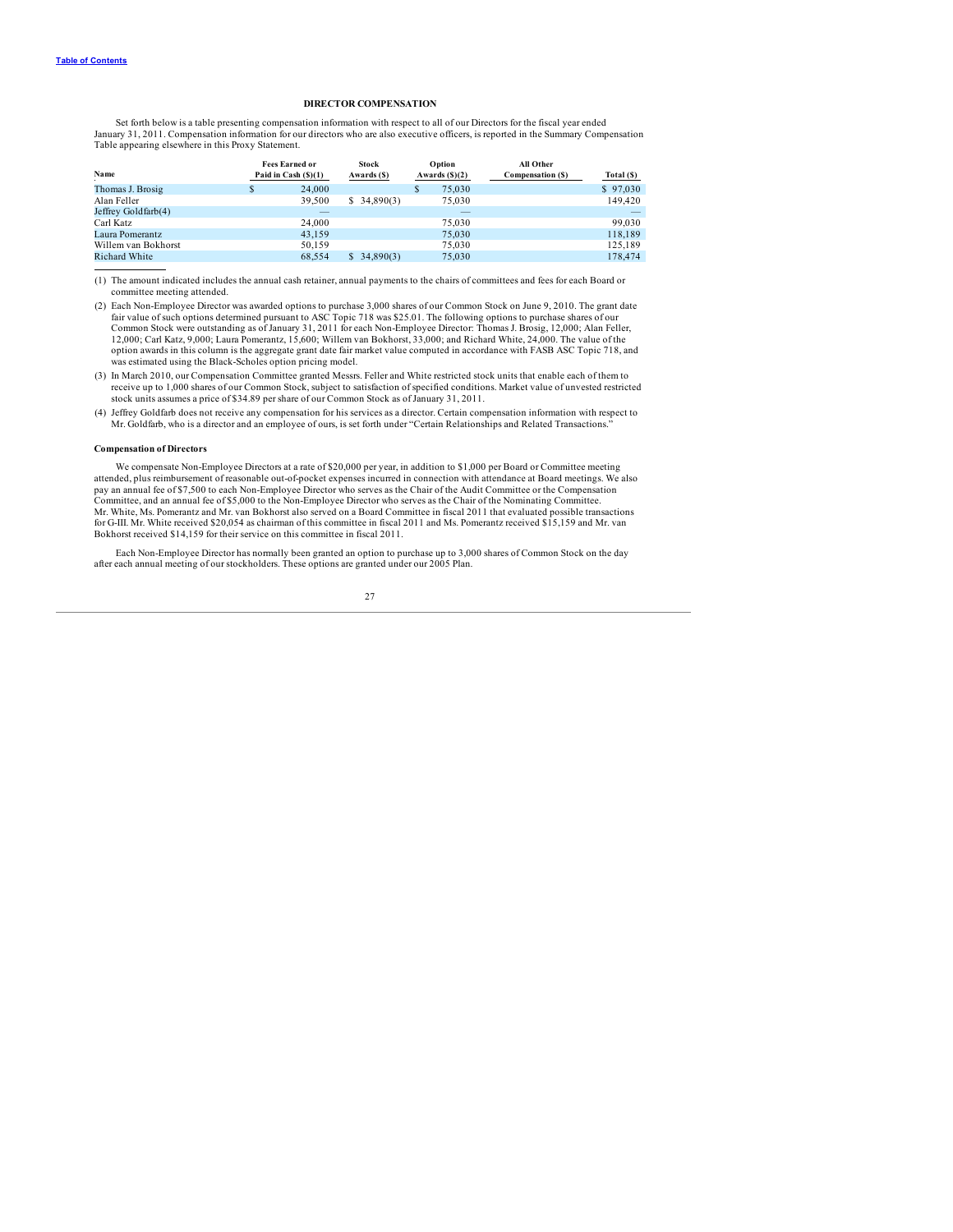## **PROPOSAL NO. 1**

## **ELECTION OF DIRECTORS**

<span id="page-30-0"></span>Nine directors are to be elected at the Annual Meeting. Unless otherwise specified, the enclosed proxy will be voted in favor of the<br>nine persons named below (all of whom are currently our directors) to serve until the nex a vacancy should occur before the election, the shares represented by your proxy will be voted for the person, if any, who is designated<br>by the Board of Directors to replace the nominee or to fill the vacancy on the Board. nominees will be unable to serve or that any vacancy on the Board of Directors will occur.

Set forth below is information provided by each director with respect to that person's age, all positions held, principal occupation<br>and business experience for the past five years and the names of other publicly-held comp director or has served as a director during the past five years. We also provide information regarding each nominee's specific experience, qualifications, attributes or skills that led our Board to the conclusion that the nominee should serve as a director.

| <b>Nominee</b>         | Age | <b>Year</b><br><b>First Became</b><br><b>Director</b> | <b>Principal Occupation</b><br><b>During the Past Five Years</b>                                                                                                                                                                                                                                                                                                                                                                                                                                                                                                                                                                                                                       |
|------------------------|-----|-------------------------------------------------------|----------------------------------------------------------------------------------------------------------------------------------------------------------------------------------------------------------------------------------------------------------------------------------------------------------------------------------------------------------------------------------------------------------------------------------------------------------------------------------------------------------------------------------------------------------------------------------------------------------------------------------------------------------------------------------------|
| Morris Goldfarb        | 60  | 1974                                                  | Chairman of the Board and Chief Executive Officer of G-III. Mr.<br>Goldfarb has served as an executive officer of G-III and our<br>predecessors since our formation in 1974. Mr. Goldfarb serves as a<br>director of Christopher & Banks Corporation, RLJ Acquisition,<br>Inc. and Ante5, Inc. Mr. Goldfarb served as a director of Lakes<br>Entertainment, Inc. from June 1998 until March 2010, Mr.<br>Goldfarb has significant knowledge of all facets of our company.<br>His long history with the company, combined with his leadership<br>skills and operating experience, makes him particularly well-<br>suited to be our Chairman and serve on our Board.                     |
| Sammy Aaron            | 51  | 2005                                                  | Vice Chairman of G-III since our acquisition of J. Percy for Marvin<br>Richards Ltd. in July 2005. Mr. Aaron also oversees the operations<br>of our Calvin Klein division. From 1998 to July 2005, he served as<br>President of J. Percy for Marvin Richards, Ltd. Mr. Aaron has over<br>25 years of experience and expertise in the apparel industry, as<br>well as a broad working knowledge of our company, which enable<br>him to make significant contributions to our Board.                                                                                                                                                                                                     |
| Thomas J. Brosig $(3)$ | 61  | 1992                                                  | Mr. Brosig is a consultant in the gaming and hospitality<br>industries. From January 1999 through February 2002, he served<br>as Senior Vice-President for Park Place Entertainment. For more<br>than five years prior to 1999, he served its predecessor, Grand<br>Casinos, Inc., in various executive capacities including as its<br>President from September 1996 to January 1999. From January<br>1999 to October 1999, he served as President and was a Director of<br>Lakes Entertainment, Inc. Mr. Brosig is an experienced business<br>executive whose leadership roles in the past at other public<br>companies give him insight and perspective as a member of our<br>Board. |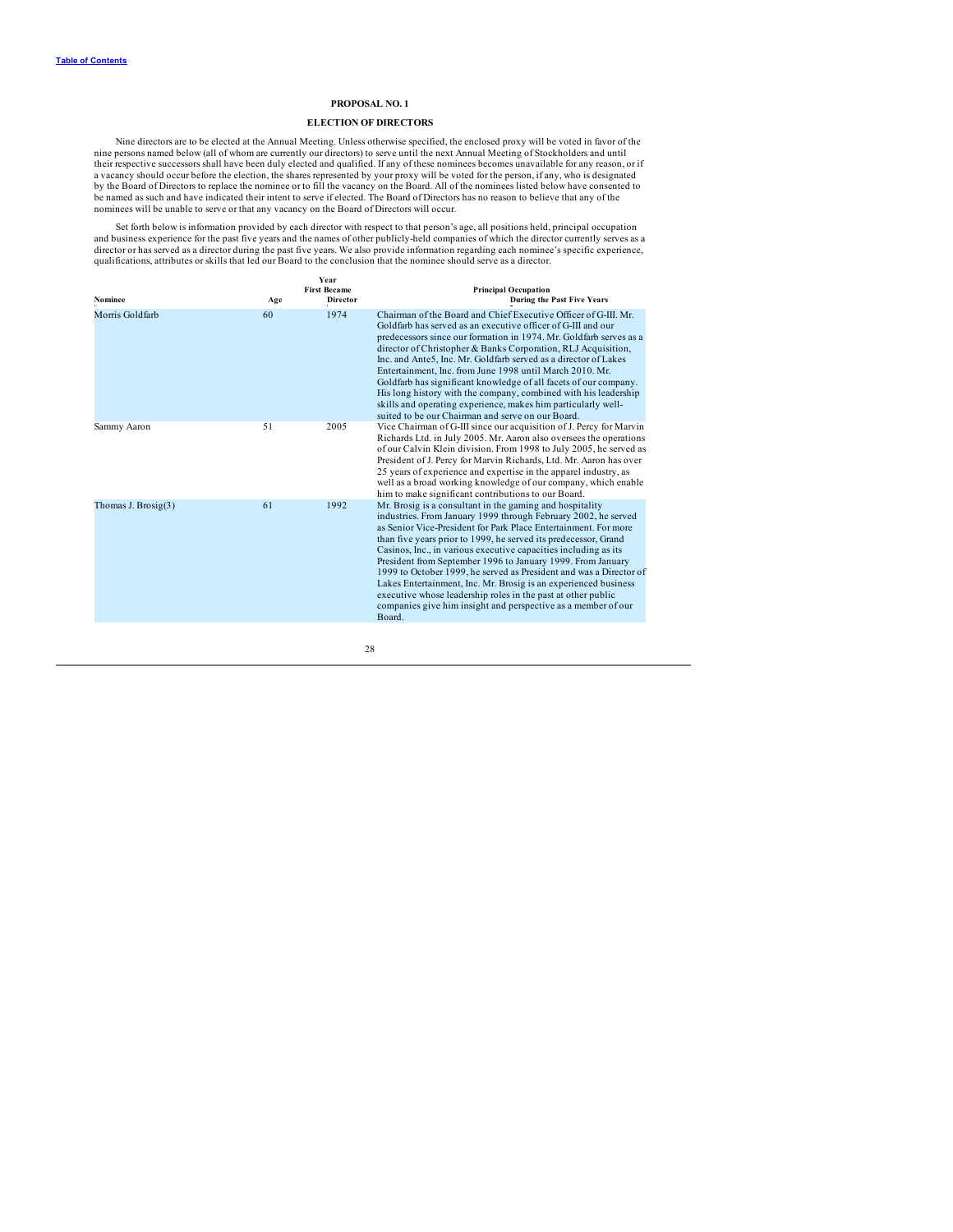| Nominee                      | Age | <b>Year</b><br><b>First Became</b><br><b>Director</b> | <b>Principal Occupation</b><br><b>During the Past Five Years</b>                                                                                                                                                                                                                                                                                                                                                                                                                                                                                                                                                                                                             |
|------------------------------|-----|-------------------------------------------------------|------------------------------------------------------------------------------------------------------------------------------------------------------------------------------------------------------------------------------------------------------------------------------------------------------------------------------------------------------------------------------------------------------------------------------------------------------------------------------------------------------------------------------------------------------------------------------------------------------------------------------------------------------------------------------|
| Alan Feller(1)               | 69  | 1996                                                  | Mr. Feller is currently retired. Mr. Feller was our Chief Financial<br>Officer from December 1989 to April 1998, and served as our<br>Executive Vice President, Treasurer and Secretary from January<br>1990 through July 1995. Mr. Feller served as a consultant to us<br>from May 1998 through October 1999. Mr. Feller has broad<br>knowledge about us from his service as an officer and director of<br>G-III. His financial and accounting background are of great service<br>to our Board.                                                                                                                                                                             |
| Jeffrey Goldfarb             | 34  | 2009                                                  | Since 2004, Mr. Goldfarb has served as our Director of Business<br>Development. He has been employed full-time by G-III in several<br>other capacities since 2002. Mr. Goldfarb serves as a director of<br>Fashion Delivers Charitable Foundation, Inc., a charitable<br>organization that facilitates the donation of excess apparel<br>inventory to disaster victims and other people in need. Mr.<br>Goldfarb is also licensed as an attorney. Mr. Goldfarb has worked<br>in a variety of positions at G-III that provide him with a broad<br>knowledge of our business and the ability to provide significant<br>input to our Board with respect to operational matters. |
| Carl Katz                    | 70  | 1989                                                  | Mr. Katz is currently retired. Mr. Katz was Executive Vice<br>President of our Siena Leather division from 1989 until January<br>2003. Mr. Katz had been an executive of Siena since 1981. Mr.<br>Katz has a wealth of knowledge and experience about G-III and<br>the apparel industry that enable him to make significant<br>contributions as a member of our Board.                                                                                                                                                                                                                                                                                                       |
| Laura Pomerantz(2)           | 63  | 2005                                                  | Ms. Pomerantz has been a principal of PBS Real Estate, LLC, a<br>real estate firm offering commercial real estate advisory and<br>execution services, since 2001 and President of LHP Consulting<br>and Management, a real estate consulting firm, since 1994. She<br>serves as a director of Retail Opportunity Investments Corp., a<br>publicly traded REIT formerly known as NRDC Acquisition Corp.<br>Ms. Pomerantz is an experienced business executive with a<br>significant background in the real estate, apparel and retail fields<br>that is of great benefit to decision-making by our Board.                                                                     |
| Willem van Bokhorst $(1)(2)$ | 65  | 1989                                                  | Managing Partner of STvB Advocaten, a Curacao law firm with<br>offices in Curaçao, Amsterdam and New York, for more than the<br>past five years Mr. van Bokhorst has significant international<br>business and legal experience that are valuable assets to our<br>Board.                                                                                                                                                                                                                                                                                                                                                                                                    |
|                              |     | 29                                                    |                                                                                                                                                                                                                                                                                                                                                                                                                                                                                                                                                                                                                                                                              |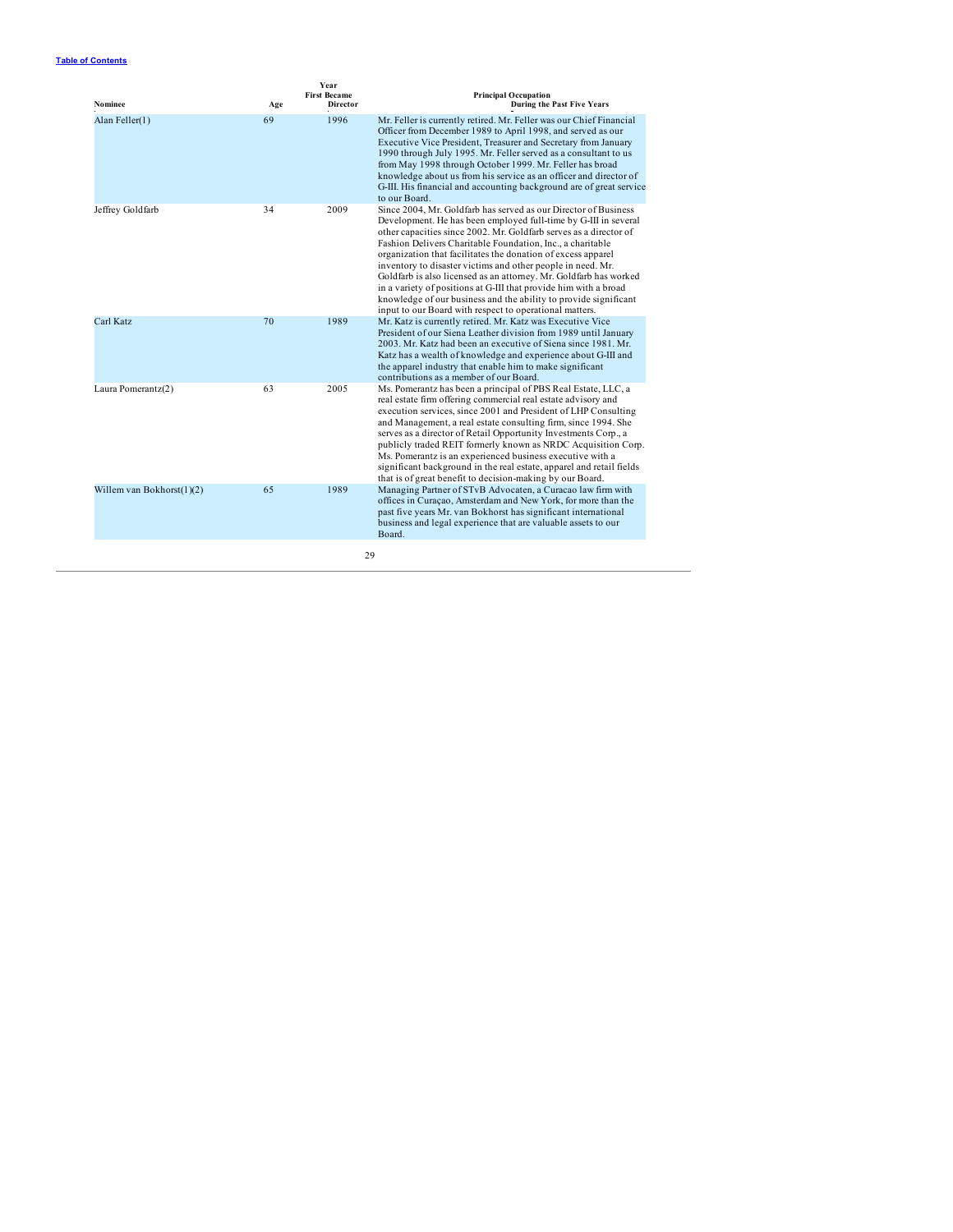| Nominee                   | Age | <b>Year</b><br><b>First Became</b><br><b>Director</b> | <b>Principal Occupation</b><br><b>During the Past Five Years</b>                                                                                                                                                                                                                                                                                                                                                                                                                                                                                                                                                                                                                                                                                                                                                                                                                                                                                                                                                                                                                                                                                                                                                                                                                         |
|---------------------------|-----|-------------------------------------------------------|------------------------------------------------------------------------------------------------------------------------------------------------------------------------------------------------------------------------------------------------------------------------------------------------------------------------------------------------------------------------------------------------------------------------------------------------------------------------------------------------------------------------------------------------------------------------------------------------------------------------------------------------------------------------------------------------------------------------------------------------------------------------------------------------------------------------------------------------------------------------------------------------------------------------------------------------------------------------------------------------------------------------------------------------------------------------------------------------------------------------------------------------------------------------------------------------------------------------------------------------------------------------------------------|
| Richard White $(1)(2)(3)$ | 57  | 2003                                                  | Mr. White has been a Managing Director and head of the Private<br>Equity Investment Department of Oppenheimer & Co. Inc. since<br>June 2004. From 2002 to June 2004, he served as President of<br>Aeolus Capital Group LLC, an investment management firm.<br>From 1985 until 2002, he was a Managing Director at CIBC<br>Capital Partners, an affiliate of CIBC World Markets, and its<br>predecessor firm, Oppenheimer & Co., Inc. During that time, Mr.<br>White worked in both the Investment Banking and Private Equity<br>Investing departments. Mr. White is a director of Escalade Inc., a<br>manufacturer of sporting goods and office products and a director<br>of Lakes Entertainment Inc., a company that develops and<br>manages casino properties, since 2006. Mr. White previously<br>served as a director of G-III from November 1991 to July 1993 and<br>of ActivIdentity Corp from March 2003 to March 2008. Mr. White<br>is a Certified Public Accountant and has been a high level<br>participant in the investment banking and finance area for his<br>entire business career. His understanding of strategic planning,<br>acquisitions and the capital markets, as well as the apparel<br>industry, enable him to make significant contributions to our<br>Board. |

(1) Member of the Audit Committee.

- (2) Member of the Compensation Committee.
- (3) Member of the Nominating Committee.

Morris Goldfarb and Jeffrey Goldfarb are father and son, respectively. Carl Katz and Jeanette Nostra, our President, are married to each other.

## **Vote Required**

The nine nominees receiving the highest number of affirmative votes of the shares present in person or represented by proxy and<br>entitled to vote for them shall be elected as directors. Only votes cast for a nominee will be

**THE BOARD OF DIRECTORS DEEMS THE ELECTION AS DIRECTORS OF THE NINE NOMINEES LISTED ABOVE TO BE IN THE BEST INTERESTS OF G-III AND OUR STOCKHOLDERS AND RECOMMENDS A VOTE "FOR" THEIR ELECTION.**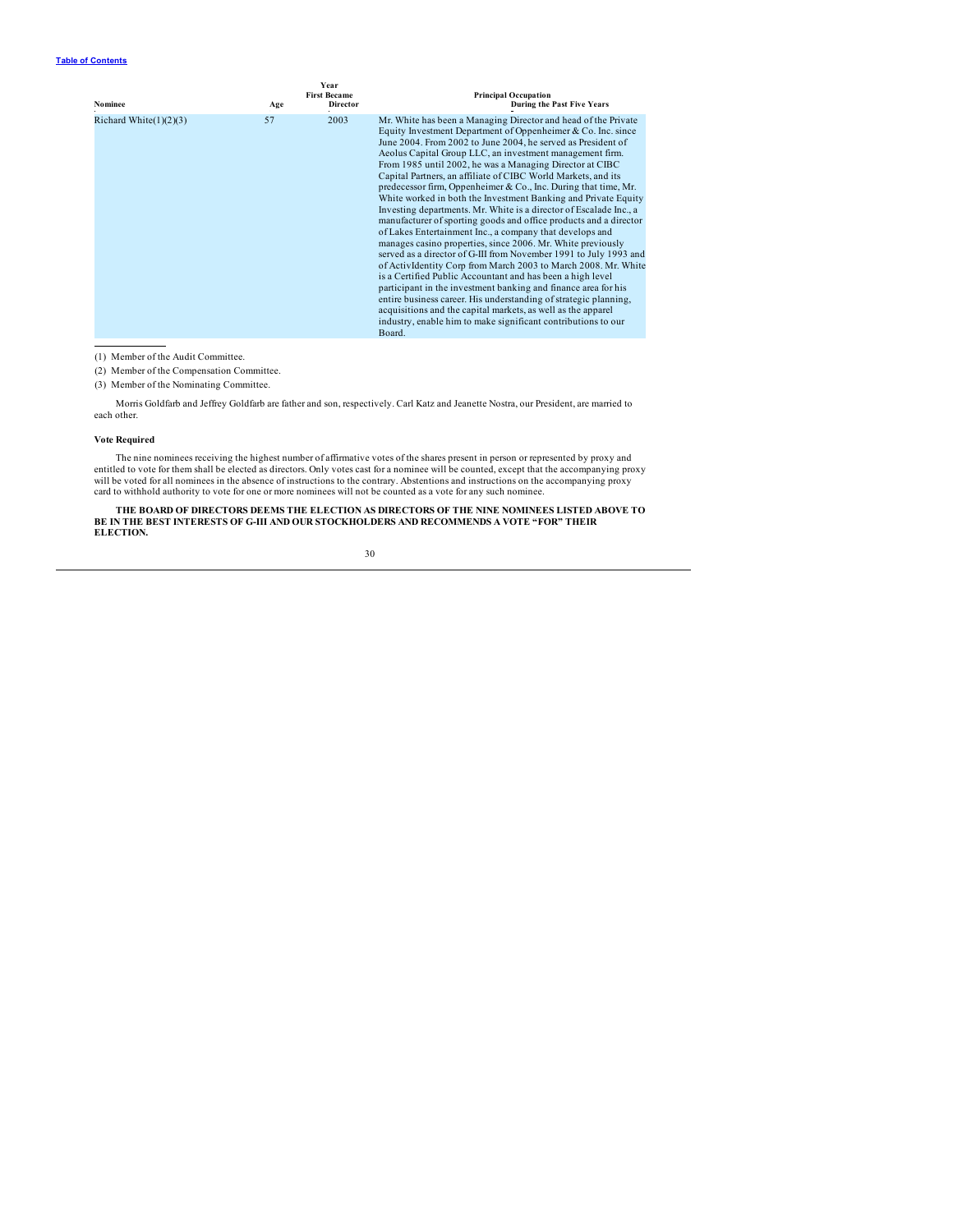## **PROPOSAL NO. 2**

## **AMENDMENT TO OUR CERTIFICATE OF INCORPORATION TO INCREASE THE NUMBER OF AUTHORIZED SHARES OF COMMON STOCK**

<span id="page-33-0"></span>The Board of Directors has unanimously approved, subject to stockholder approval, an amendment to Paragraph (A) of Article Fourth of our certificate of incorporation to increase the total number of authorized shares of Common Stock from 40,000,000 shares to 80,000,000 shares. The number of authorized shares of our preferred stock will remain the same, at 1,000,000 shares.

Subject to stockholder approval, Paragraph (A) of Article Fourth of our certificate of incorporation will be amended and restated in its entirety as follows:

FOURTH: A. *Authorized Capital Stock.* The total number of shares of all classes of stock which this Corporation shall have authority to issue is EIGHTY ONE MILLION (81,000,000) shares, consisting of ONE MILLION (1,000,000) shares of Preferred Stock, par<br>value \$.01 per share (hereinafter, the "Preferred Stock"), and EIGHTY MILLION (80,000,000) per share (hereinafter, the "Common Stock").

At April 8, 2011, there were 19,730,859 shares of Common Stock outstanding. An aggregate of 2,934,019 shares of Common Stock were reserved for issuance, as follows:

- 510,840 shares of Common Stock issuable upon the exercise of outstanding options;
- 620,550 shares of Common Stock issuable upon the vesting of restricted stock awards; and
- 1,802,629 shares of common stock reserved for future grants under our stock incentive plan.

As a result, as of April 8, 2011, we have issued or reserved for issuance 22,664,878 of the 40,000,000 authorized shares of Common Stock.

There are no plans, arrangements, commitments or understandings with respect to issuance of any of the additional shares of Common Stock which would be authorized by the proposed amendment. If the proposed amendment is approved by our stockholders, the additional shares authorized could be issued at the direction of the Board of Directors from time to time for any proper corporate purpose, including, without limitation, the acquisition of other businesses, the raising of additional capital for use in our business, a split or dividend on then outstanding shares or in connection with any employee stock plan or program.

Our company has grown significantly over the past few years. We review and evaluate potential capital raising activities, strategic transactions and other corporate actions on an ongoing basis to determine if such actions would be in the best interests of G-III and its<br>stockholders. Our Board believes that the currently available number of unissued and provide sufficient flexibility for corporate action in the future, and that additional authorized shares would provide us with needed ability to issue Common Stock or Common Stock-based instruments in the future to take advantage of opportunities that are presented to us or favorable market conditions without the potential expense or delay incident to obtaining stockholder approval for a particular issuance.

Our Board of Directors will determine whether, when and on what terms the issuance of shares of Common Stock or Common Stockbased instruments may be warranted. The additional shares of Common Stock will be available for issuance without further action by our stockholders unless such action is required by applicable law or by the rules of the NASDAQ Global Select Market. Under our certificate of incorporation, stockholders do not have preemptive rights with respect to the authorization of additional shares of Common Stock. Except in certain cases such as a stock dividend, the issuance of additional shares of Common Stock would have the effect of diluting the voting power of existing stockholders.

Although not a factor in the Board of Directors' decision to propose the amendment, one of the effects of the amendment to our certificate of incorporation may be to enable the Board of Directors to render more difficult or to discourage an attempt to obtain control of G-III, since the issuance of these additional shares of Common Stock could be used to dilute the stock ownership of persons seeking to obtain control or otherwise increase the cost of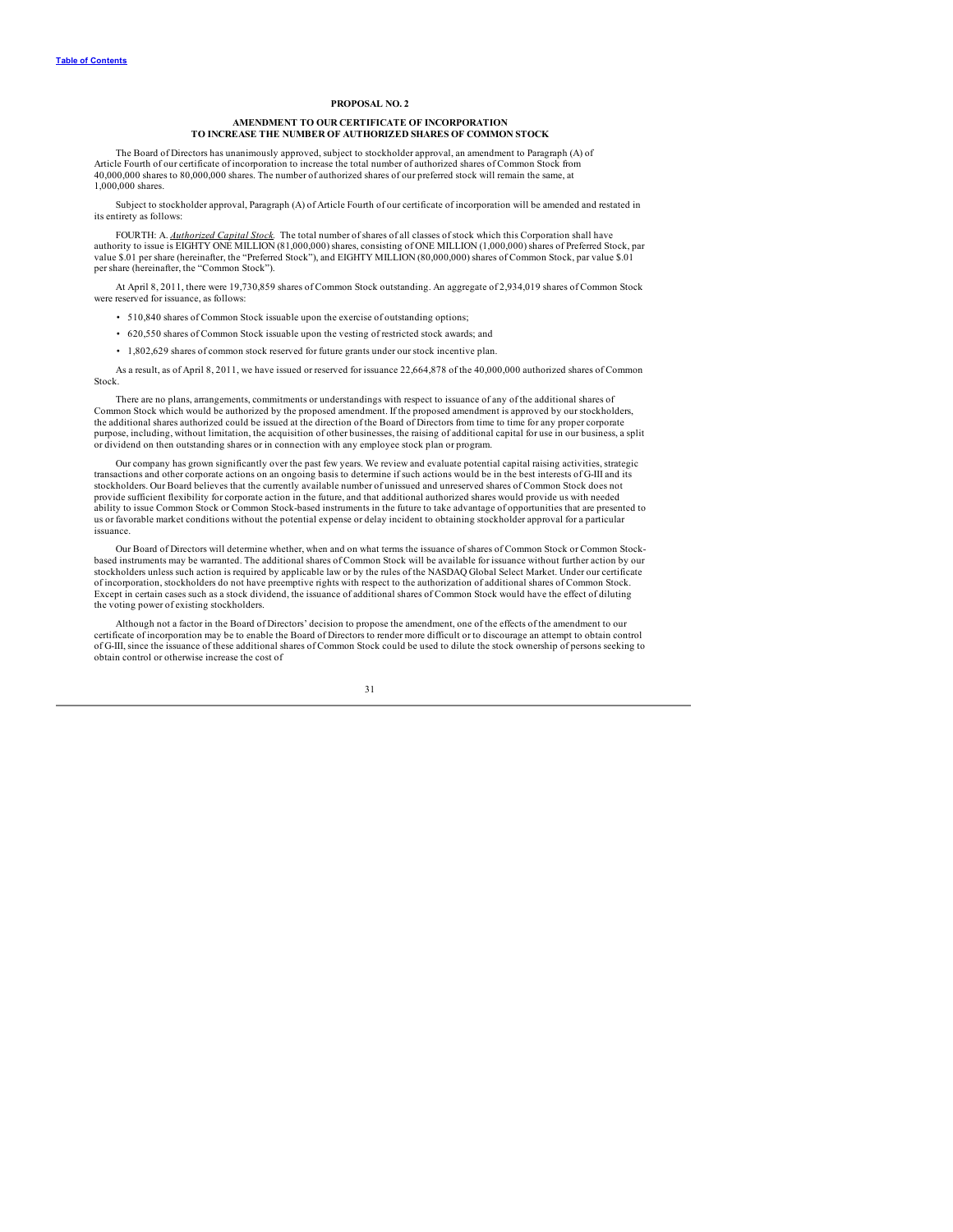obtaining control of us. As of March 31, 2011, our directors and executive officers, in the aggregate, beneficially owned 17.4% of our outstanding Common Stock.

## **Interests of Certain Persons**

While none of our other directors or executive officers has a present commitment to purchase any of the additional authorized shares, it is possible that one of more of such persons will participate in any future transaction in which we issue additional shares of<br>Common Stock or securities convertible into Common Stock, in which case the particip have an interest in the approval of this Proposal No. 2.

## **Vote Required**

The affirmative vote of the holders of a majority of the shares of Common Stock outstanding is required for the approval of the<br>amendment to our certificate of incorporation. Broker non-votes and abstentions with respect t

THE BOARD OF DIRECTORS DEEMS PROPOSAL NO. 2 TO BE IN THE BEST INTERESTS OF G-III AND OUR<br>STOCKHOLDERS AND RECOMMENDS A VOTE "FOR" APPROVAL THEREOF.

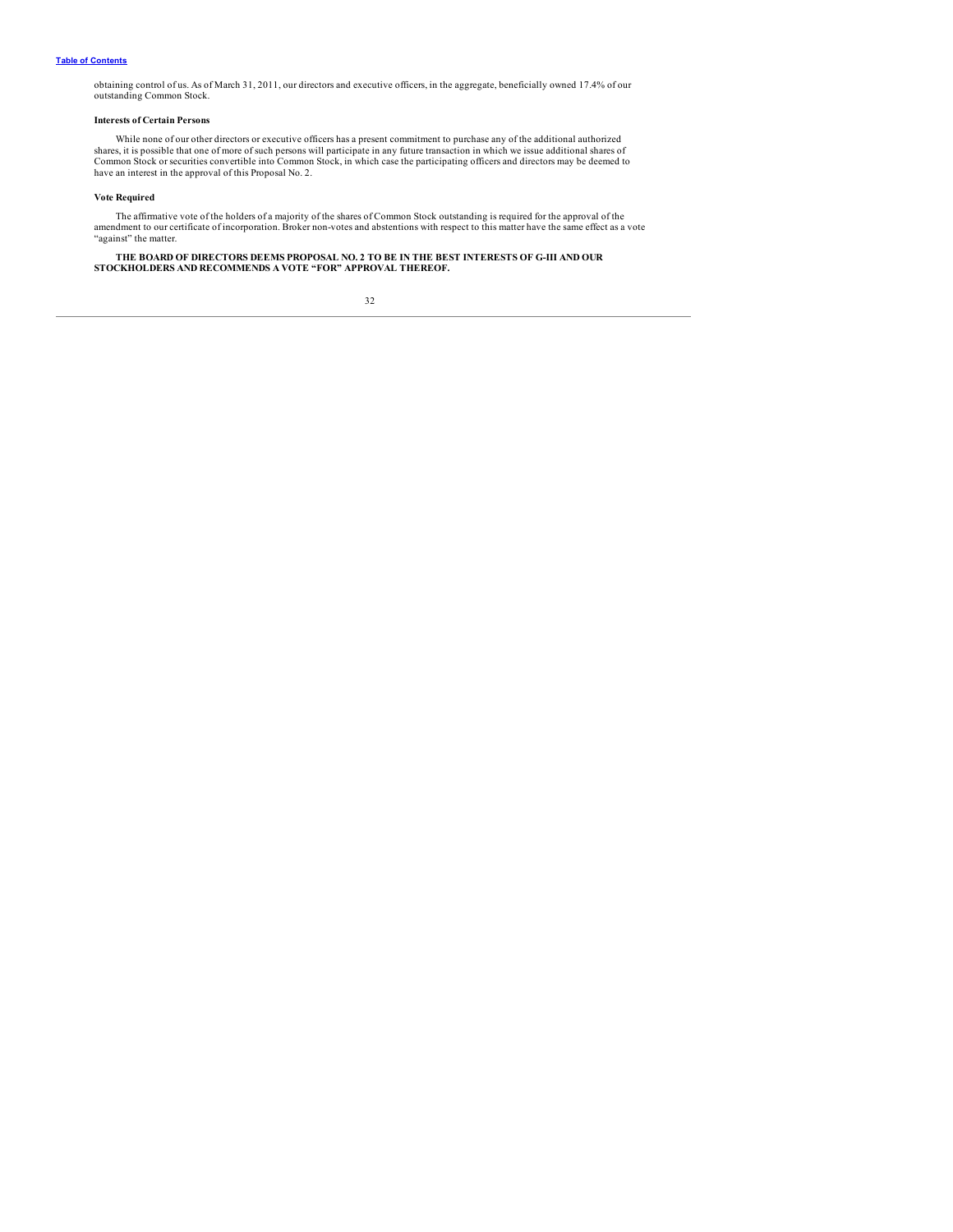## **PROPOSAL NO. 3**

## **ADVISORY VOTE ON COMPENSATION OF OUR NAMED EXECUTIVE OFFICERS**

<span id="page-35-0"></span>The recently enacted Dodd-Frank Wall Street Reform and Consumer Protection Act of 2010 (the "Dodd-Frank Act"), enables stockholders to vote to approve, on an advisory (non-binding) basis, the compensation of our named executive officers as disclosed in this proxy statement in accordance with the SEC's rules.

We are asking our stockholders to indicate their support for the compensation of our named executive officers as disclosed in this proxy statement. This proposal, commonly known as a "say-on-pay" proposal, gives stockholders the opportunity to express their views<br>on the compensation paid to our named executive officers. This vote is not intended to ad rather the overall compensation of our named executive officers and the philosophy, policies and practices described in this proxy<br>statement. Accordingly, we are asking the stockholders to vote "FOR" the following resoluti

"RESOLVED, that G-III's stockholders approve, on an advisory basis, the compensation of G-III's named executive officers, as disclosed in G-III's proxy statement for the 2011 Annual Meeting of Stockholders, pursuant to the compensation disclosure rules of the Securities and Exchange Commission, including the Compensation Discussion and Analysis, the compensation tables, and other related tables and disclosure."

## **Vote Required**

The affirmative vote of holders of a majority of the shares of Common Stock issued, outstanding and entitled to vote, present or represented at the meeting, a quorum being present, is required for the adoption of this prop matter will be treated as neither a vote "for" nor a vote "against" the matter, although they will be counted in determining the number of votes required to attain a majority of the shares present or represented at the meeting and entitled to vote. An abstention from voting by a stockholder present in person or by proxy at the meeting has the same legal effect as a vote "against" the matter because it represents a share present or represented at the meeting and entitled to vote, thereby increasing the number of affirmative votes required to approve this proposal.

The "say-on-pay" vote is advisory, and therefore is not binding on us, the Compensation Committee or the Board of Directors. However, the Board and the Compensation Committee value the opinions of the stockholders and, to the extent there is any significant<br>vote against the named executive officer compensation as disclosed in this proxy statemen the Board and Compensation Committee will evaluate whether any actions are necessary to address those concerns.

**THE BOARD OF DIRECTORS DEEMS PROPOSAL NO. 3 TO BE IN THE BEST INTERESTS OF G-III AND OUR STOCKHOLDERS AND RECOMMENDS A VOTE "FOR" APPROVAL THEREOF.**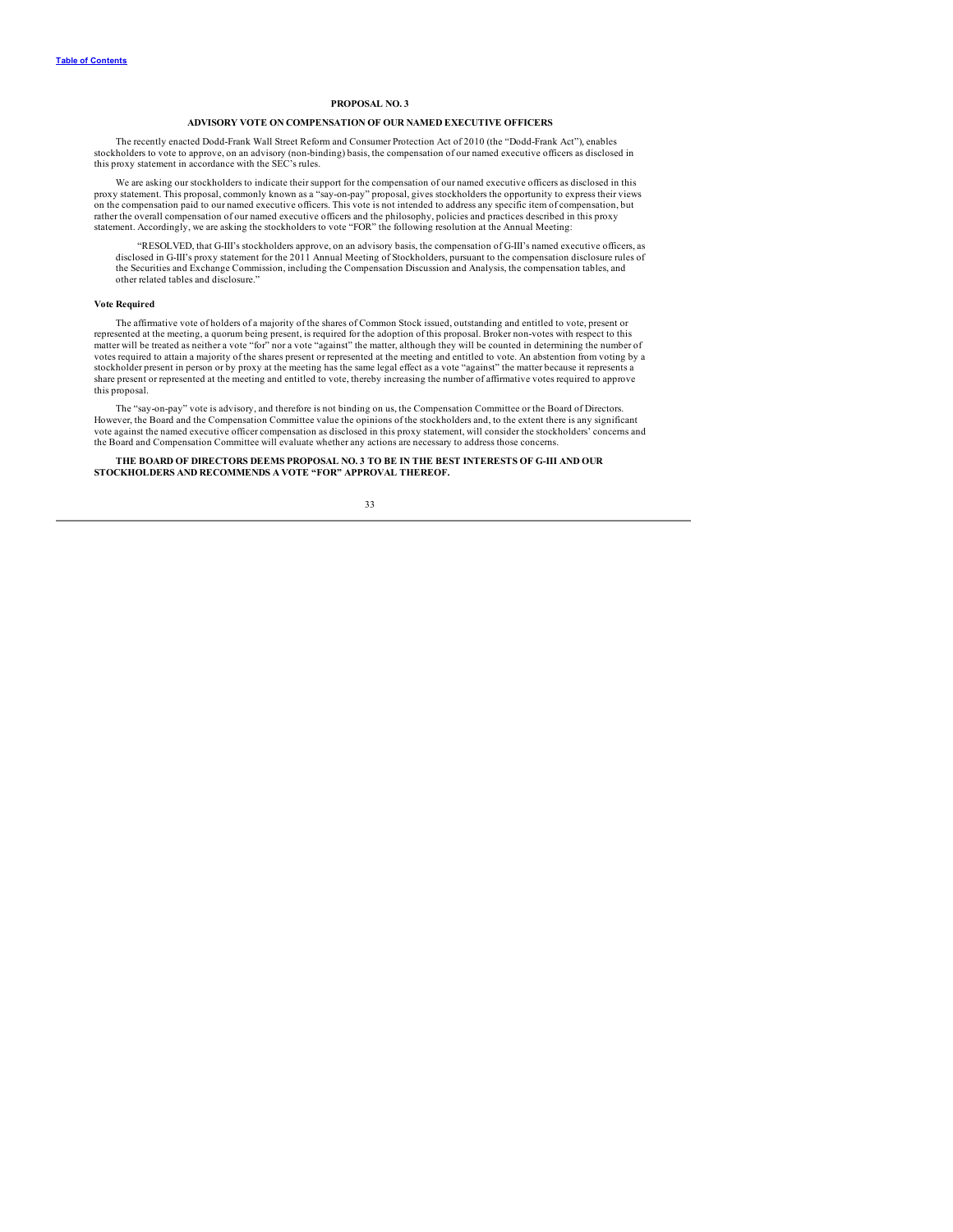## **PROPOSAL NO. 4**

## **ADVISORY VOTE ON THE FREQUENCY OF FUTURE ADVISORY VOTES ON COMPENSATION OF OUR NAMED EXECUTIVE OFFICERS**

<span id="page-36-0"></span>The Dodd-Frank Act also enables the stockholders to indicate how frequently we should seek an advisory vote (non-binding) on the compensation of our named executive officers as disclosed pursuant to the SEC's compensation disclosure rules. By voting on this proposal, which is also advisory and non-binding, stockholders may indicate whether they would prefer an advisory vote on the compensation of our named executive officers every year, once every two years, or once every three years.

After careful consideration of this proposal, the Board of Directors has determined that an advisory vote on compensation of our named executive officers that occurs every year is the most appropriate alternative. The Board believes that an annual advisory vote on compensation of our named executive officers will allow our shareholders to provide timely, direct input on our executive compensation<br>philosophy, policies and practices as disclosed in the proxy statement each year. The B different views as to what is the best approach for G-III and looks forward to hearing from stockholders as to their preferences on the frequency of an advisory vote on compensation of our named executive officers.

## **Vote Required**

The proxy card provides the stockholders with the opportunity to choose among four alternatives with respect to this proposal<br>(holding the vote every one, two or three years, or abstaining) and, therefore, stockholders wil disapprove the Board's recommendation.

The alternative that receives the greatest number of votes (holding the vote every one, two or three years) will be the frequency that stockholders choose. Abstentions will not be taken into account in determining the outcome of the vote. Brokers do not have discretion<br>to vote uninstructed shares with respect to this proposal. Accordingly, if brokers do n owners of the shares, they will not be able to vote the shares and broker non-votes may occur with respect to this proposal. However, broker non-votes will not affect the outcome of the vote.

Although the vote on the frequency of the "say on pay" vote is advisory and nonbinding, the Board of Directors and the Compensation Committee will take into account the outcome of the vote when considering the frequency of future advisory votes on compensation of our named executive officers.

#### **THE BOARD OF DIRECTORS RECOMMENDS THAT STOCKHOLDERS VOTE TO CONDUCT FUTURE ADVISORY VOTES ON COMPENSATION OF OUR NAMED EXECUTIVE OFFICERS EVERY YEAR.**

## **AUDIT COMMITTEE REPORT**

In accordance with its written charter adopted by the Board of Directors, the Audit Committee of the Board of Directors is responsible for, among other things, overseeing G-III's accounting and financial reporting processes and reviewing and discussing G-III's audited financial statements with management.

Management is responsible for G-III's financial reporting process including its system of internal control and for the preparation of consolidated financial statements in accordance with generally accepted accounting principles. G-III's independent auditors are<br>responsible for auditing those financial statements. The responsibility of the Audit Committee Members of the Audit Committee are not employees of G-III and are not required to be accountants or auditors by profession. Therefore, the Audit Committee has relied, without independent verification, on management's representation that the financial statements have been prepared with integrity and objectivity and in conformity with generally accepted accounting principles and on the representations of the independent auditors included in their report of G-III's financial statements.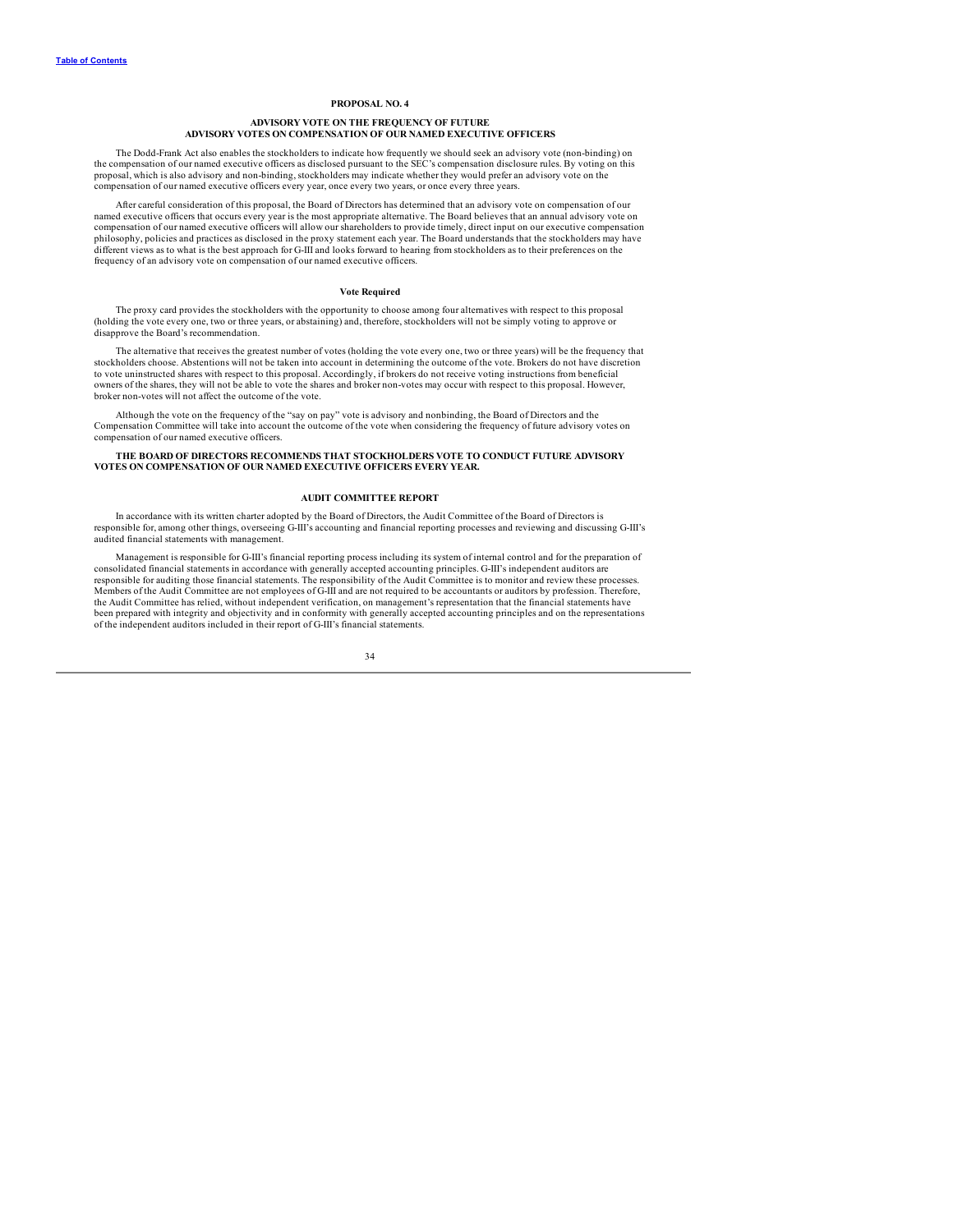<span id="page-37-0"></span>The oversight by the Audit Committee does not provide an independent basis to determine that management has maintained appropriate accounting and financial reporting principles or policies, or appropriate internal controls and procedures designed to assure<br>compliance with accounting standards and applicable laws and regulations. Furthermor that G-III's financial statements are presented in accordance with generally accepted accounting principles, that the audit of G-III's financial statements has been carried out in accordance with generally accepted auditing standards or that G-III's independent accountants are in fact "independent."

*Review of Audited Financial Statements.* The Audit Committee has reviewed G-III's audited financial statements for the fiscal year ended January 31, 2011 as prepared by management and audited by Emst & Young LLP, G-III's independent auditors, and has discussed<br>these financial statements with management. In addition, the Audit Committee has discussed w required to be discussed by Statement on Auditing Standards No. 114 (The Auditor's Communication With Those Charged With Governance), as amended, regarding the codification of statements on auditing standards. Furthermore, the Audit Committee has received the written disclosures and the letter from Emst & Young LLP required by the Independence Standards Board Standard No. 1<br>(Independence Discussions with Audit Committees) and has discussed with Emst & Young LLP its

*Recommendation.* In reliance on the reviews and discussions referenced above, the Audit Committee recommended to the Board of Directors that the audited financial statements for the fiscal year ended January 31, 2011 be included in G-III's Annual Report on Form 10-K for that fiscal year.

*Audit Committee*

Alan Feller, Chairman Willem van Bokhorst Richard White

## **PRINCIPAL ACCOUNTING FEES AND SERVICES**

The following table sets forth fees we paid for audit, audit-related, tax and other services provided by Ernst & Young LLP during each of the last two fiscal years.

| Fiscal Year Ended January 31, |                                                                                                                                                                                                                                                                                                                                                                                                                                                                            |  |
|-------------------------------|----------------------------------------------------------------------------------------------------------------------------------------------------------------------------------------------------------------------------------------------------------------------------------------------------------------------------------------------------------------------------------------------------------------------------------------------------------------------------|--|
| 2011                          | 2010                                                                                                                                                                                                                                                                                                                                                                                                                                                                       |  |
| \$1,019,000                   | \$1,064,400                                                                                                                                                                                                                                                                                                                                                                                                                                                                |  |
|                               |                                                                                                                                                                                                                                                                                                                                                                                                                                                                            |  |
| 238.315                       | 213,600                                                                                                                                                                                                                                                                                                                                                                                                                                                                    |  |
| $\overline{\phantom{a}}$      | $\frac{1}{2} \left( \frac{1}{2} \right) \left( \frac{1}{2} \right) \left( \frac{1}{2} \right) \left( \frac{1}{2} \right) \left( \frac{1}{2} \right) \left( \frac{1}{2} \right) \left( \frac{1}{2} \right) \left( \frac{1}{2} \right) \left( \frac{1}{2} \right) \left( \frac{1}{2} \right) \left( \frac{1}{2} \right) \left( \frac{1}{2} \right) \left( \frac{1}{2} \right) \left( \frac{1}{2} \right) \left( \frac{1}{2} \right) \left( \frac{1}{2} \right) \left( \frac$ |  |
| \$1,218,315                   | \$1,278,000                                                                                                                                                                                                                                                                                                                                                                                                                                                                |  |
|                               |                                                                                                                                                                                                                                                                                                                                                                                                                                                                            |  |

*Audit Fees.* Audit fees include services associated with the audit of our annual financial statements included in our Annual Report on Form 10-K, the audit of management's assessment and overall effectiveness of internal controls over financial reporting, review of financial statements included in our quarterly reports on Form 10-Q, statutory audits required internationally during each fiscal year and work performed in connection with the issuance of consents related to registration statements filed by G-III.

*Audit-related Fees.* Audit-related fees include assurance and other services that are related to the audit and review of our financial statements.

*Tax Fees.* Tax fees include services related to income tax compliance, assistance with tax audits, tax advice and tax planning. In fiscal 2011, these services included consultation with respect to international tax planning and

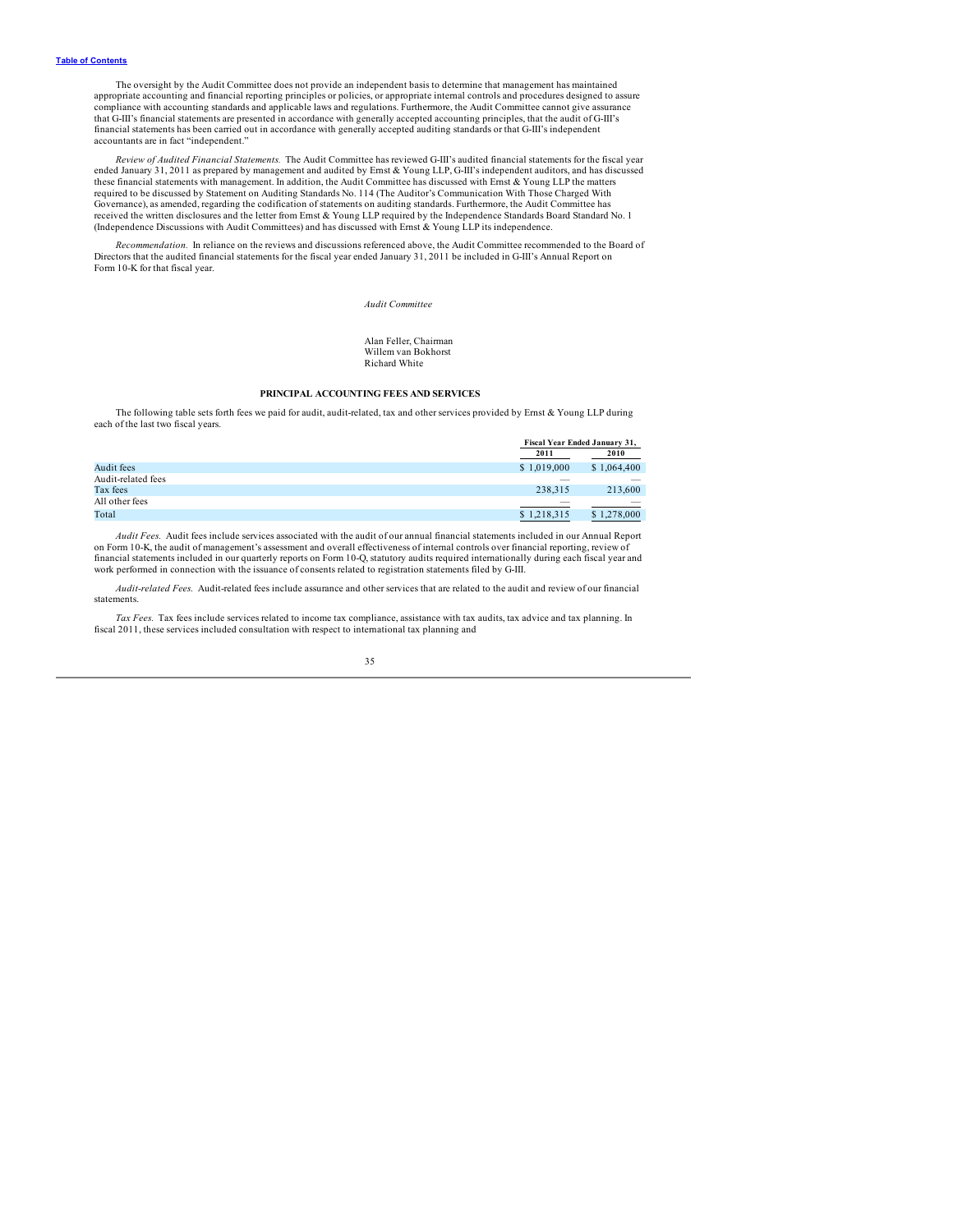compliance with sales and use tax filings. In fiscal 2010, these services included compliance with respect to state and local tax filings for Wilsons, other than income tax.

The Audit Committee has considered whether the provision of the above services is compatible with maintaining Ernst & Young LLP's independence and all of the above services were pre-approved by the Audit Committee.

It is the Audit Committee's policy that it pre-approve all audit and permissible non-audit services to be performed by our<br>independent accountants, the fees to be paid for those services and the time period over which thos including fee estimates, in sufficient detail to enable the Audit Committee to perform an independence review of each proposed service.<br>The Audit Committee reviews this list and approves appropriate services which, in the accountants' independence. With respect to any additional services proposed to be performed by the independent accountants during<br>the year, management will evaluate the impact on the independent accountant's independence a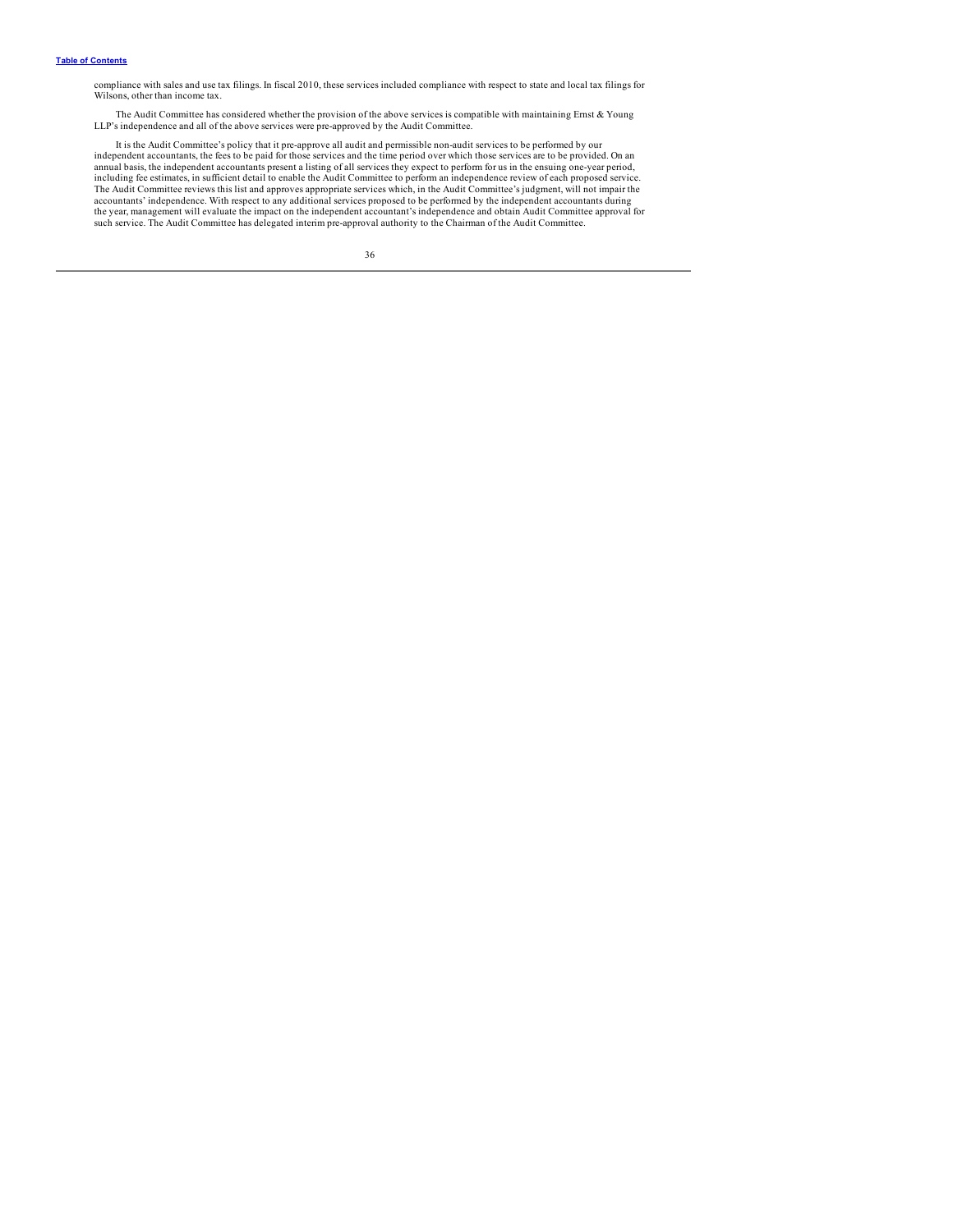### **PROPOSAL NO. 5**

#### **RATIFICATION OF APPOINTMENT OF INDEPENDENT REGISTERED PUBLIC ACCOUNTING FIRM**

<span id="page-39-0"></span>The stockholders will be asked to ratify the appointment by the Audit Committee of Ernst & Young LLP as our independent registered public accounting firm for the fiscal year ending January 31, 2012. If this appointment is not ratified by the stockholders, the Audit Committee will reconsider its decision. Ernst & Young LLP audited our financial statements for the fiscal year ended January 31, 2011. A representative of Emst & Young LLP is expected to be present at the Annual Meeting, and will have an opportunity to make a<br>statement if such person desires to do so, and is expected to be available to respond to ap

### **THE BOARD OF DIRECTORS DEEMS PROPOSAL NO. 5 TO BE IN THE BEST INTERESTS OF US AND OUR STOCKHOLDERS AND RECOMMENDS A VOTE "FOR" APPROVAL THEREOF.**

### **CERTAIN RELATIONSHIPS AND RELATED TRANSACTIONS**

We have had in effect for many years a Code of Ethics that contains our conflicts of interest policy. Our Audit Committee has been responsible for reviewing transactions that might involve our Code of Ethics and for reviewing related party transactions. In addition, our Board of Directors has also adopted a written related party transactions policy. The policy covers all transactions between us and any related party (including any transactions requiring disclosure under Item 404 of Regulation S-K), other than transactions generally available to all employees and transactions involving less than ten thousand dollars (\$10,000) when aggregated with all similar transactions. The Audit Committee is generally responsible for administering this policy. However, our policy permits the disinterested directors of the Board of Directors to exercise the authority otherwise assigned to the Audit Committee. A related party transaction may be consummated only if it is ratified or approved by the Audit Committee or disinterested members of the Board of Directors and if it is<br>on terms comparable to those that could be obtained in arm's length dealings with an Committee reviewed and approved the compensation of Jeffrey Goldfarb set forth in the next paragraph and our Audit Committee ratified the approval by our Compensation Committee.

Jeffrey Goldfarb, the son of Morris Goldfarb, our Chairman, Chief Executive Officer and a director, is our Director of Business Development. Jeffrey Goldfarb has been employed by us since 2002 in several different capacities. Jeffrey Goldfarb is a member of our Board of Directors. For fiscal 2011, Jeffrey Goldfarb was paid an aggregate salary and bonus of \$700,000 for his services and our Compensation Committee granted him restricted stock units that enable him to receive up to 5,000 shares of our Common Stock, subject to satisfaction of performance and time vesting conditions. The performance conditions for that grant have been satisfied. In July 2008, he entered into an executive transition agreement with us, under which he is entitled to receive specified severance payments and benefits in the event of his involuntary termination in conjunction with a change of control of G-III.

#### **STOCKHOLDER PROPOSALS**

All stockholder proposals which are intended to be presented at our Annual Meeting of Stockholders to be held in 2012 must be received by us no later than January 4, 2012 for inclusion in the Board of Directors' proxy stat meeting. Any stockholder proposal must also be proper in form and substance, as determined in accordance with the Exchange Act and the rules and regulations promulgated thereunder. All such proposals should be addressed to G-III Apparel Group, Ltd., 512 Seventh Avenue, New York, NY 10018, Attention: Secretary.

Any stockholder who intends to propose any other matter to be acted upon at the Annual Meeting of Stockholders to be held in 2012 (but not include such proposal in the Board of Directors' proxy statement and form of proxy) must inform us no later than<br>January 4, 2012. If notice is not provided by that date, the persons named in the proxy for the for the 2012 Annual Meeting. All

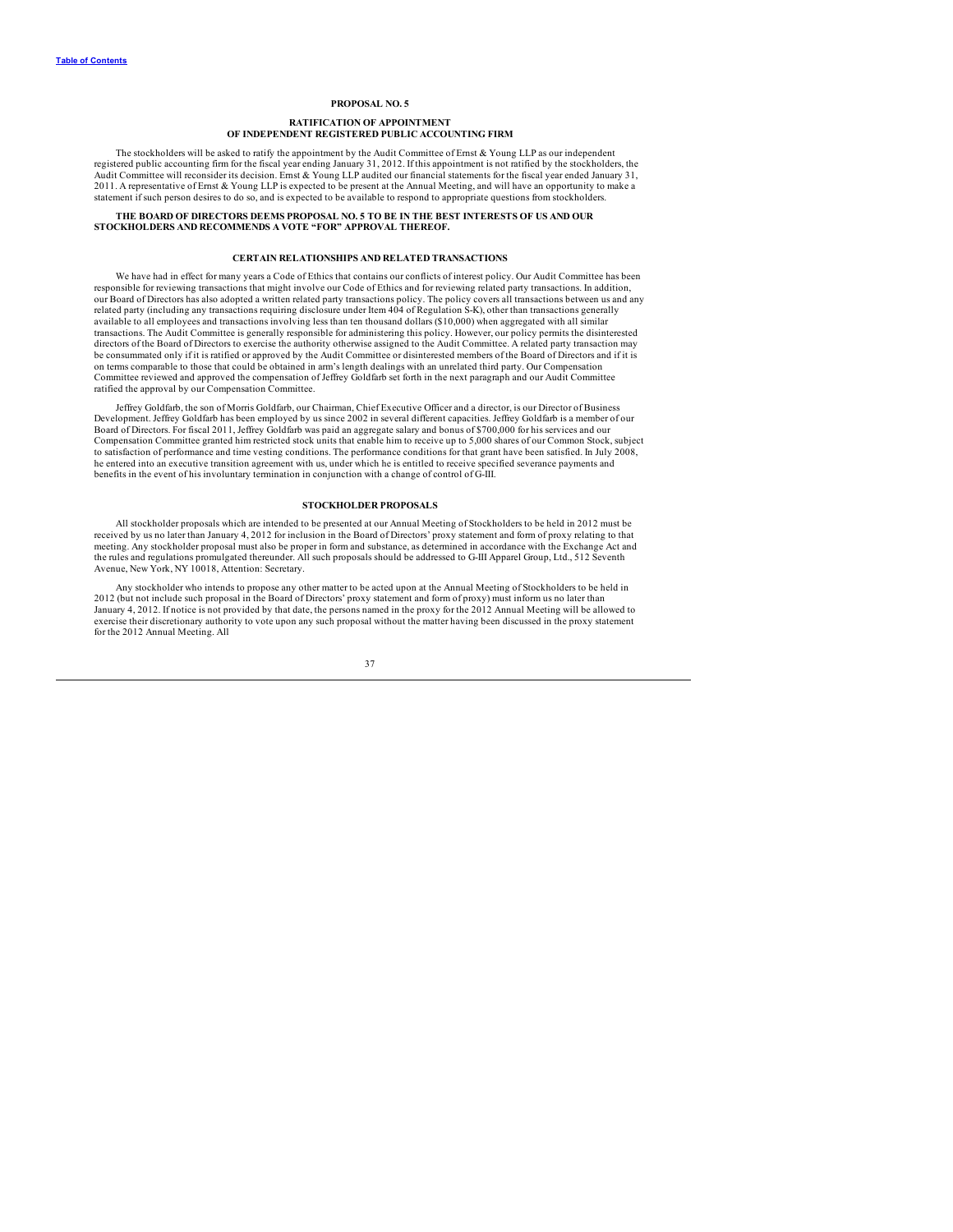<span id="page-40-0"></span>notice should be addressed to G-III Apparel Group, Ltd., 512 Seventh Avenue, New York, NY 10018, Attention: Secretary.

## **OTHER BUSINESS**

The Board of Directors knows of no other business to be acted upon at the Annual Meeting. However, if any other business properly comes before the Annual Meeting, it is the intention of the persons named in the enclosed pr with their best judgment.

The prompt return of your proxy will be appreciated and helpful in obtaining the necessary vote. Therefore, whether or not you expect to attend the Annual Meeting, please sign the proxy and return it in the enclosed envelo

By Order of the Board of Directors

/s/ Wayne S. Miller<br>Wayne S. Miller Secretary

Dated: May , 2011

A COPY OF OUR ANNUAL REPORT ON FORM 10-K WILL BE SENT WITHOUT CHARGE TO ANY STOCKHOLDER<br>REQUESTING IT IN WRITING FROM: G-III APPAREL GROUP, LTD., ATTENTION: CORPORATE SECRETARY, 512 SEVENTH<br>AVENUE, NEW YORK, NEW YORK 10018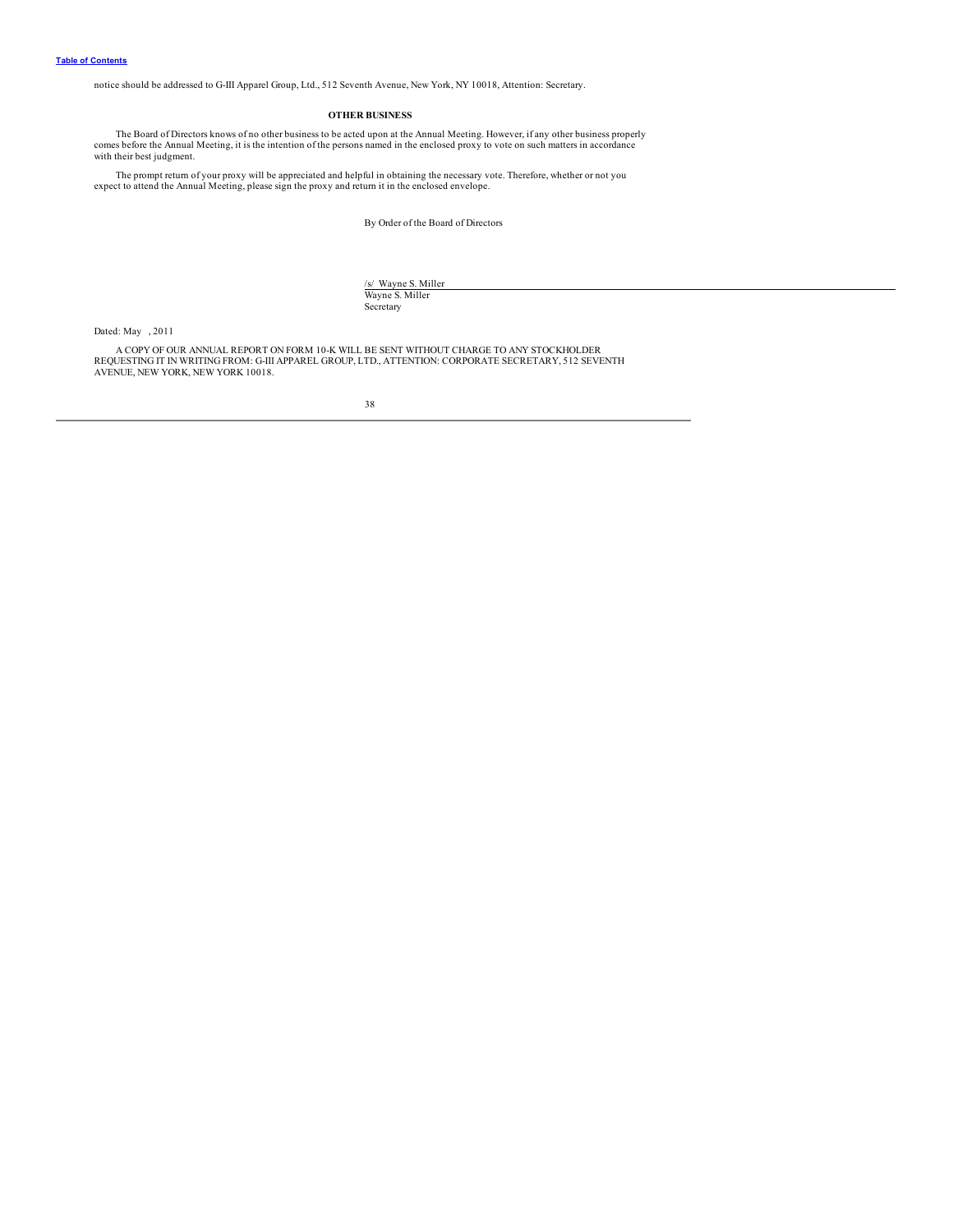## **G-III APPAREL GROUP, LTD.** Shareowner ServicesSM P.O. Box 64945

St. Paul, MN 55164-0945

TO VOTE BY MAIL AS THE BOARD OF DIRECTORS RECOMMENDS ON ALL ITEMS BELOW,<br>SIMPLY SIGN, DATE, AND RETURN THIS PROXY CARD IN THE ENCLOSED REPLY ENVELOPE.

*Please detach here*

# The Board of Directors Recommends a Vote FOR all listed nominees for directors in Proposal 1, FOR Proposals 2 and 3, for 1 YEAR with<br>respect to Proposal 4 and FOR Proposal 5.

| 1. Election of directors:                                                                                     | 01 Morris Goldfarb                                                                                                                                  | 04 Alan Feller      | 07 Laura Pomerantz |                        |  | <b>FOR</b>         |               | WITHHELD |
|---------------------------------------------------------------------------------------------------------------|-----------------------------------------------------------------------------------------------------------------------------------------------------|---------------------|--------------------|------------------------|--|--------------------|---------------|----------|
|                                                                                                               | 02 Sammy Aaron                                                                                                                                      | 05 Jeffrey Goldfarb |                    | 08 Willem van Bokhorst |  | all nominees       |               | from all |
|                                                                                                               | 03 Thomas J. Brosig                                                                                                                                 | 06 Carl Katz        | 09 Richard White   |                        |  | (except as marked) |               | nominees |
|                                                                                                               | (Instructions: To withhold authority to vote for any indicated nominee,<br>write the number(s) of the nominee(s) in the box provided to the right.) |                     |                    |                        |  |                    |               |          |
| 2. Amendment to our Certificate of Incorporation to increase the number of authorized shares of Common Stock: |                                                                                                                                                     |                     |                    | <b>For</b>             |  | Against            | Abstain       |          |
| 3. Advisory vote on compensation of our named executive officers:                                             |                                                                                                                                                     |                     |                    | ப<br><b>For</b>        |  | Against            | Abstain       |          |
| 4. Advisory vote on the frequency of future advisory votes on compensation of our named executive officers:   |                                                                                                                                                     |                     |                    | 3 Years                |  | 2 Years            | $\Box$ 1 Year | Abstain  |
| 5. Proposal to ratify the appointment of Ernst & Young LLP:                                                   |                                                                                                                                                     |                     |                    | Eor                    |  | Against            | Abstain       |          |

**6.** In their discretion upon such other business as may properly come before the meeting and any and all adjournments and postponements thereof.

Shares represented by this Proxy will be voted in accordance with the instructions indicated in its and 5. If no instruction is indicated, this Proxy will be voted FOR all listed nominees<br>for directors in Proposal No. 1, F

Address Change? Mark box, sign, and indicate changes below: **Department of Date** 

Signature(s) in Box<br>Please sign exactly as your name(s) appear hereon. If shares are held<br>by two or more persons each should sign. Trustees, executors and other<br>fiduciaries should indicate their capacity. Shares held by co